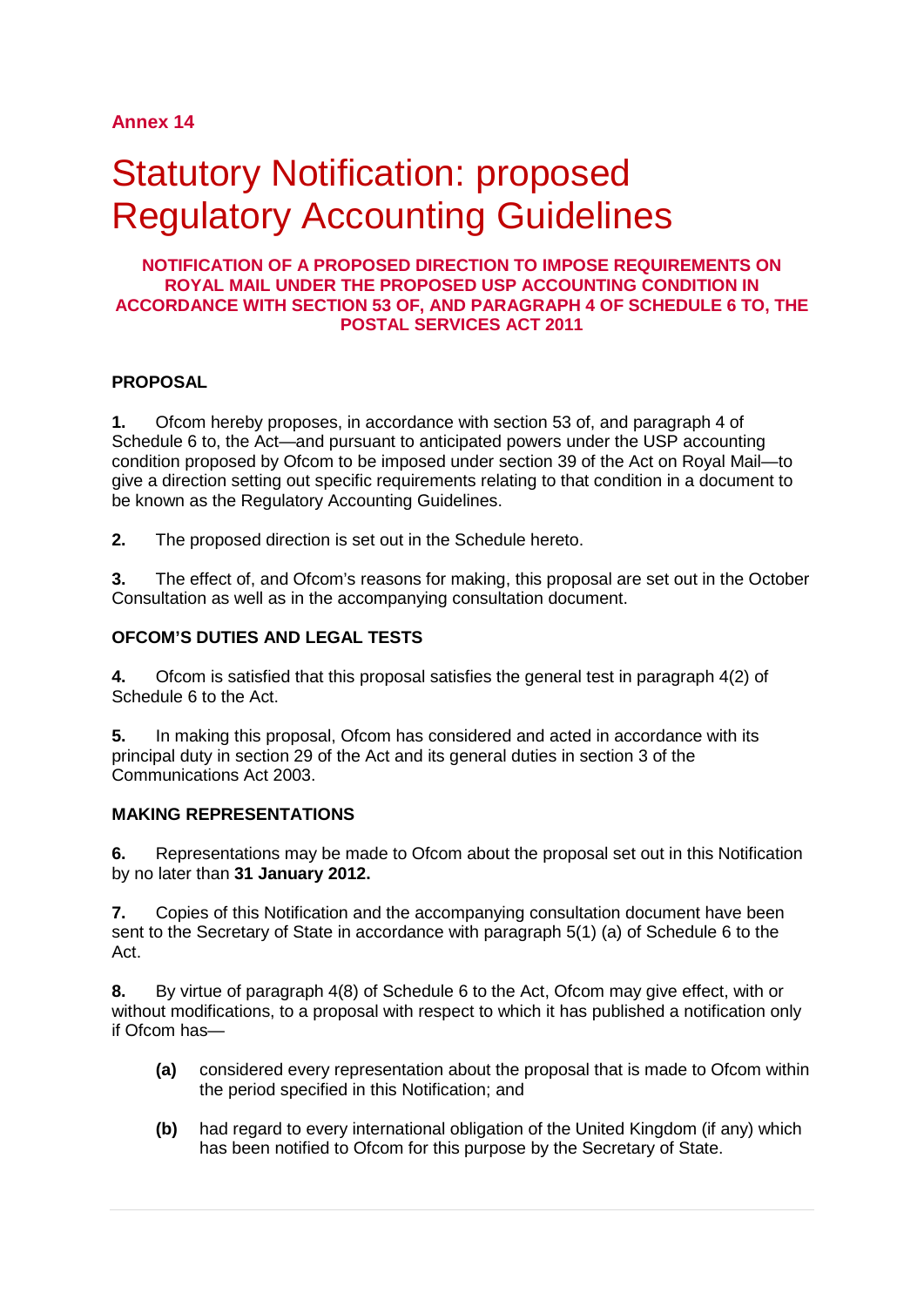#### **INTERPRETATION**

**9.** Except insofar as the context otherwise requires, words or expressions shall have the meaning assigned to them in this Notification and otherwise any word or expression shall have the same meaning as it has been ascribed for the purpose of Part 3 of the Act.

**10.** In this Notification—

**(a)** "**Act**" means the Postal Services Act 2011 (c.5);

**(b)** "**October Consultation**" means the consultation document entitled '*Securing the Universal Postal Service – Proposals for the future framework for economic regulation*', published by Ofcom on 20 October 2011;

- **(c)** "**Ofcom**" means the Office of Communications; and
- **(d)** "**Royal Mail**" means Royal Mail Group Ltd, whose registered company number in England and Wales is04138203.
- **11.** For the purpose of interpreting this Notification—
	- **(a)** headings and titles shall be disregarded;
	- **(b)** expressions cognate with those referred to in this Notification shall be construed accordingly;
	- **(c)** the Interpretation Act 1978 (c. 30) shall apply as if this Notification were an Act of Parliament.
- **12.** The Schedule to this Notification shall form part of this Notification.

Signed by **Daniel Gordon**

Janiel Cont

### **Competition Policy Director**

A person duly authorised by Ofcom under paragraph 18 of the Schedule to the Office of Communications Act 2002

### **13 December 2011**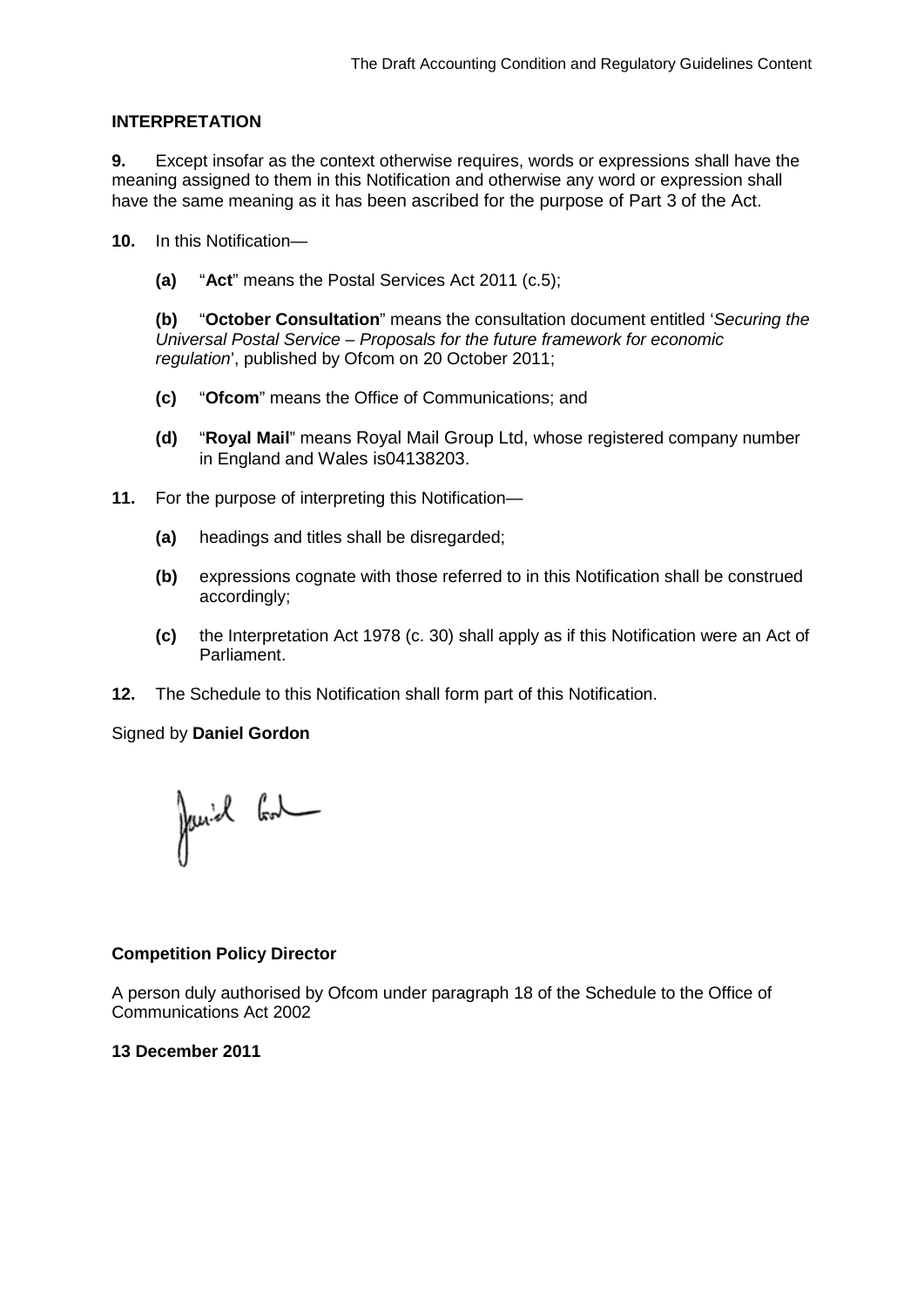### **SCHEDULE**

# **Proposed Direction under the proposed USP Accounting Condition**

# **Regulatory Accounting Guidelines (RAG)**

# **Issue No. 1**

# **Contents**

| <b>Section 1</b>  | <b>Purpose</b>                                                                                                           |
|-------------------|--------------------------------------------------------------------------------------------------------------------------|
| <b>Section 2</b>  | <b>Definitions &amp; Interpretation</b>                                                                                  |
| <b>Section 3</b>  | Obligations relating to the Relevant Group under Part B of the<br><b>Condition</b>                                       |
| <b>Section 4</b>  | Obligations relating to the Reported Business under Part C of the<br><b>Condition</b>                                    |
| <b>Section 5</b>  | Obligations relating to the separated Reported Business under Part D<br>of the Condition                                 |
| <b>Section 6</b>  | <b>Obligations relating to the Costing Manual and the Accounting</b><br>Methodology Manual under Part E of the Condition |
| <b>Section 7</b>  | <b>Product Accounting Separation</b>                                                                                     |
| <b>Section 8</b>  | <b>Regulatory Accounting Methodology</b>                                                                                 |
| <b>Section 9</b>  | <b>Separation Methodology</b>                                                                                            |
| <b>Section 10</b> | <b>Auditing</b>                                                                                                          |
| <b>Appendix 1</b> | <b>Pro-formas</b>                                                                                                        |
| <b>Appendix 2</b> | <b>Product Accounting Separation</b>                                                                                     |
| <b>Appendix 3</b> | Material change pro-forma                                                                                                |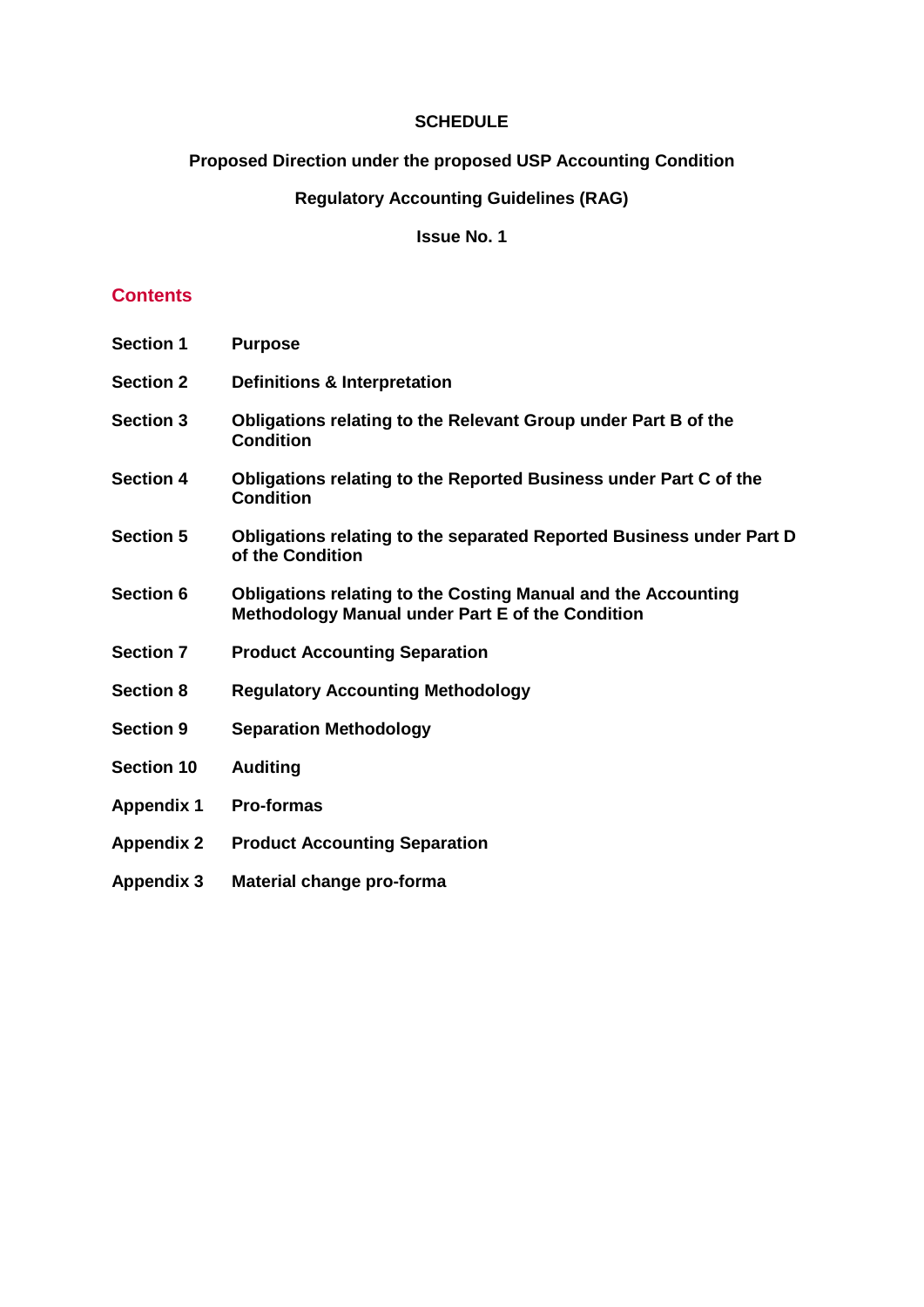# **Section 1: Purpose**

- **1.** The USP accounting condition (i.e. the Condition) imposes on Royal Mail as the universal service provider designated by Ofcom various obligations under section 39 of the Postal Services Act 2011. Pursuant to powers in section 53 of (and paragraph 2 of Schedule 6 to) the Act, that Condition also empowers Ofcom from time to time to give such directions as it considers appropriate in relation to Royal Mail—
	- **(a)** maintaining a separation for accounting purposes between such different matters as Ofcom may direct for such purposes as it may direct, including separation in relation to different services, facilities or products or in relation to services, facilities or products provided in different areas as well as the accounting methods to be used in maintaining the separation;
	- **(b)** complying with rules made by Ofcom in relation to those matters about the identification of costs and cost orientation, including the application of presumptions in the fixing and determination of costs and charges for any purpose as well as the publication of such accounts and other information relating to anything required to be done by Ofcom in this regard;
	- **(c)** complying with rules made by Ofcom about the use of cost accounting systems in relation to those matters, including the application of presumptions in the fixing and determination of costs and charges for any purpose as well as the publication of such accounts and other information relating to anything required to be done by Ofcom in this regard;
	- **(d)** securing that Royal Mail's compliance with those systems is audited annually by a Qualified Independent Auditor, including Royal Mail meeting the costs of the audit; and
	- **(e)** otherwise in relation to Royal Mail's obligations under the Condition.
- **2.** Given the obligation in the Condition forRoyal Mail to comply with any direction given by Ofcom from time to time under it, the regulatory requirements in any direction are enforceable via the Condition in accordance with the relevant procedures in the Act.
- **3.** By definition in the Condition, the"Regulatory Accounting Guidelines" mean the document so entitled and published by Ofcom (as amended from time to time) setting out such requirements as Ofcom may direct from time to time relating to the preparation, auditing, reporting and publication, of regulatory financial statements and other regulatory financial reports to be prepared and maintained by Royal Mail under the Condition, including the preparation of income statements, balance sheet statements and cash flow statements, cash flow projection statements and other information. Additionally to the general direction-making power referred to in **paragraph 1** above, the Condition makes express references to these Guidelines in prescribing specific requirements on Royal Mail imposed by means of a direction, such as those concerning the manner and form in which financial statements and information should be prepared and maintained, etc.
- **4.** Accordingly, Ofcom has directed that the regulatory requirements prescribed in these Guidelines shall apply to Royal Mail under the Condition.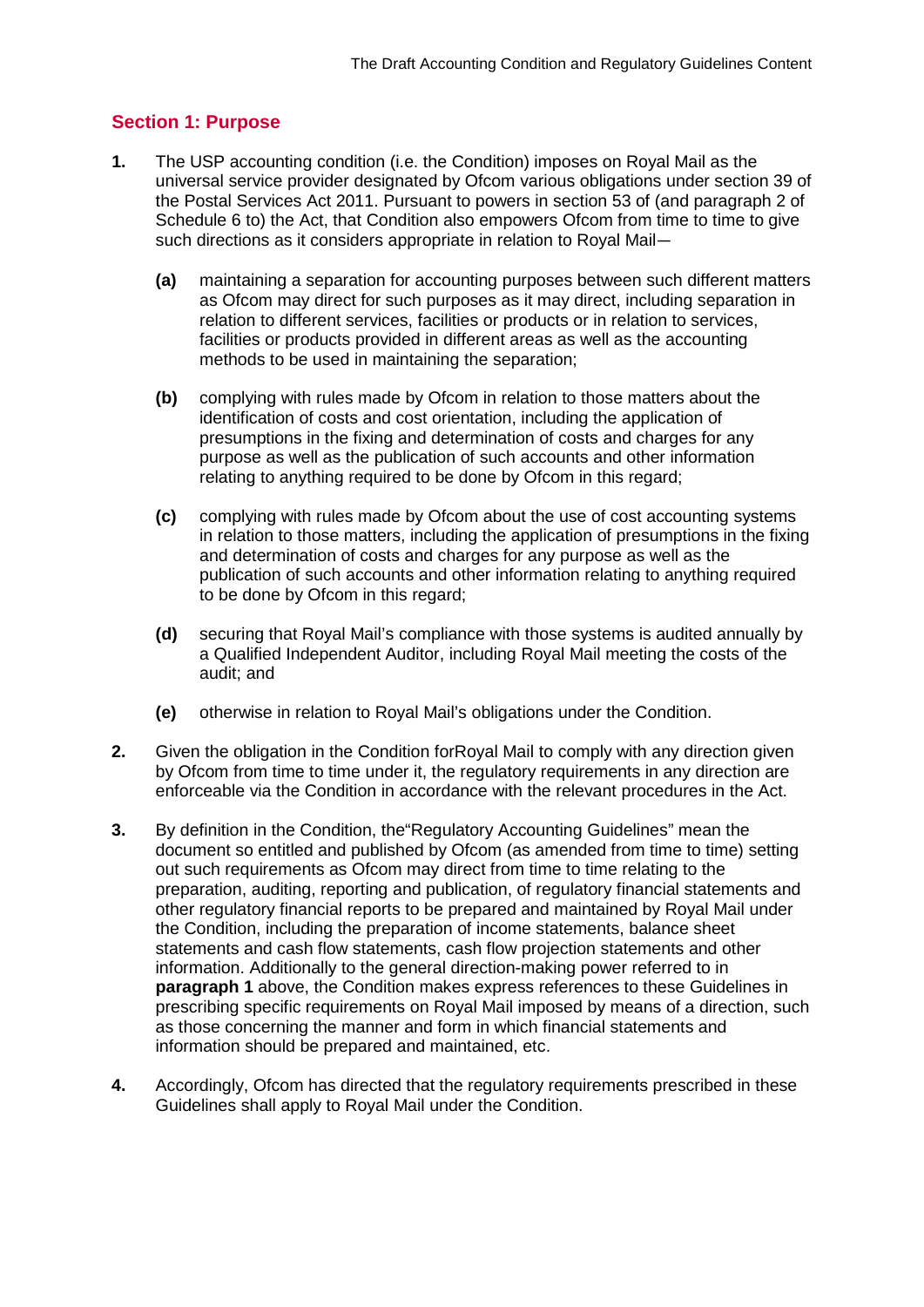# **Section 2: Definitions& Interpretation**

- **5.** For the purpose of interpreting these Guidelines—
	- **(a)** except in so far as the context otherwise requires, words or expressions shall have the meaning assigned to them in **paragraph 6** and otherwise any word or expression shall have the same meaning as it has been ascribed in and for the purpose of the Condition;
	- **(b)** headings and titles shall be disregarded;
	- **(c)** expressions cognate with those referred to in this Notification shall be construed accordingly;
	- **(d)** the Interpretation Act 1978 (c. 30) shall apply as if the Condition set out in Part 2 were an Act of Parliament;
	- **(e)** subject to sub-**paragraph (f)** below, references to "material", and cognate expressions, are references to the meaning of materiality as prescribed by the Guiding Principle concerning materiality in **paragraph 44** of the Condition;
	- **(f)** in relation to the identification of material changes for the purpose of complying with the requirements set out in **paragraph 37** of the Condition, materiality shall be determined as follows—
		- **(i)** for all items of the Regulatory Accounting Methodology, a change in any item (including revenues, costs, assets, liabilities, and cash flows) in any of the financial statements and information required by or under the Condition shall be deemed to be material if the resultant percentage difference (be it positive or negative) exceeds 3%.The resultant percentage difference shall be calculated by taking the value of the non-compliant item and subtracting from it the value of the same item if calculated under compliant approach ("**Compliance Base Value**"), and then dividing this result by the Compliance Base Value;
		- (ii) for the purposes of the National Costing Methodology and the Zonal Costing Methodology only, a change in any reported item of product, SPHCC, or activity (total or unit) cost shall be deemed to be material if the resultant percentage difference (be it positive or negative) exceeds 1%, unless the change itself is smaller than £0.5 million. The resultant percentage difference shall be calculated by reference to the Compliance Base Value as set out in **sub-paragraph (i)** above;
		- (iii) any determination of materiality under sub-paragraphs (i) and (ii) above shall be measured by reference to the most recent quarterly or annual financial statements and information, as applicable.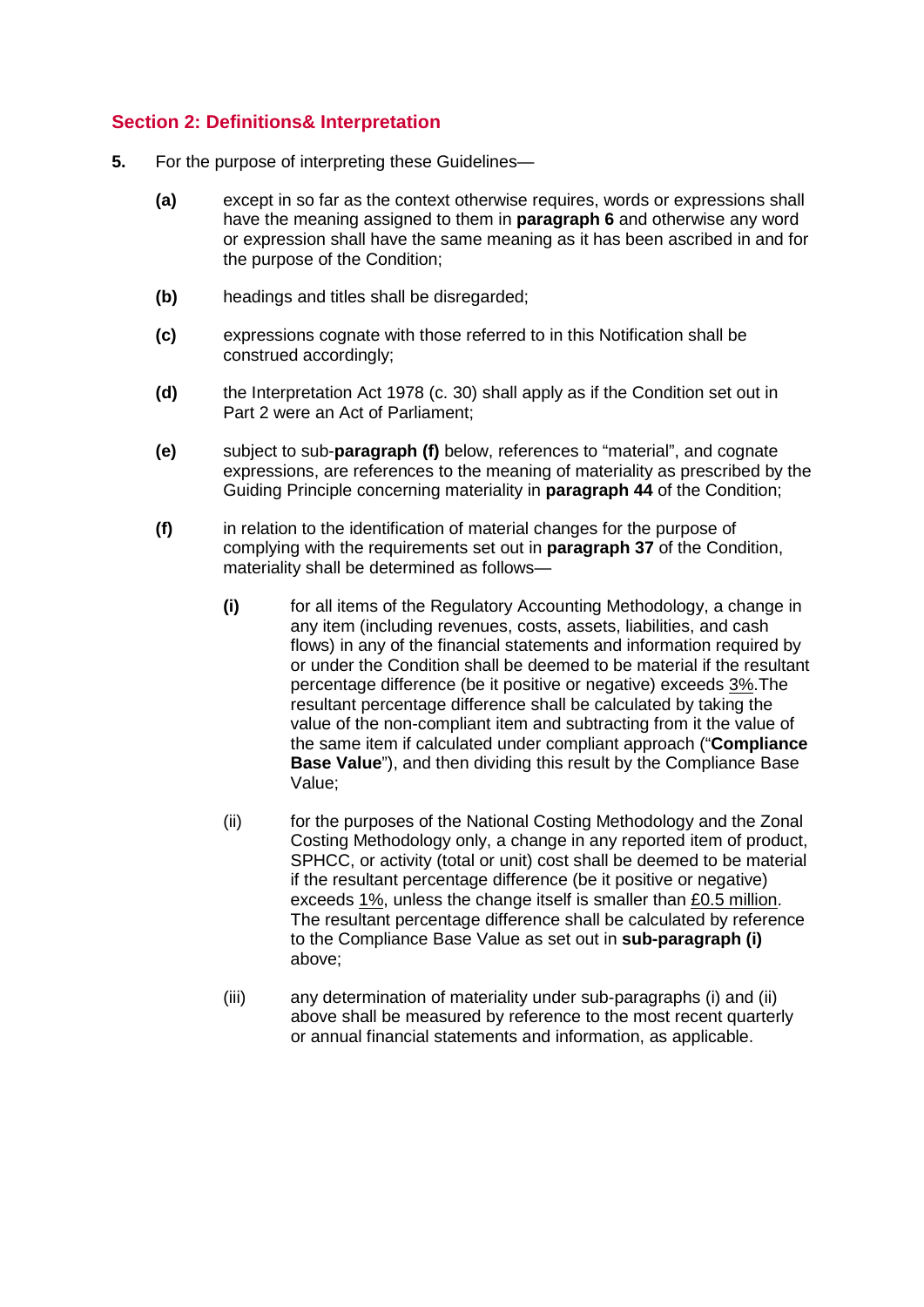**6.** In these Guidelines, the following words or expressions shall have the meaning assigned to them—

| Word or expression                | Meaning                                                                                                                                                                                                                                                                                              |
|-----------------------------------|------------------------------------------------------------------------------------------------------------------------------------------------------------------------------------------------------------------------------------------------------------------------------------------------------|
| "Activity Based Costing"          | A costing model used to allocate the costs recorded in<br>the general ledger accounts (using other sources of<br>data where necessary) to products, through an<br>intermediate step of allocating costs to a series of<br>Activities.                                                                |
| "ABC Model"                       | Activity Based Costing Model, which is the costing<br>modelthat Royal Mail uses to allocate the costs<br>recorded in its general ledger accounts (using other<br>sources of data where necessary) to its products,<br>through an intermediate step of allocating costs to a<br>series of Activities. |
| "Activity"                        | Activities, tasks or work (whether operational or non<br>operational) which are required to be carried out in order<br>to complete a Business Process.                                                                                                                                               |
| "Activity Cost"                   | Total costs attributed to an Activity.                                                                                                                                                                                                                                                               |
| "Activity Drivers"                | Numeric values which are used to assign Activity Costs<br>to SPHCC's in accordance with National Costing Rule 9.                                                                                                                                                                                     |
| "Aggregate Costs"                 | Has the meaning given to it by National Costing Rule 9.                                                                                                                                                                                                                                              |
| "Avoidable First Class Costs"     | Has the meaning given to it by National Costing Rule 3.                                                                                                                                                                                                                                              |
| "Avoidable Second Class<br>Costs" | Has the meaning given to it by National Costing Rule 3.                                                                                                                                                                                                                                              |
| "Business Processes"              | Operational Business Processes and Non-operational<br><b>Business Processes.</b>                                                                                                                                                                                                                     |
| "Class Costing"                   | The methodologies applied in the National Costing<br>Methodology and the Zonal Costing Methodology to<br>quantify the additional costs of processing First Class<br>mail relative to Second Class mail, and the additional<br>costs of processing Second Class mail relative to Third<br>Class mail. |
| "Compliance Base Value"           | Has the meaning given to it under paragraph 5 of these<br>Guidelines.                                                                                                                                                                                                                                |
| "Condition"                       | The USP accounting condition imposed on Royal Mail<br>as the universal service provider designated by Ofcom<br>under section 39 of the Act, as set out in the notification<br>published by Ofcom on [date to be inserted following<br>Ofcom's decision].                                             |
| "Cost Centre"                     | The basic unit of responsibility in an organisation for<br>which costs are accumulated. This could be a                                                                                                                                                                                              |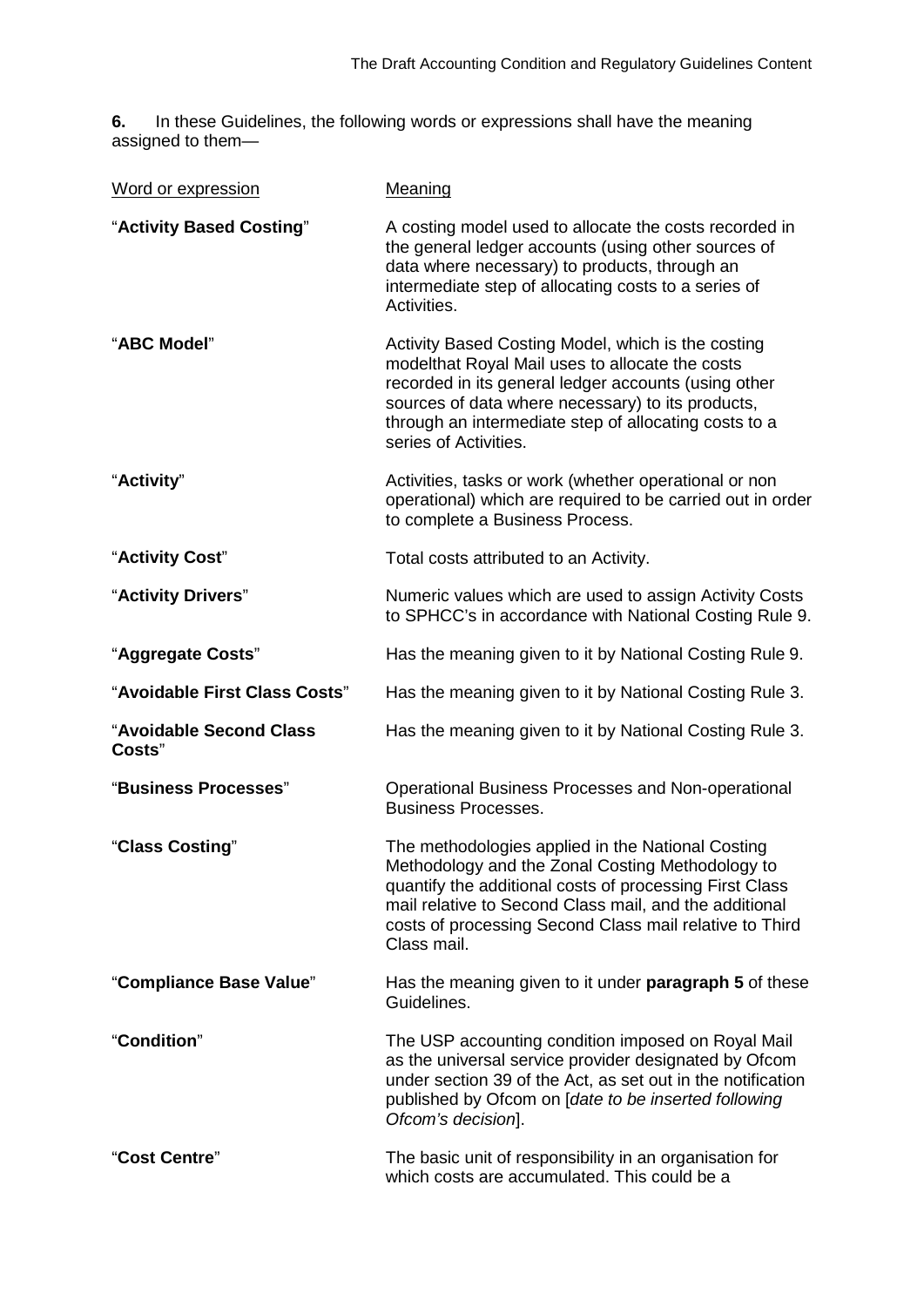|                                      | production or service location, function, activity or item<br>of equipment.                                                                                                                                                                                                                                                                                                                                                                                                      |
|--------------------------------------|----------------------------------------------------------------------------------------------------------------------------------------------------------------------------------------------------------------------------------------------------------------------------------------------------------------------------------------------------------------------------------------------------------------------------------------------------------------------------------|
| "Cost Element"                       | Individual General Ledger account cost record, e.g.<br>Basic Pay, Overtime, and National Insurance.                                                                                                                                                                                                                                                                                                                                                                              |
| "Cost Type"                          | Cost figures obtained after rearranging the relevant<br>categories of costs recorded in Royal Mail's financial<br>information, including the General Ledger cost accounts<br>of the Reported Business, including aggregating or<br>separating some of those costs.                                                                                                                                                                                                               |
| "Delivery Office"                    | Part of the network that is responsible for the final<br>sortation of mail items and from which outdoor delivery<br>of mail to recipients is undertaken.                                                                                                                                                                                                                                                                                                                         |
| "Downstream Services Entity"         | the one entity within the Four FREs which contains the<br>services (or products) as determined by Line B.                                                                                                                                                                                                                                                                                                                                                                        |
| "End-to-end Only Products<br>Entity" | the one entity within the Four FREs which contains the<br>services (or products) as determined by Line A.                                                                                                                                                                                                                                                                                                                                                                        |
| "EPMU"                               | Equi-Proportional Mark-Up, which has the meaning<br>given to it in National Costing Rule 12.                                                                                                                                                                                                                                                                                                                                                                                     |
| "FAC"                                | Fully Allocated Cost: a costing methodology in which all<br>costs (including overheads) are allocated to the outputs<br>of the business.                                                                                                                                                                                                                                                                                                                                         |
| "Fixed Asset Register"               | A register or list of assets held for the purpose of<br>production of goods or rendering of services that are not<br>held for the purpose of sale in the ordinary course of<br>business. The list allows a company to keep track of<br>details of each fixed asset, ensuring control and<br>preventing misappropriation of assets. It also keeps<br>track of the correct value of assets, which allows for<br>computation of depreciation and for tax and insurance<br>purposes. |
| "General Ledger"                     | The SAP R3 General Ledger system used by Royal Mail<br>the National Costing Methodology in the Reported<br>Business.                                                                                                                                                                                                                                                                                                                                                             |
| "General Overheads"                  | Has the meaning given to it by National Costing Rule 8.                                                                                                                                                                                                                                                                                                                                                                                                                          |
| "Line A"                             | Has the meaning given to it in <b>paragraph 22</b> of the<br>Condition for the purpose of defining the Four FREs.                                                                                                                                                                                                                                                                                                                                                                |
| "Line B"                             | Has the meaning given to it in <b>paragraph 22</b> of the<br>Condition for the purpose of defining the Four FREs.                                                                                                                                                                                                                                                                                                                                                                |
| "Line C"                             | Has the meaning given to it in paragraph 22 of the<br>Condition for the purpose of defining the Four FREs.                                                                                                                                                                                                                                                                                                                                                                       |
| "MCS"                                | Mails Characteristics Survey: a survey conducted by                                                                                                                                                                                                                                                                                                                                                                                                                              |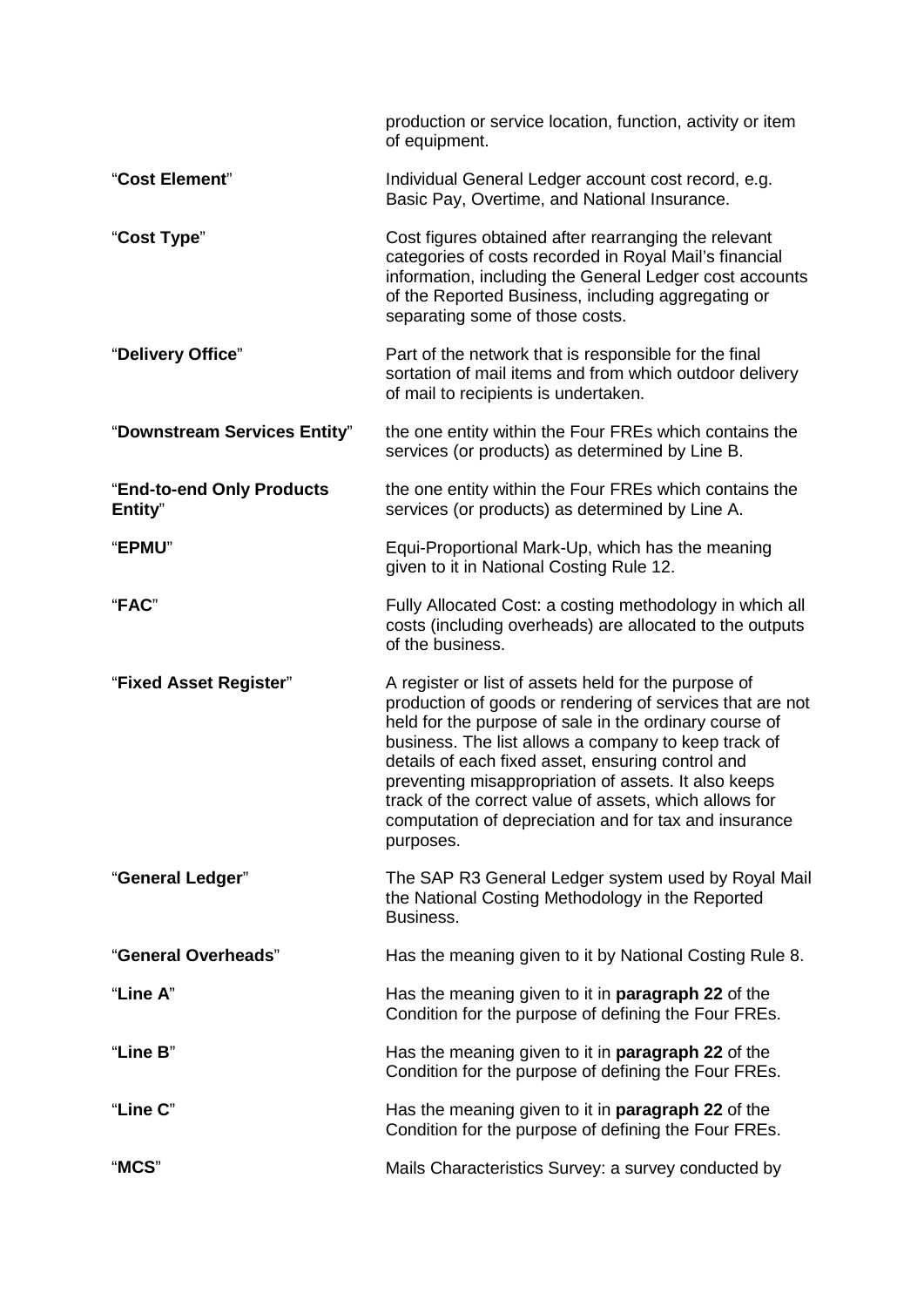|                            | Royal Mail of the mail product types and volumes within<br>the mail traffic of the Reported Business.                                                                                                                                                                                 |
|----------------------------|---------------------------------------------------------------------------------------------------------------------------------------------------------------------------------------------------------------------------------------------------------------------------------------|
| "National Costing Rule(s)" | The requirements in these Guidelines for the purpose of<br>the National Costing Methodology.                                                                                                                                                                                          |
| "NBV"                      | Net Book Value: the historical cost of an asset less the<br>associated accumulated depreciation.                                                                                                                                                                                      |
| "Non-operational Business  | The following processes of the Reported Business—                                                                                                                                                                                                                                     |
| Processes"                 | 1. sales and marketing; and                                                                                                                                                                                                                                                           |
|                            | 2. business sustaining activities.                                                                                                                                                                                                                                                    |
| "non-USO Products Entity"  | the one entity within the Four FREs which contains the<br>services (or products) as determined by Line C.                                                                                                                                                                             |
| "Operational Business      | The following processes of the Reported Business-                                                                                                                                                                                                                                     |
| Processes"                 | 1. access (collections);                                                                                                                                                                                                                                                              |
|                            | 2. outward processing;                                                                                                                                                                                                                                                                |
|                            | 3. network distribution;                                                                                                                                                                                                                                                              |
|                            | 4. regional distribution centres processing;                                                                                                                                                                                                                                          |
|                            | 5. inward processing;                                                                                                                                                                                                                                                                 |
|                            | 6. local distribution;                                                                                                                                                                                                                                                                |
|                            | 7. delivery – indoor;                                                                                                                                                                                                                                                                 |
|                            | 8. delivery - outdoor;                                                                                                                                                                                                                                                                |
|                            | 9. operational support;                                                                                                                                                                                                                                                               |
|                            | 10. network operations; and                                                                                                                                                                                                                                                           |
|                            | 11. international mail.                                                                                                                                                                                                                                                               |
| "Overheads"                | Costs which are either General Overheads or Pipeline<br>Overheads.                                                                                                                                                                                                                    |
| "Pipeline"                 | All the Operational Business Processes involved in<br>Royal Mail's provision of its products and/or services<br>from collection to final delivery of the products and/or<br>services.                                                                                                 |
| "Pipeline Overheads"       | Has the meaning given to it by National Costing Rule 9.                                                                                                                                                                                                                               |
| "PPIA"                     | Properly Prepared In Accordance with these Guidelines:<br>a "PPIA" audit opinion provides reasonable assurance<br>that a statement, taken as a whole, has been prepared,<br>in all material respects, in accordance with the detailed<br>requirements prescribed by these Guidelines. |
| "Resource Drivers"         | Numeric values which are used to attribute Cost Types<br>to Activities and determined in accordance the National<br>Costing Rules.                                                                                                                                                    |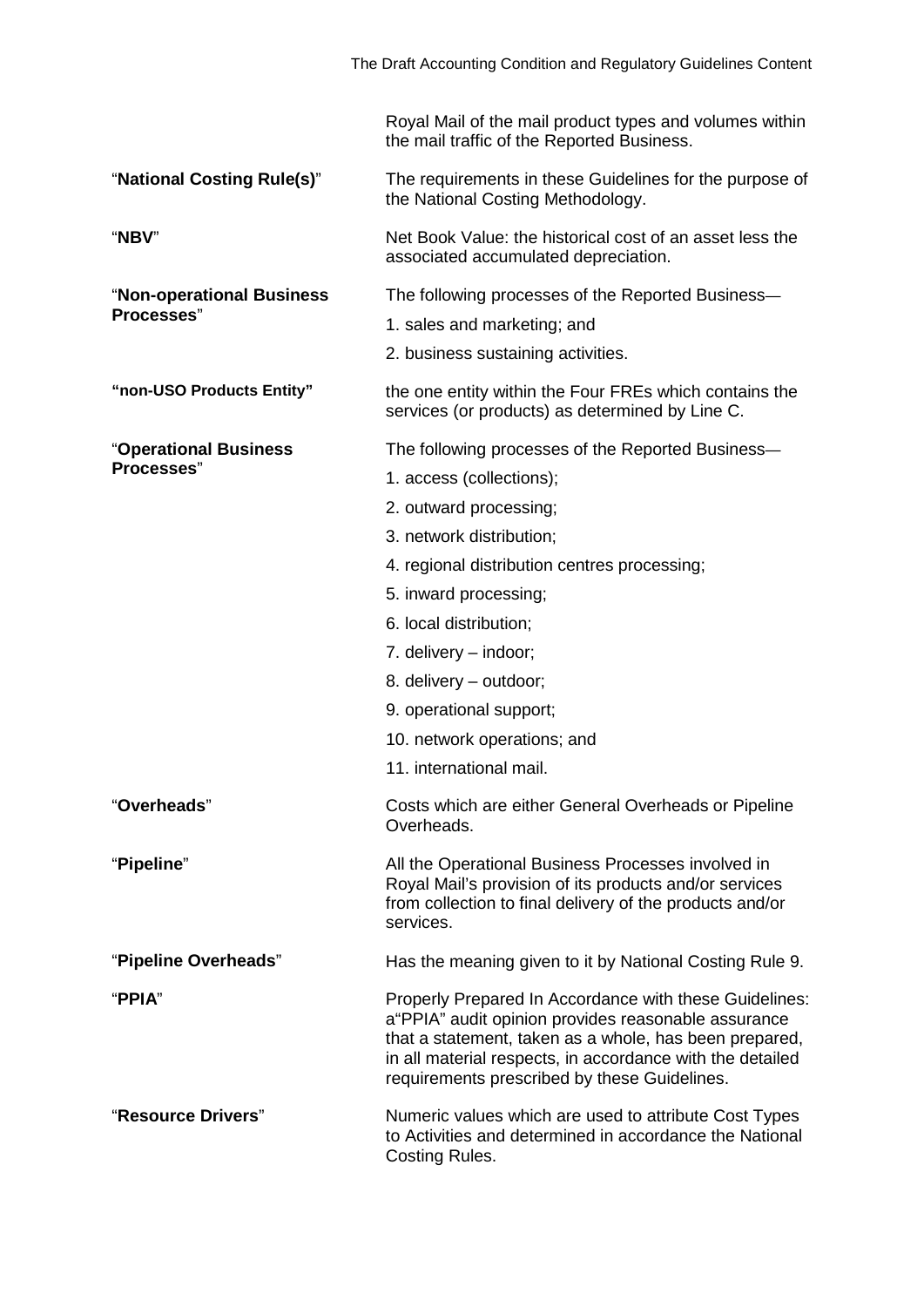| "Revenue derived method"                       | A method of deriving the volume of a product going<br>through the Pipeline, by dividing the revenue received<br>for that product by the average unit price of that product,<br>which is estimated by sampling. |
|------------------------------------------------|----------------------------------------------------------------------------------------------------------------------------------------------------------------------------------------------------------------|
| "SPHCC"                                        | Sales Product Handling Characteristic<br>Combinations: Products sub-divided based on the<br>relevant measured characteristics (e.g. class, payment<br>type, item size and handling method).                    |
| "Transfer Charge(s)" or<br>"Transfer Price(s)" | The notional charge or price that one part of a business<br>may charge to another part of the same business, for<br>the products and/or services which the former provides<br>to the latter.                   |
| <b>"UKLPI"</b>                                 | UK Letters & Parcels and International, an operating<br>unit of Royal Mail.                                                                                                                                    |
| "USO Products Entity"                          | the one entity within the Four FREs which contains the<br>services (or products) as determined by Line C.                                                                                                      |
| "Weighting Factors"                            | Factors representing the relative proportions of<br>resources that units of each SPHCC require from the<br>related Activity and determined in accordance with the<br><b>National Costing Rules.</b>            |
| "Weighted Volume Drivers"                      | Has the meaning given to it by National Costing Rule10.                                                                                                                                                        |
| "Zonal Costing Rule(s)"                        | The requirements in these Guidelines for the purpose of<br>the Zonal Costing Methodology.                                                                                                                      |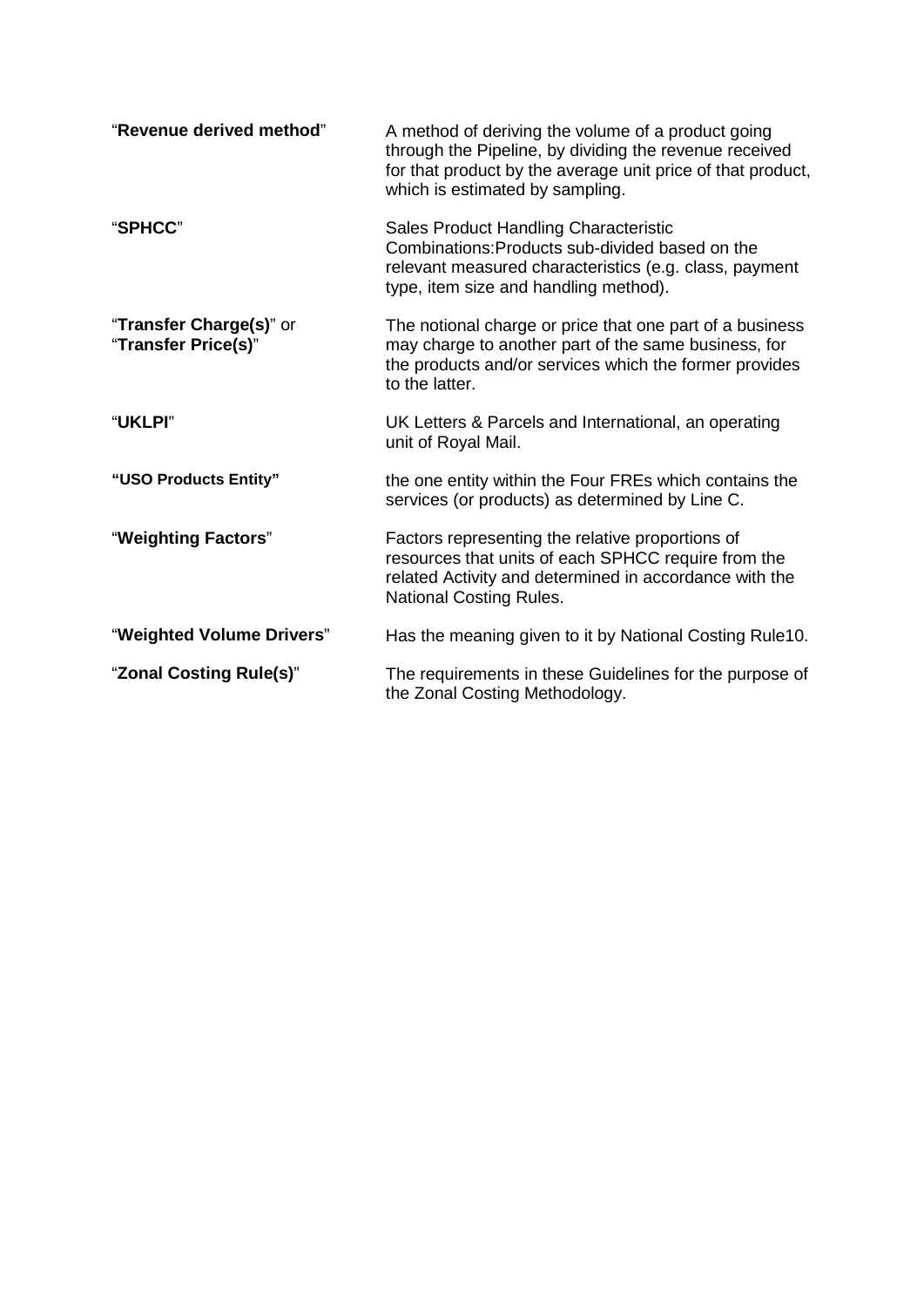# **Section 3: Obligations relating to the Relevant Group under Part B of the Condition**

**7.** For the purpose of **paragraph 6** of the Condition, Royal Mail shall prepare the financial statements and information specified in **Column 1 of Table 1**by using the pro-forma corresponding to the statement or information as specified in **Column 2 of that Table** (including notes disclosing a breakdown and explanations of any material items).

#### **Table 1: Pro-formas for the financial statements and information for the Relevant Group**

| Column 1: Financial statement/information referred to in<br><b>paragraph 5</b> of the Condition |                                                                                                                               | Column 2: Pro-forma<br>specified in Appendix 1 of<br>these Guidelines |
|-------------------------------------------------------------------------------------------------|-------------------------------------------------------------------------------------------------------------------------------|-----------------------------------------------------------------------|
| 5(a)                                                                                            | Consolidated income statement                                                                                                 | Figure 1, Appendix 1                                                  |
| 5(b)                                                                                            | Consolidated balance sheet statement                                                                                          | Figure 2, Appendix 1                                                  |
| 5(c)                                                                                            | Consolidated cash flow statement                                                                                              | Figure 3, Appendix 1                                                  |
| 5(d)                                                                                            | Consolidated cash flow projection statement                                                                                   | Figure 4, Appendix 1                                                  |
| 5(f)                                                                                            | Reconciliation of consolidated income.<br>balance sheet and cash flow statements with<br>the consolidated accounts of RMH plc | Figures 1, 2 and 3,<br><b>Appendix 1</b>                              |

- **8.** For the purpose of **paragraph 7** of the Condition, Royal Mail shall also prepare each of the financial statements and information referred to in **paragraph 5(a), 5(b) and 5(c)** of the Condition by setting out accompanying notes that reconciles the following—
	- **(i)** the line for "Loss for the financial year from continuing operations"in **Figure 1 in Appendix 1** of these Guidelines shall be reconciled with the line for "Operating profit"in **Figure 5 in Appendix 1** of these Guidelines;
	- **(ii)** the line for ."Total equity" in **Figure 2 in Appendix 1** of these Guidelines shall be reconciled with the line for "Capital employed" in **Figure 8 in Appendix 1** of these Guidelines;
	- **(iii)**the line for "Cash and cash equivalents" in **Figure 3 in Appendix 1** of these Guidelines shall be reconciled with the line for "Net cash outflow after exceptional items and financing costs" in **Figure 10 in Appendix 1** of these Guidelines.
- **9.** The reconciliations referred to in **paragraph 8** above shall be prepared to the same level of detail, and be consistent with, the notes accompanying the financial statements and information required for the Reported Business under **Part C** of the Condition.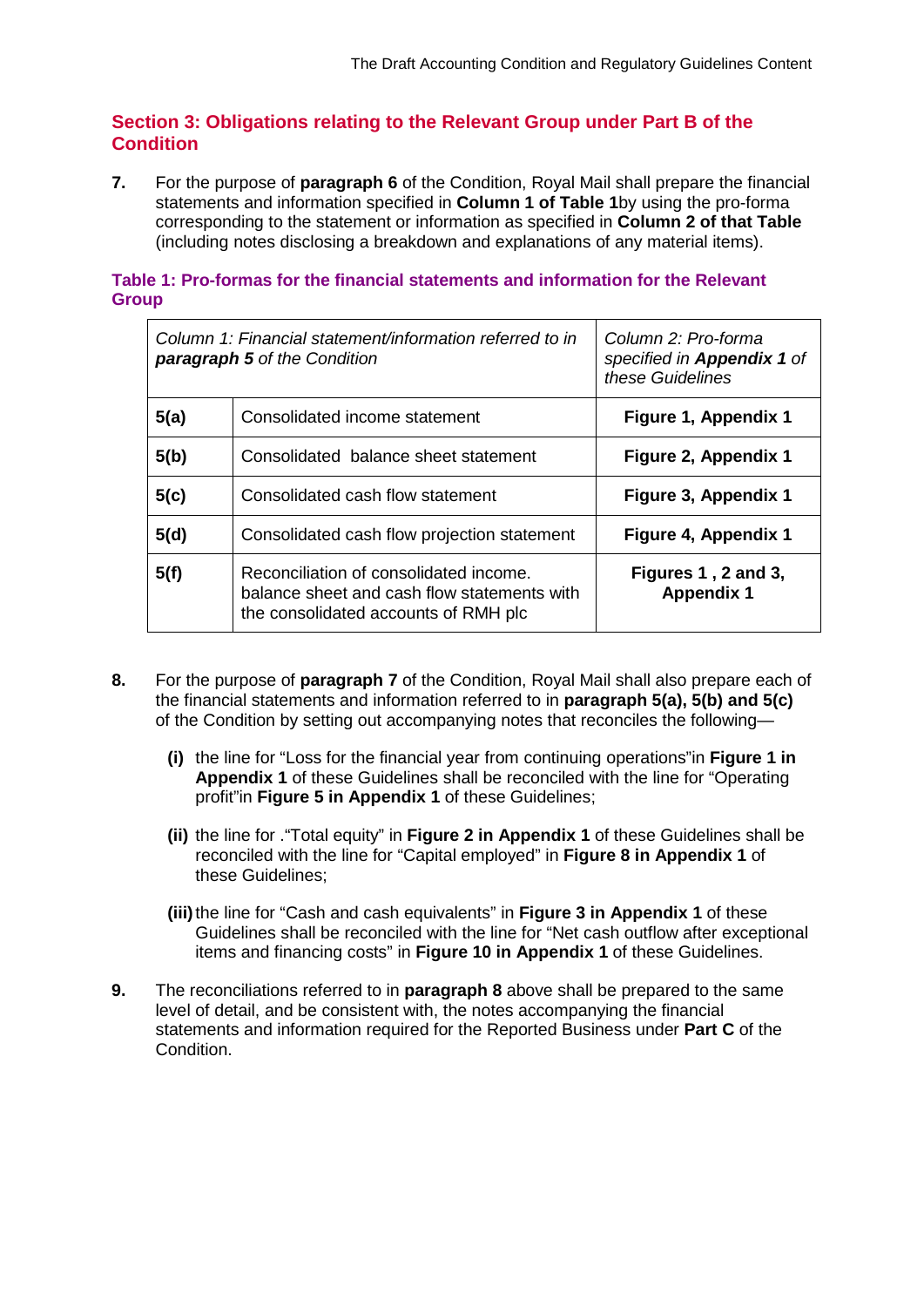# **Section 4: Obligations relating to the Reported Business under Part C of the Condition**

**10.** For the purpose of **paragraph 15** of the Condition, Royal Mail shall prepare the financial statements and information specified in **Column 1 of Table 2** by using the pro-forma corresponding to the statement or information as specified in **Column 2 of that Table** (including notes disclosing a breakdown and explanations of any material items).

#### **Table 2: Pro-formas for the financial statements and information for the Reported Business**

| Column 1: Financial statement/information referred to in<br><b>paragraph 14 of the Condition</b> |                                                                                                         | Column 2: Pro-forma<br>specified in <b>Appendix 1</b> of<br>these Guidelines |
|--------------------------------------------------------------------------------------------------|---------------------------------------------------------------------------------------------------------|------------------------------------------------------------------------------|
| 14(a)                                                                                            | Annual income statement                                                                                 | Figure 5, Appendix 1                                                         |
| 14(b)                                                                                            | Quarterly income statement                                                                              | Figure 5, Appendix 1                                                         |
| 14(d)                                                                                            | Annual reconciliation of statements/information<br>specified in <b>paragraph 14(d)</b> of the Condition | Figure 7, Appendix 1                                                         |
| 14(e)                                                                                            | Annual balance sheet statement                                                                          | Figure 8, Appendix 1                                                         |
| 14(f)                                                                                            | Annual reconciliation of statements/information<br>specified in <b>paragraph 14(f)</b> of the Condition | Figure 9, Appendix 1                                                         |
| 14(g)                                                                                            | Annual cash flow statement                                                                              | Figure 10, Appendix 1                                                        |
| 14(h)                                                                                            | Annual reconciliation of statements/information<br>specified in paragraph 14(h) of the Condition        | Figure 11, Appendix 1                                                        |

**11.** For the purpose of **paragraph 16** of the Condition, Royal Mail shall also prepare the financial statements and information specified in Column 1 of Table 3 by using the proforma corresponding to the statement or information as specified in Column 2 of that Table.

**Table3: Additional requirements for the financial statements and information for the separated Reported Business**

| Column 1: Financial<br>statement/information referred to in<br>paragraph 14 of the Condition |                                                                                                       | Column 2: Additional requirement in these<br><b>Guidelines</b>                                                                                                                                                       |
|----------------------------------------------------------------------------------------------|-------------------------------------------------------------------------------------------------------|----------------------------------------------------------------------------------------------------------------------------------------------------------------------------------------------------------------------|
| 14(a)<br>and $(b)$                                                                           | Annual and quarterly income<br>statement                                                              | A statement of Transfer Charges setting out<br>each material Transfer Charge separately                                                                                                                              |
| 14(c)                                                                                        | Annual reconciliation<br>ofstatements/information<br>specified in paragraph<br>14(c) of the Condition | The annual reconciliation shall set out each<br>of the quarterly financial statements<br>produced for paragraph 14(b) of the<br>Condition and then reconcile the combined<br>total of these four statements with the |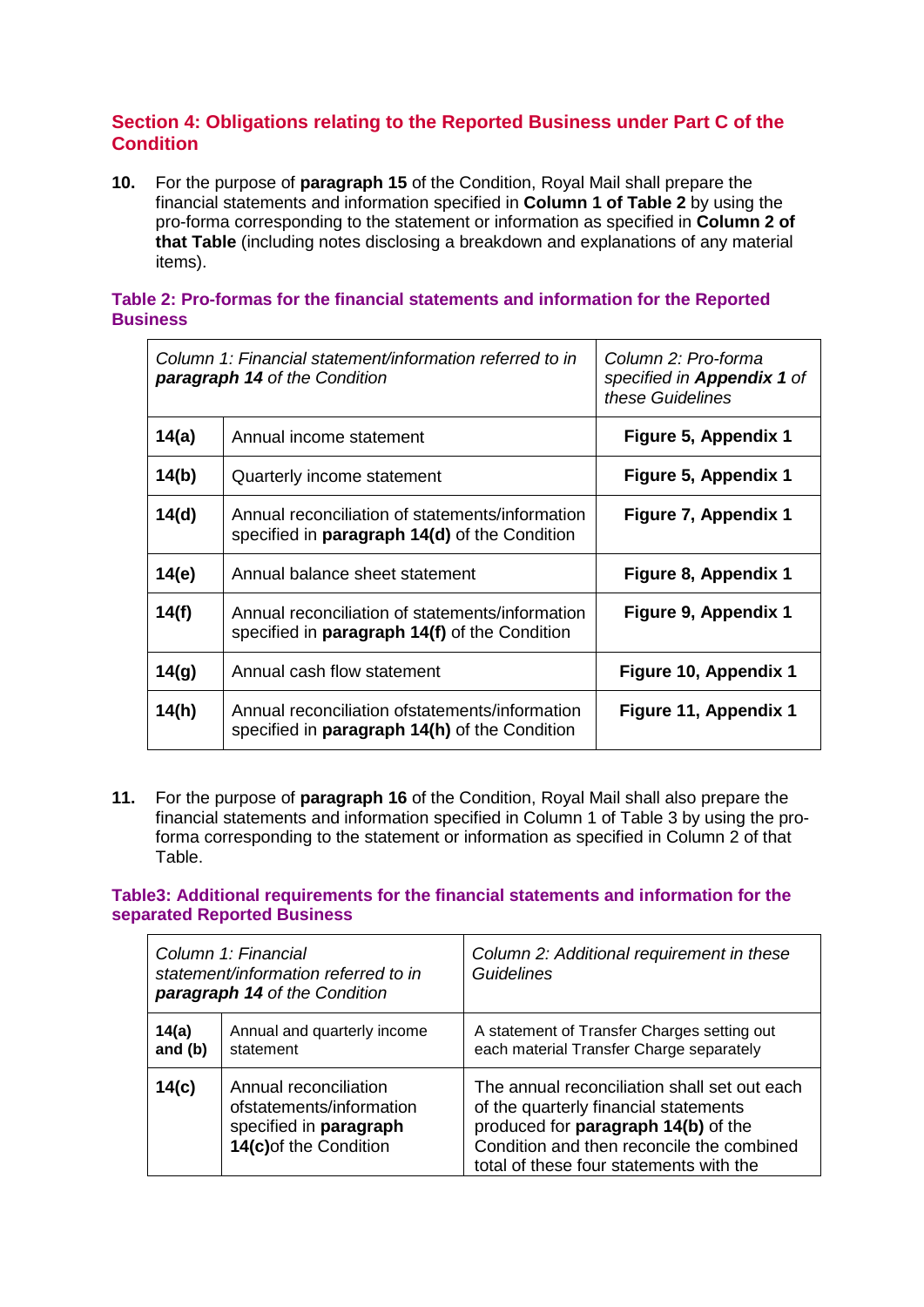|       |                                                                                                       | financial statement produced for paragraph<br>14(a) of the Condition. Where there are any<br>reconciling differences, Royal Mail shall<br>provide accompanying notes and<br>explanations to describe these reconciling<br>differences.                                                   |
|-------|-------------------------------------------------------------------------------------------------------|------------------------------------------------------------------------------------------------------------------------------------------------------------------------------------------------------------------------------------------------------------------------------------------|
| 14(d) | Annual reconciliation<br>ofstatements/information<br>specified in paragraph 14(d)<br>of the Condition | The annual reconciliation shall be reconciled<br>giving appropriate detail and explanation of<br>any reconciling items. Each<br>reconciliation, shall include the following two<br>steps as shown in Figure 7 of Appendix 1<br>of these Guidelines-                                      |
|       |                                                                                                       | reconciliation between the Reported<br>a)<br>Business and UKLPI; and                                                                                                                                                                                                                     |
|       |                                                                                                       | reconciliation between UKLPI and the<br>b)<br>Relevant Group.                                                                                                                                                                                                                            |
|       |                                                                                                       | In addition, Royal Mail shall provide in the<br>accompanying notes the detail of the<br>material reconciling differences in the annual<br>reconciliation.                                                                                                                                |
| 14(e) | Annual balance sheet<br>statement                                                                     | A breakdown of the total fixed asset Net<br>Book Value allocated to the Reported<br>Business as a whole, by main asset classes                                                                                                                                                           |
| 14(f) | Annual reconciliation<br>ofstatements/information<br>specified in paragraph 14(f)<br>of the Condition | The annual reconciliation shall be reconciled<br>giving appropriate detail and explanation of<br>any reconciling items. Each<br>reconciliationshall include the following two<br>steps as shown in Figure 9 of Appendix 1<br>of these Guidelines-                                        |
|       |                                                                                                       | a) reconciliation between the<br>Reported Business and UKLPI; and                                                                                                                                                                                                                        |
|       |                                                                                                       | reconciliation between UKLPI and the<br>b)<br>Relevant Group.                                                                                                                                                                                                                            |
|       |                                                                                                       | In addition, Royal Mail shall provide in the<br>accompanying notes the detail of the<br>material reconciling differences in the annual<br>reconciliation; and                                                                                                                            |
|       |                                                                                                       | An explanation regarding the long term debt and<br>financing costs                                                                                                                                                                                                                       |
| 14(h) | Annual reconciliation<br>ofstatements/information<br>specified in paragraph 14(h)<br>of the Condition | The annual reconciliation shall be reconciled<br>giving appropriate detail and explanation of<br>any reconciling items. Each<br>reconciliation, shall include the following two<br>steps as shown in Figure 11 of Appendix 1<br>of these Guidelines-<br>reconciliation between the<br>a) |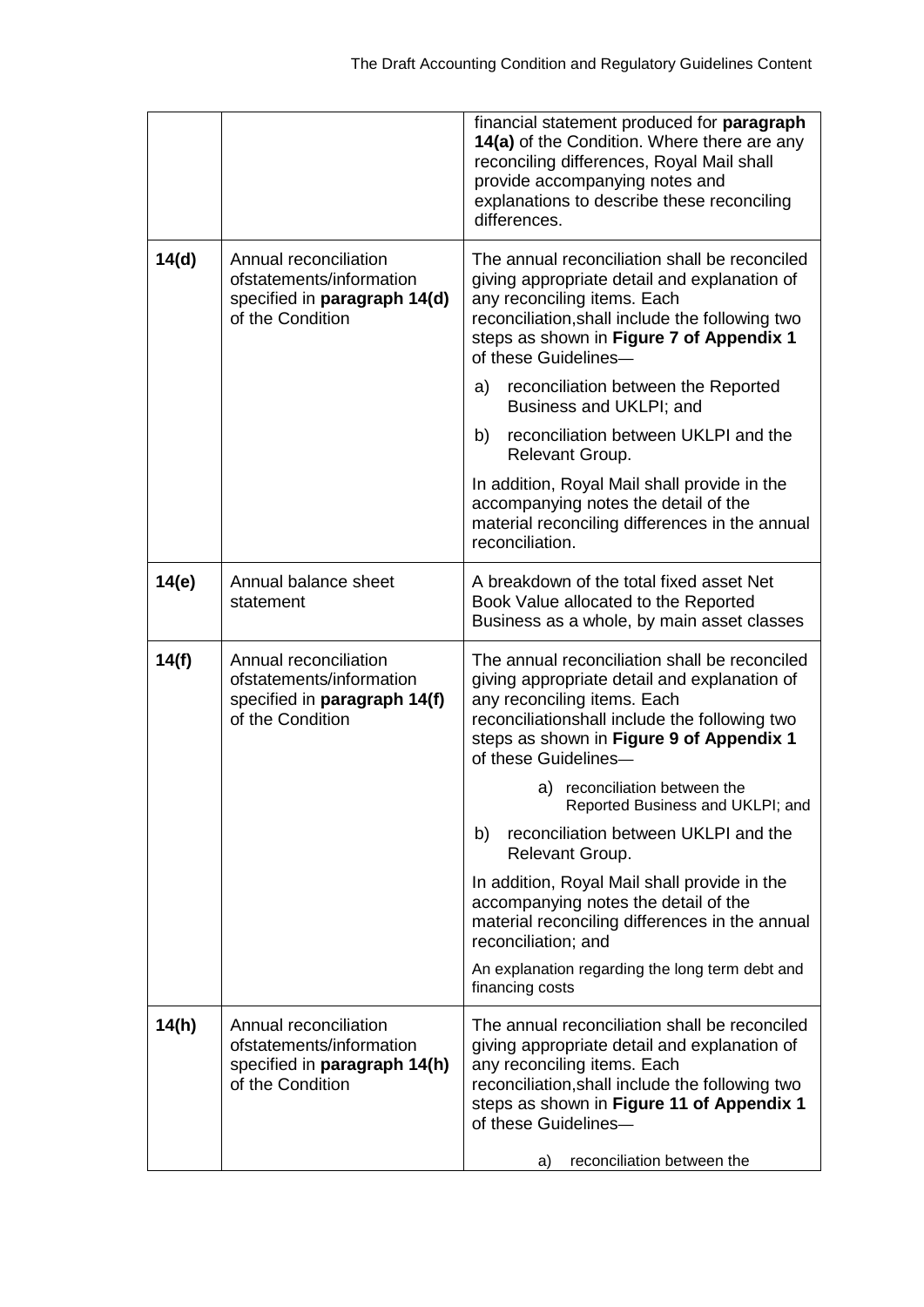| Reported Business and UKLPI; and                                                                                                                          |
|-----------------------------------------------------------------------------------------------------------------------------------------------------------|
| reconciliation between UKLPI and the<br>b<br>Relevant Group.                                                                                              |
| In addition, Royal Mail shall provide in the<br>accompanying notes the detail of the<br>material reconciling differences in the annual<br>reconciliation. |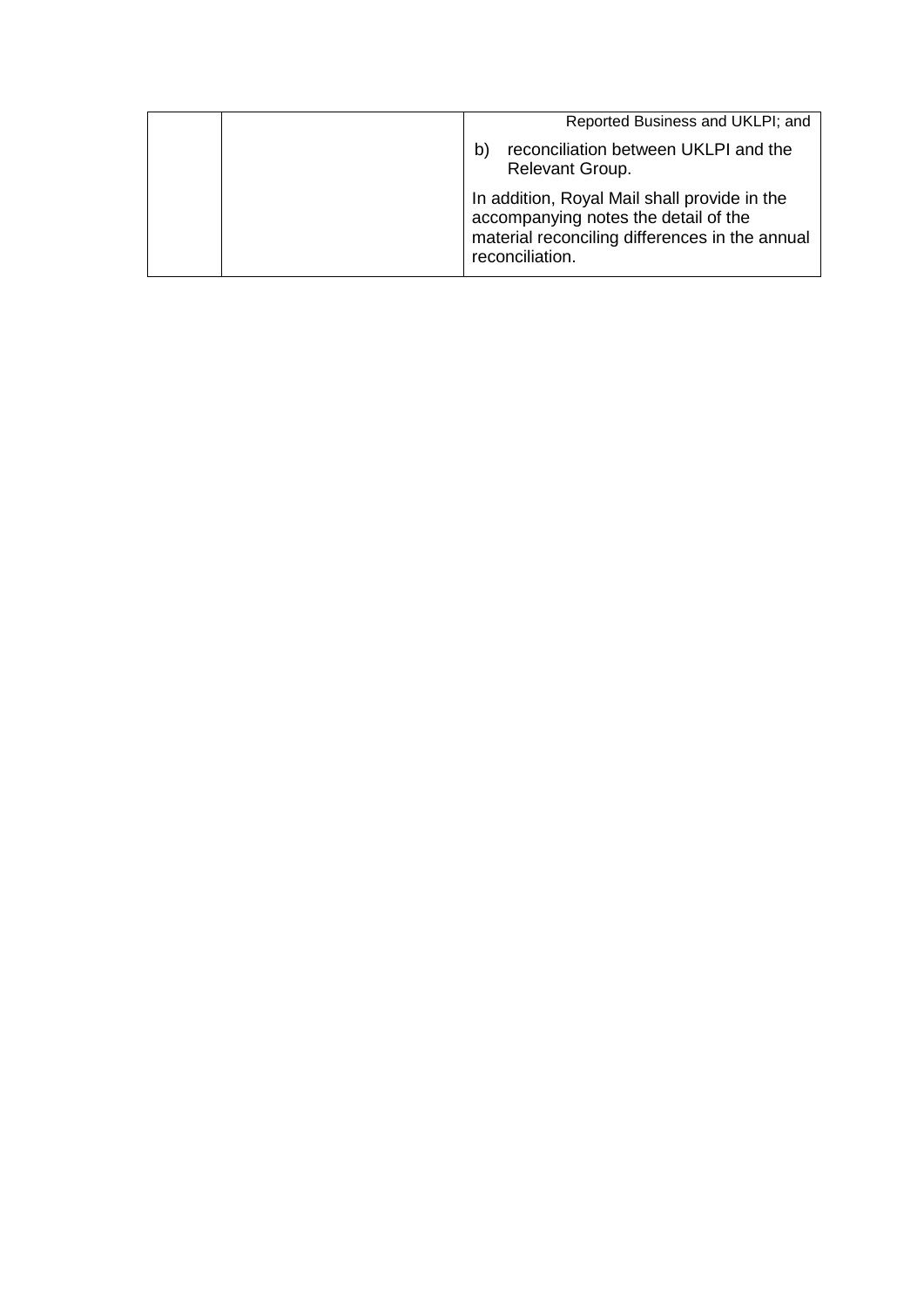## **Section 5: Obligations relating to the separated Reported Business under Part D of the Condition**

**12.** For the purpose of **paragraph 24** of the Condition, Royal Mail shall prepare the financial statements and information specified in **Column 1 of Table 4** by using the pro-forma corresponding to the statement or information as specified in **Column 2 of that Table** (including notes disclosing a breakdown and explanations of any material items).

#### **Table4: Pro-formas for the financial statements and information for the separated Reported Business**

| Column 1: Financial statement/information referred to in<br>paragraph 23 of the Condition |                                                            | Column 2: Pro-forma<br>specified in <b>Appendix 1</b> of<br>these Guidelines |
|-------------------------------------------------------------------------------------------|------------------------------------------------------------|------------------------------------------------------------------------------|
| 23(a)                                                                                     | Annual income statement                                    | Figure 5, Appendix 1                                                         |
| 23(b)                                                                                     | Quarterly income statement                                 | Figure 5, Appendix 1                                                         |
| 23(d)                                                                                     | Annual extended end to end income statement                | Figure 6, Appendix 1                                                         |
| 23(e)                                                                                     | Quarterly extended end to end income<br>statement          | Figure 6, Appendix 1                                                         |
| 23(f)                                                                                     | Annual balance sheet statement                             | Figure 8, Appendix 1                                                         |
| 23(g)                                                                                     | Annual cash flow statement                                 | Figure 10, Appendix 1                                                        |
| 23(h)                                                                                     | Annual product profitability statements                    | Figure 12, Appendix 1                                                        |
| 23(i)                                                                                     | Quarterly product profitability statements                 | Figure 12, Appendix 1                                                        |
| 23(j)                                                                                     | Monthly revenue, cost and volume information<br>statements | Figure 13, Appendix 1                                                        |

**13.** For the purpose of **paragraph 25** of the Condition, Royal Mail shall also prepare the financial statements and information specified in **Column 1 of Table 5** by using the pro-forma corresponding to the statement or information as specified in **Column 2 of that Table**.

#### **Table5: Additional requirements for the financial statements and information for the separated Reported Business**

| Column 1: Financial<br>statement/information referred to in<br>paragraph 23 of the Condition |                                                                                                        | Column 2: Additional requirement in these<br>Guidelines                                                                                                                                                              |
|----------------------------------------------------------------------------------------------|--------------------------------------------------------------------------------------------------------|----------------------------------------------------------------------------------------------------------------------------------------------------------------------------------------------------------------------|
| 23(c)                                                                                        | Annual reconciliation of<br>statements/information<br>specified in paragraph 23(c)<br>of the Condition | The annual reconciliation shall set out each<br>of the quarterly financial statements<br>produced for paragraph 23(b) of the<br>Condition and then reconcile the combined<br>total of these four statements with the |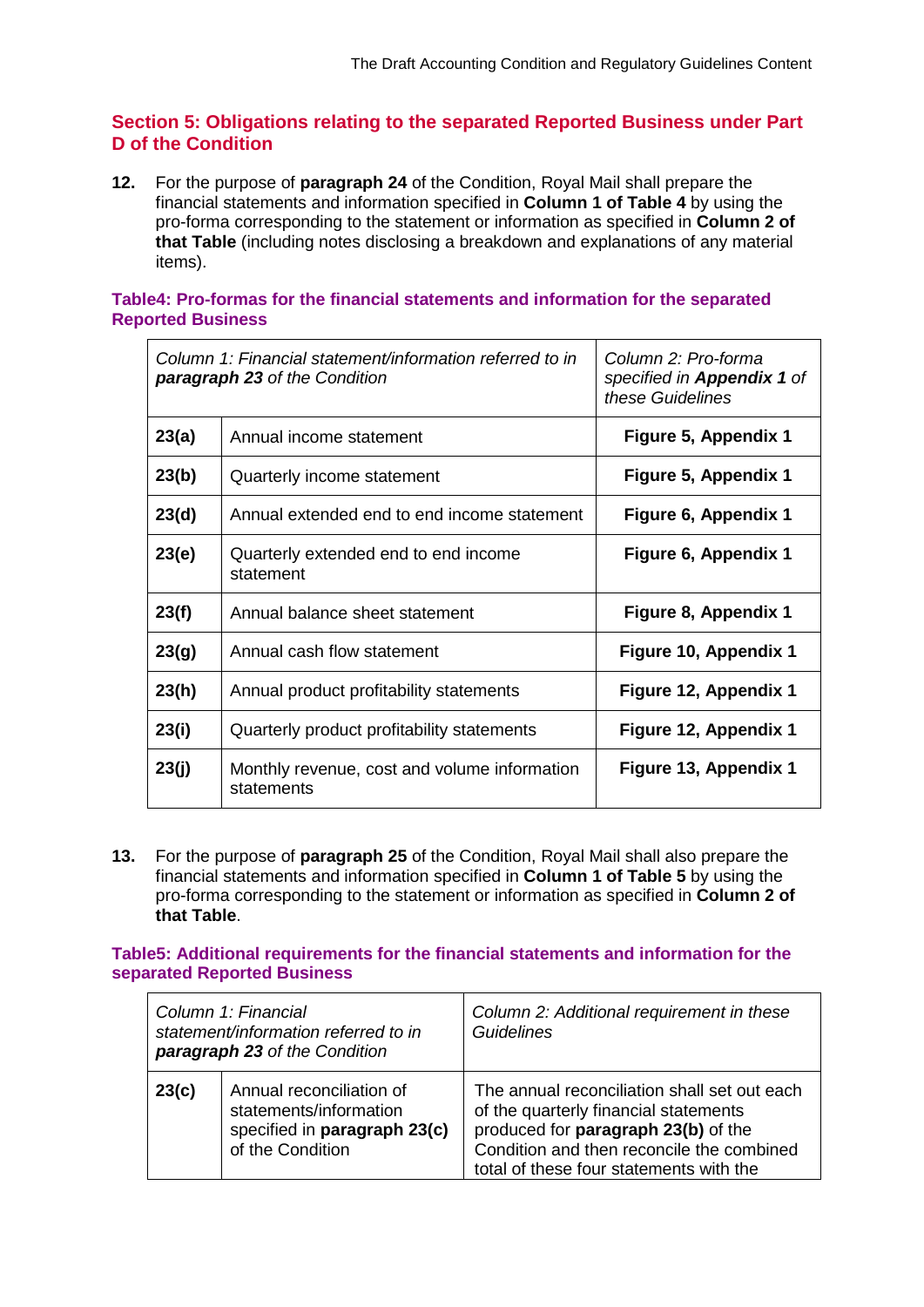|       |                                               | financial statement produced for paragraph<br>23(a) of the Condition. Where there are any<br>reconciling differences, Royal Mail shall<br>provide accompanying notes and<br>explanations to describe these reconciling<br>differences.                                                                                |
|-------|-----------------------------------------------|-----------------------------------------------------------------------------------------------------------------------------------------------------------------------------------------------------------------------------------------------------------------------------------------------------------------------|
| 23(f) | Annual balance sheet<br>statement             | Operational fixed assets utilised in the day to<br>day trading operations of the business shall<br>be included, but excluding properties the<br>depreciation costs of which are not captured<br>in the FAC product costing system in<br>accordance with the National Costing<br>Methodology, and working capital; and |
|       |                                               | A breakdown of the total fixed asset Net<br>Book Value allocated to each of the Four<br>FREs, by main asset classes                                                                                                                                                                                                   |
| 23(g) | Annual cash flow statement                    | Trading cash flows and investment cash<br>flows related to operational fixed assets shall<br>be included                                                                                                                                                                                                              |
| 23(h) | Annual product profitability<br>statements    | Separate statements for the products<br>specified in Column 1 of Table 6 below as<br>corresponding to the scope specified in<br><b>Column 2 of that Table.</b>                                                                                                                                                        |
|       |                                               | Each of these statements shall only include<br>the costs covered in the National Costing<br>Methodology.                                                                                                                                                                                                              |
| 23(i) | Quarterly product profitability<br>statements | Separate statements for the products<br>specified in Column 1 of Table 6 below as<br>corresponding to the scope specified in<br><b>Column 2 of that Table.</b>                                                                                                                                                        |
|       |                                               | Each of these statements shall only include<br>the costs covered in the National Costing<br>Methodology.                                                                                                                                                                                                              |

# **Table 6: Product profitability statements**

| <b>No</b><br>$\blacksquare$ | <b>Statement</b>                                                 | <b>Scope</b>                                                     |
|-----------------------------|------------------------------------------------------------------|------------------------------------------------------------------|
|                             | Access products (all revenue derived from<br>external customers) | Downstream Services Entity                                       |
| 2                           | Pre-sorted D+1 Letters and Large Letters                         | Non-USO Products Entity and<br><b>Downstream Services Entity</b> |
| 3                           | Pre-sorted D+2 and later Letters and Large<br>Letters            | Non-USO Products Entity and<br><b>Downstream Services Entity</b> |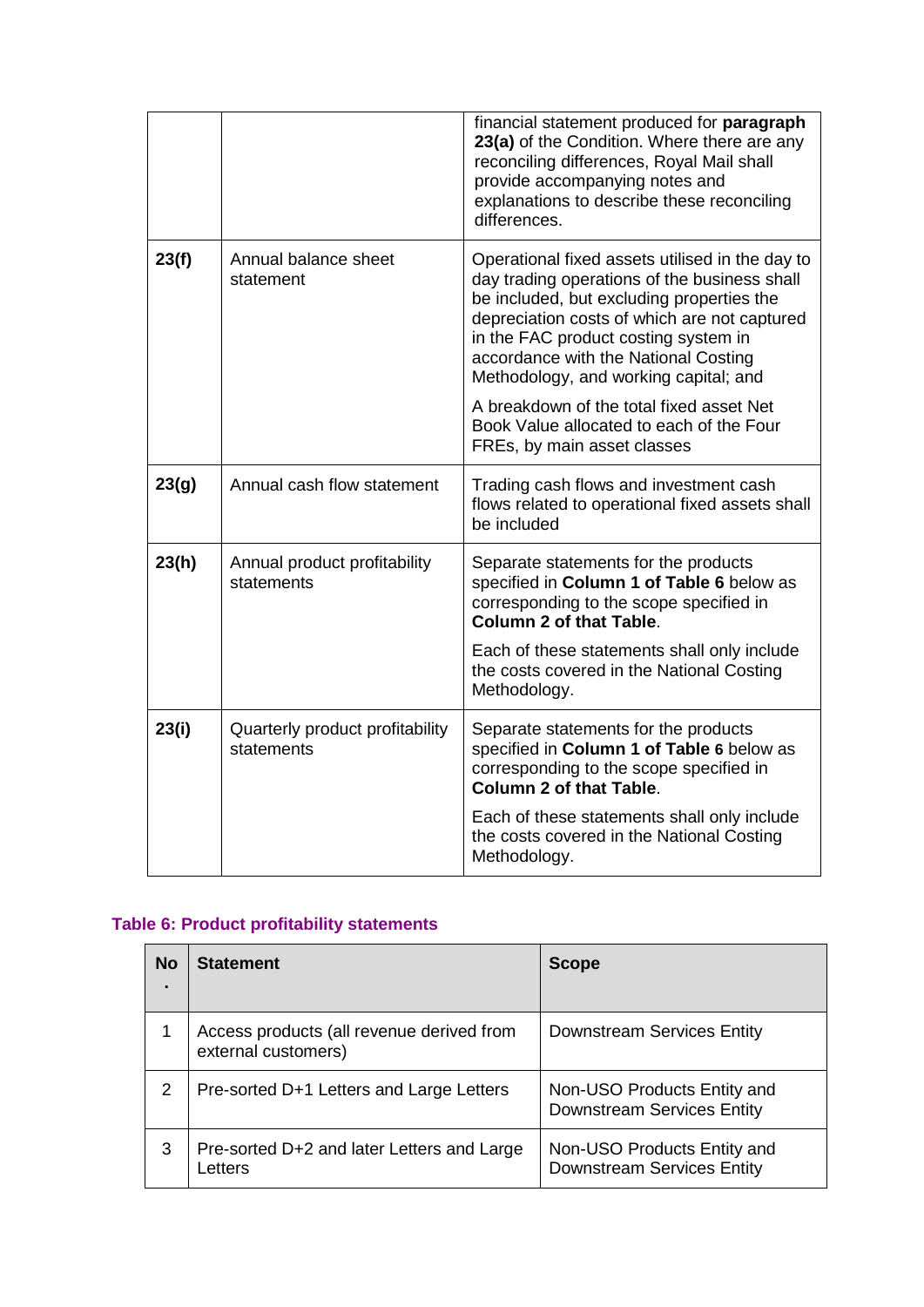| 4              | High volume D+1 unsorted Letters                                          | Non-USO Products Entity and<br><b>Downstream Services Entity</b>    |
|----------------|---------------------------------------------------------------------------|---------------------------------------------------------------------|
| 5              | High volume D+1 unsorted Large Letters                                    | Non-USO Products Entity and<br><b>Downstream Services Entity</b>    |
| 6              | High volume unsorted D+2 and later Letters                                | Non-USO Products Entity and<br><b>Downstream Services Entity</b>    |
| $\overline{7}$ | High volume unsorted D+2 and later Large<br>Letters                       | Non-USO Products Entity and<br><b>Downstream Services Entity</b>    |
| 8              | Low volume unsorted non-USO Letters                                       | Non-USO Products Entity and<br><b>Downstream Services Entity</b>    |
| 9              | Low volume unsorted non-USO Large<br>Letters                              | Non-USO Products Entity and<br><b>Downstream Services Entity</b>    |
| 10             | Non-USO B2X Express PPS                                                   | <b>End-to-end Only Products Entity</b>                              |
| 11             | Non-USO B2X Deferred Heavy (>2kg) PPS                                     | <b>End-to-end Only Products Entity</b>                              |
| 12             | Non-USO B2X Deferred Light (1kg - 2kg)<br><b>PPS</b>                      | Non-USO Products Entity and<br><b>Downstream Services Entity</b>    |
| 13             | Non-USO B2X Deferred Light (500g - 1kg)                                   | Non-USO Products Entity and<br><b>Downstream Services Entity</b>    |
| 14             | Non-USO B2X Deferred Light (0-500g)                                       | Non-USO Products Entity and<br><b>Downstream Services Entity</b>    |
| 15             | USO single piece priority products sold via<br>stamps payment channel     | <b>USO Products Entity and</b><br><b>Downstream Services Entity</b> |
| 16             | USO single piece non-priority products sold<br>via stamps payment channel | <b>USO Products Entity and</b><br><b>Downstream Services Entity</b> |
| 17             | USO single piece priority products sold via<br>Meter payment channel      | <b>USO Products Entity and</b><br><b>Downstream Services Entity</b> |
| 18             | USO single piece non-priority products sold<br>via Meter payment channel  | <b>USO Products Entity and</b><br><b>Downstream Services Entity</b> |
| 19             | Other USO services not included above<br>(e.g. redirections)              | <b>USO Products Entity and</b><br><b>Downstream Services Entity</b> |
| 20             | Relay                                                                     | <b>End-to-end Only Products Entity</b>                              |
| 21             | <b>PAF</b>                                                                | <b>End-to-end Only Products Entity</b>                              |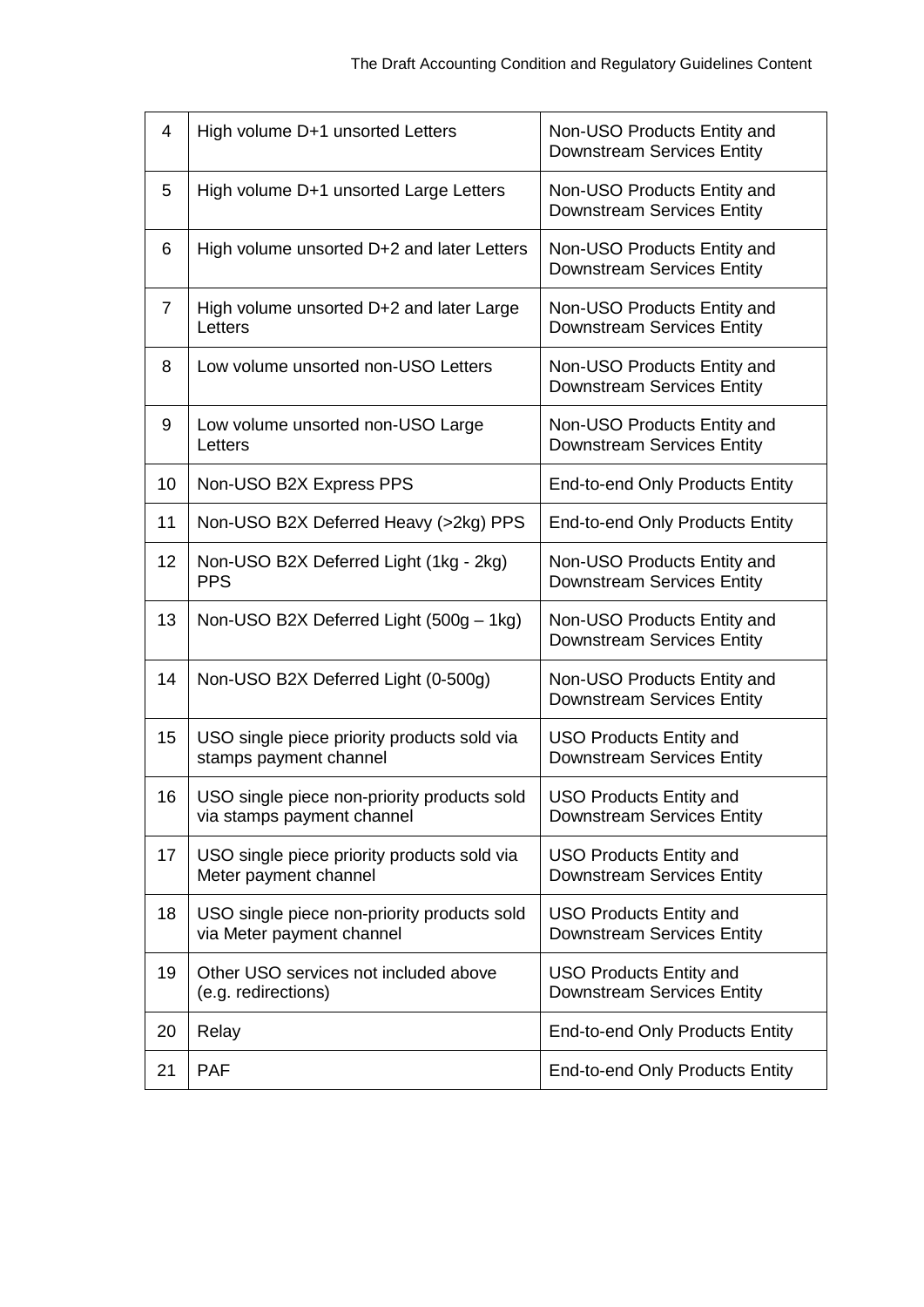# **Section 6: Obligations relating to the Costing Manual and the Accounting Methodology Manual under Part E of the Condition**

**14.** For the purpose of **paragraph 35** of the Condition, Royal Mail shall prepare, maintain and keep up-to-date the Costing Manual and the Accounting Methodology Manual in accordance with the general requirements set out in this Section concerning the Costing Manual and the Accounting Methodology Manual.

# **The Costing Manual**

# **General requirements**

- **15.** Subject to **paragraph 16** below, Royal Mail shall prepare, maintain and keep up-todate the Costing Manualto at least the same level of detail as contained in the Costing Manual published by Royal Mail dated September 20[1](#page-16-0)1 (version 2011-1<sup>1</sup>). In addition, the Costing Manual shall contain such additional level of detail required in these Guidelines, including the documentation of the Zonal Costing Methodology.
- **16.** Royal Mail shall prepare and present the Costing Manual in a manner that contains the level of detail necessary to allow a competent user of the Manual with a reasonable degree of professional skill to reproduce the results of the National Costing Methodology and Zonal Costing Methodology without the need for further instruction or interpretation.
- **17.** Royal Mail shall provide information to Ofcom for each separate change to the Costing Manual that is material in a format that is clear and transparent using, the pro-formas set out in **Appendix 3**.

# **Confidentiality**

**18.** For the purpose of **paragraph 40** of the Condition, Ofcom hereby directs that the technical appendices of the Costing Manual that contain commercially confidential or sensitive information to Royal Mail isprescribed as confidential for that purpose.

# **The Accounting Methodology Manual**

- **19.** Royal Mail shall in the Accounting Methodology Manual include all the detailed documentation of the RegulatoryAccounting Methodology that Royal Mail is not required to document in the Costing Manual.
- **20.** Subject to **paragraph 21** below, Royal Mail shall prepare, maintain and keep up-todate the Accounting Methodology Manual to at least the same level of detail as contained in the Costing Manual published by Royal Mail dated September 2011 (version [2](#page-16-1)011-1<sup>2</sup>). In addition, Accounting Methodology Manual shall contain such additional level of detail required in these Guidelines, including—
	- **(a)** a detailed description of the methodology followed in the identification of the relevant Royal Mail costs for the Relevant Group and the Reported Business as a whole and each of the Four FREs; and

<span id="page-16-1"></span><sup>2</sup>[http://www.royalmailgroup.com/sites/default/files/ABC%20Costing%20Manual%20%20v2011-](http://www.royalmailgroup.com/sites/default/files/ABC%20Costing%20Manual%20%20v2011-1%20final.pdf) [1%20final.pdf](http://www.royalmailgroup.com/sites/default/files/ABC%20Costing%20Manual%20%20v2011-1%20final.pdf)

<span id="page-16-0"></span>1 [http://www.royalmailgroup.com/sites/default/files/ABC%20Costing%20Manual%20%20v2011-](http://www.royalmailgroup.com/sites/default/files/ABC%20Costing%20Manual%20%20v2011-1%20final.pdf) [1%20final.pdf](http://www.royalmailgroup.com/sites/default/files/ABC%20Costing%20Manual%20%20v2011-1%20final.pdf)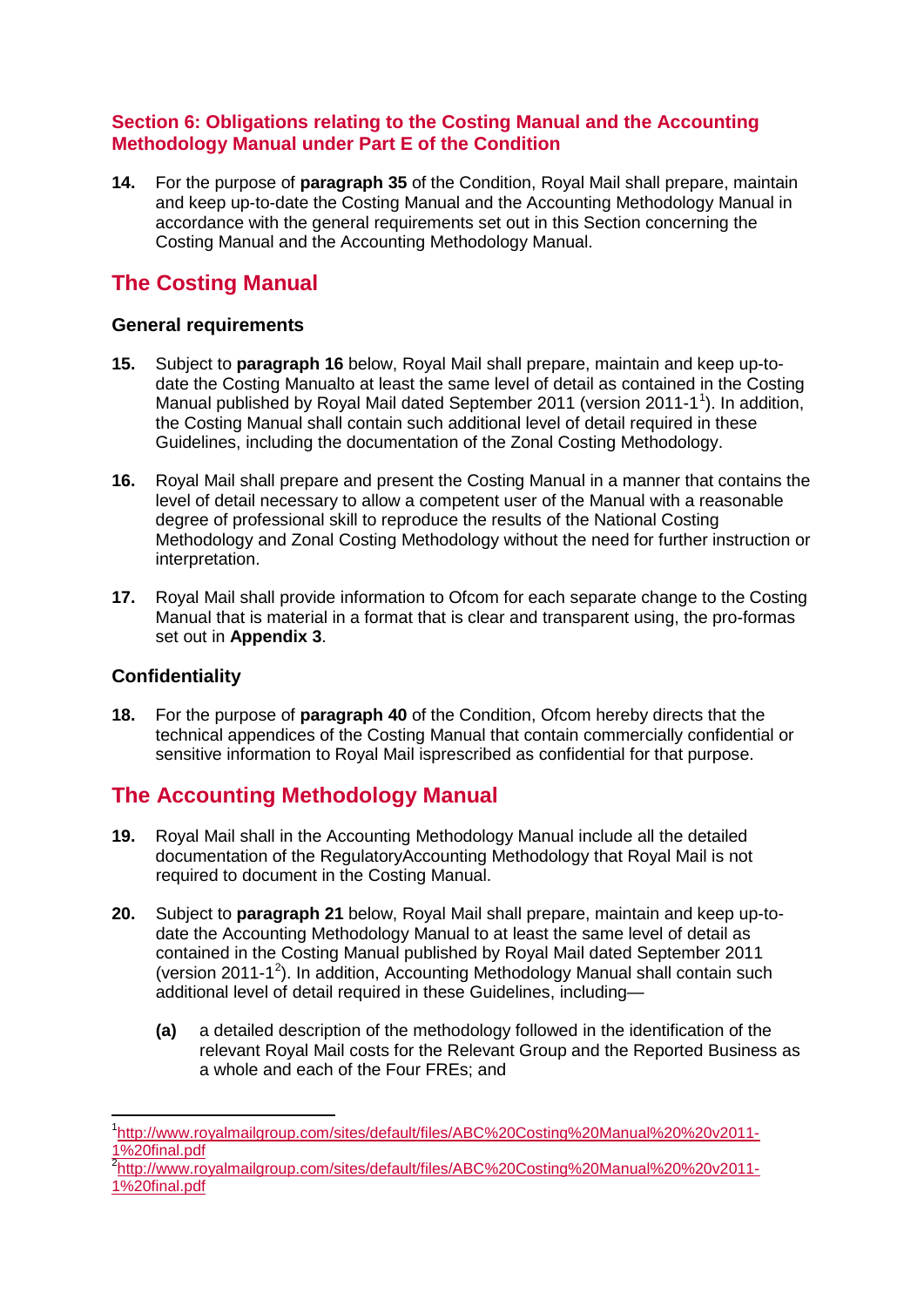- **(b)** separate descriptions of the detailed Regulatory Accounting Methodology used by Royal Mail shall be provided for all the main items in the income statements, balance sheet and cash flow statements, and including—
	- **(i)** a detailed description of the methodology used by Royal Mail to prepare the financial statements and information for the Four FRE's and a mapping of all activities and services to these Four FREs;
	- **(ii)** a description of the data sources used to calculate inputs and allocations;and
	- **(iii)** the methodology and calculations used by Royal Mail to determine that the transfer charges are presentedin sufficient detail to enable Ofcom to confirm that the calculated transfer charges follow the requirements in these Guidelines.
- **21.** Royal Mail shall prepare and present the Accounting Methodology Manual in a manner that contains the level of detail necessaryto allow a competent userof the Manual with a reasonable degree of professional accounting skill, and when used in conjunction with the Costing Manual, to gain a clear understanding of how the financial statements and information required by or under the Conditionhave been prepared without the need for further instruction or interpretation.
- **22.** Royal Mail shall provide information to Ofcom for each separate change to the Accounting Methodology Manual that is material in a format that is clear and transparent using, the pro-formas as set out in **Appendix 3** of this document.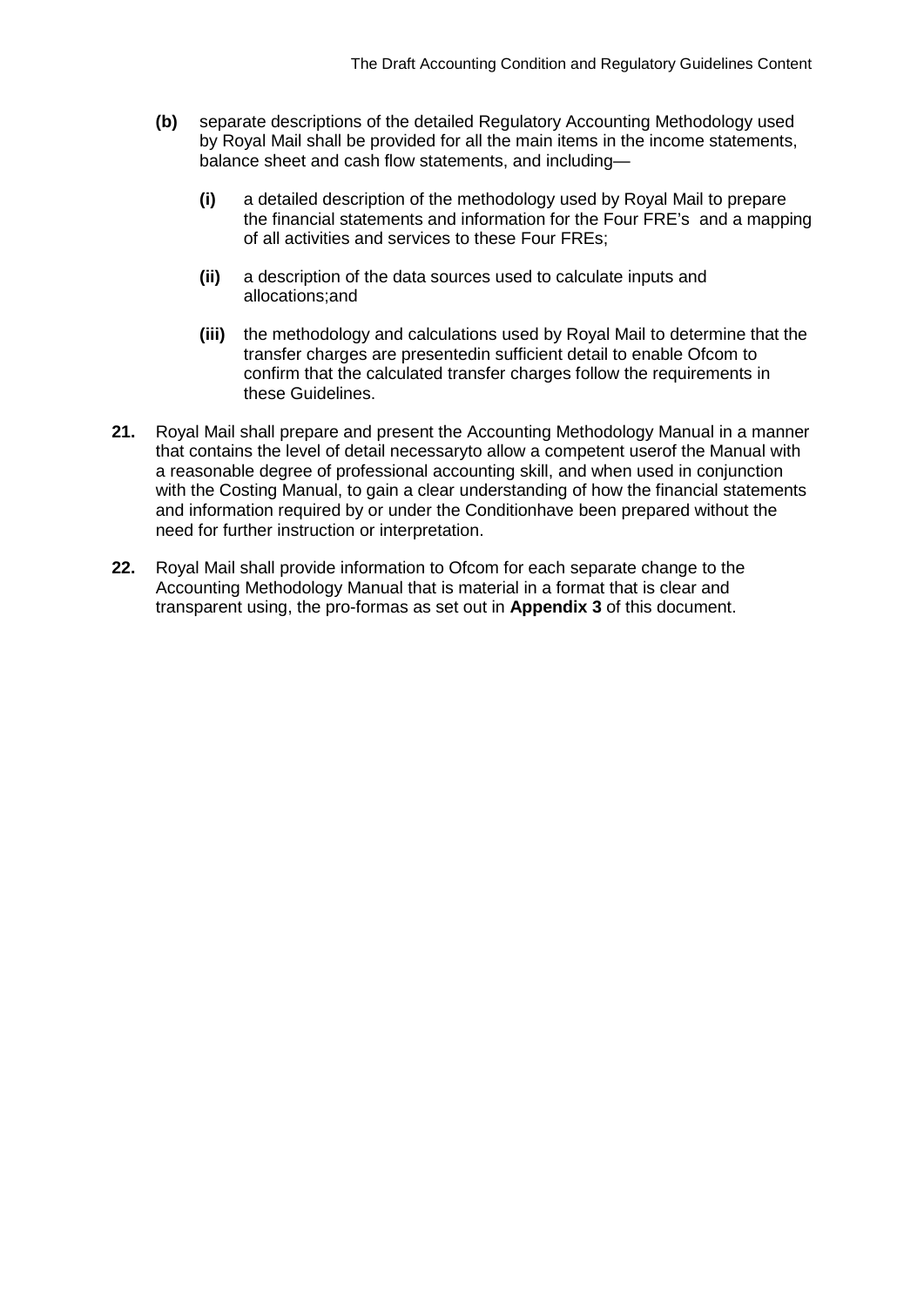# **Section 7: Product Allocations for Accounting Separation**

- **23.** For the purpose of **paragraph 22(d)** of the Condition, Ofcom hereby directs that Royal Mail shall, as its starting point, allocate products across Lines A, B and C as set out in **paragraph 22** of the Condition in conformity with the allocations set out in **Appendix 2** of these Guidelines, which are based on Ofcom's understanding of Royal Mail's product allocations for 2010-11.
- **24.** Subject to Royal Mail allocating its products and services in a manner consistent with the descriptions of Lines A, B and C as set out in **paragraph 22** of the Condition, Royal Mail may make changes to those product allocations for any Financial Year to which the Condition applies.
- **25.** Royal Mail shall specify in the Accounting Methodology Manual every product and service that falls into each financial reporting entity allocated to the Four FREs, together with any changes Royal Mail may make pursuant to **paragraph 24** above. For the avoidance of doubt, such changes by Royal Mail shall be treated as a change subject to the notification requirement prescribed by **paragraph 22** of these Guidelines.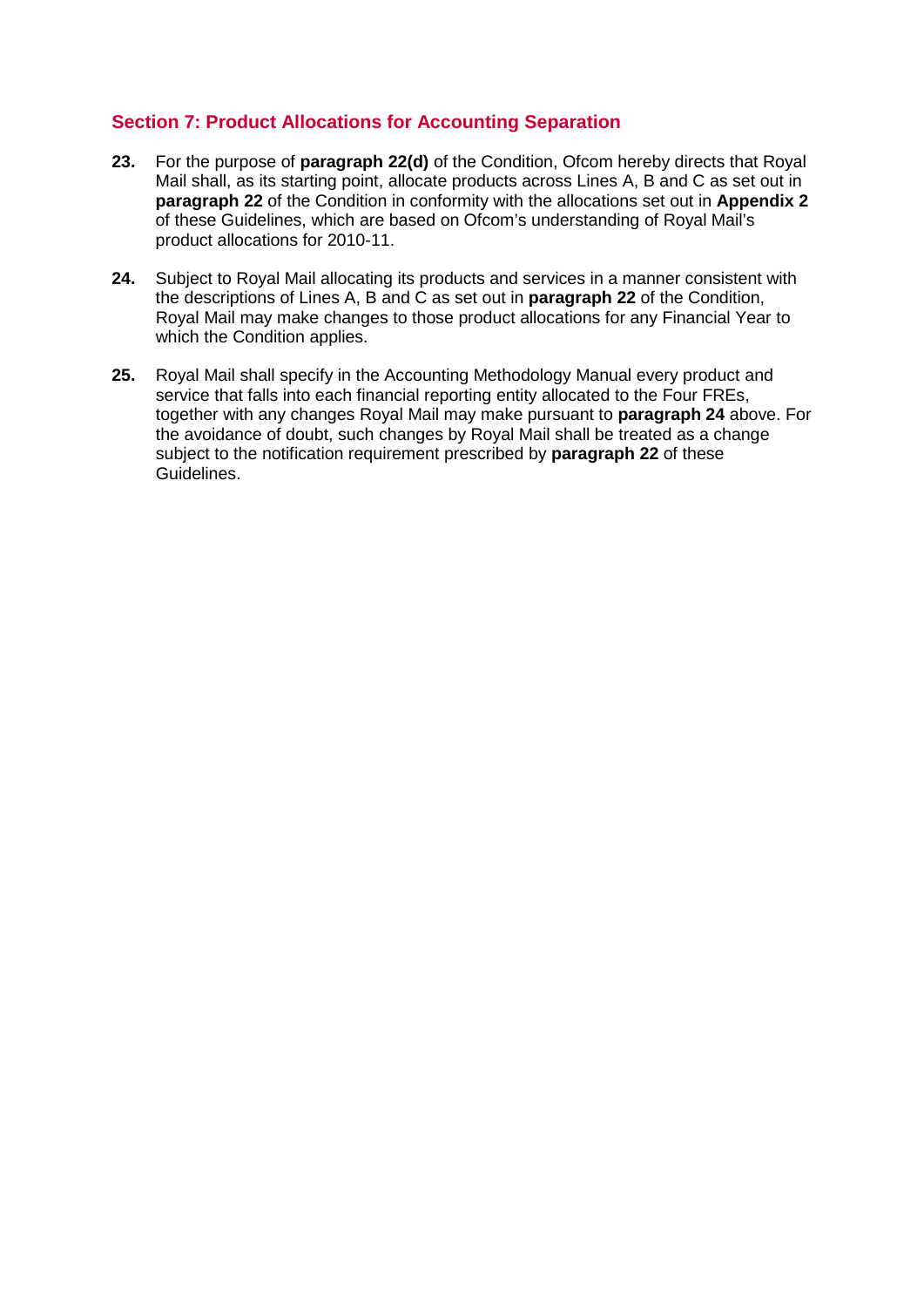# **Section 8: Regulatory Accounting Methodology**

**26.** Royal Mail must ensure that its Regulatory Accounting Methodology complies with the detailed rules set out in this Section, which relate to the allocation and apportionment of costs, revenues, assets and cash flows for the Reported Business.

# **Income Statements**

### **Introduction**

**27.** Royal Mail shall ensure that its preparation of any income statement for the Reported Business to the level of EBIT required under the Condition complies with the rules set out below.

### **Revenue Accounting**

- **28.** References to "revenue" in this Section are references to external and internal turnoverused in the preparation of the regulatory income financial statement and information. External and internal turnover consist of income for services arising from the fair value of the consideration received or receivable for services provided as part of the operational trading of the Reported Business.
- **29.** To recognise revenue, Royal Mail must follow the revenue recognition accounting policies adopted by Royal Mail as part of their compliance with the accounting standards usedin producing its audited annual statutory accounts.
- **30.** Revenue shall be assigned directly to the appropriate product and/or services using the relevant information in Royal Mail's billing systems, and shall be consistently applied across all products and services including stamped and metered mail.
- **31.** Where it is not possible to directly allocate revenue to products and/or services, Royal Mail shall use its best endeavours to find the most appropriate and objective driver to apportion the revenue to product and to document this in the Accounting Methodology Manual.
- **32.** Royal Mail shall report the revenue by showing the following separately—
	- **(a)** external revenues relating to the sales of any product or service outside of the Relevant Group;
	- **(b)** internal revenues (resulting from transfer charges) relating to the sales of any product or service within the Relevant Group.

### **Volumes**

**33.** Royal Mail shall follow National Costing Rule 13 as the sole basis for traffic measurement used in supporting the financial statements and information.

# **Costing**

### National Costing Methodology

**34.** Royal Mail shall ensure that the National Costing Methodology complies with the National Costing Rules set out below and Royal Mail shall document theNational Costing Methodology in the Costing Manual.Royal Mail must apply the National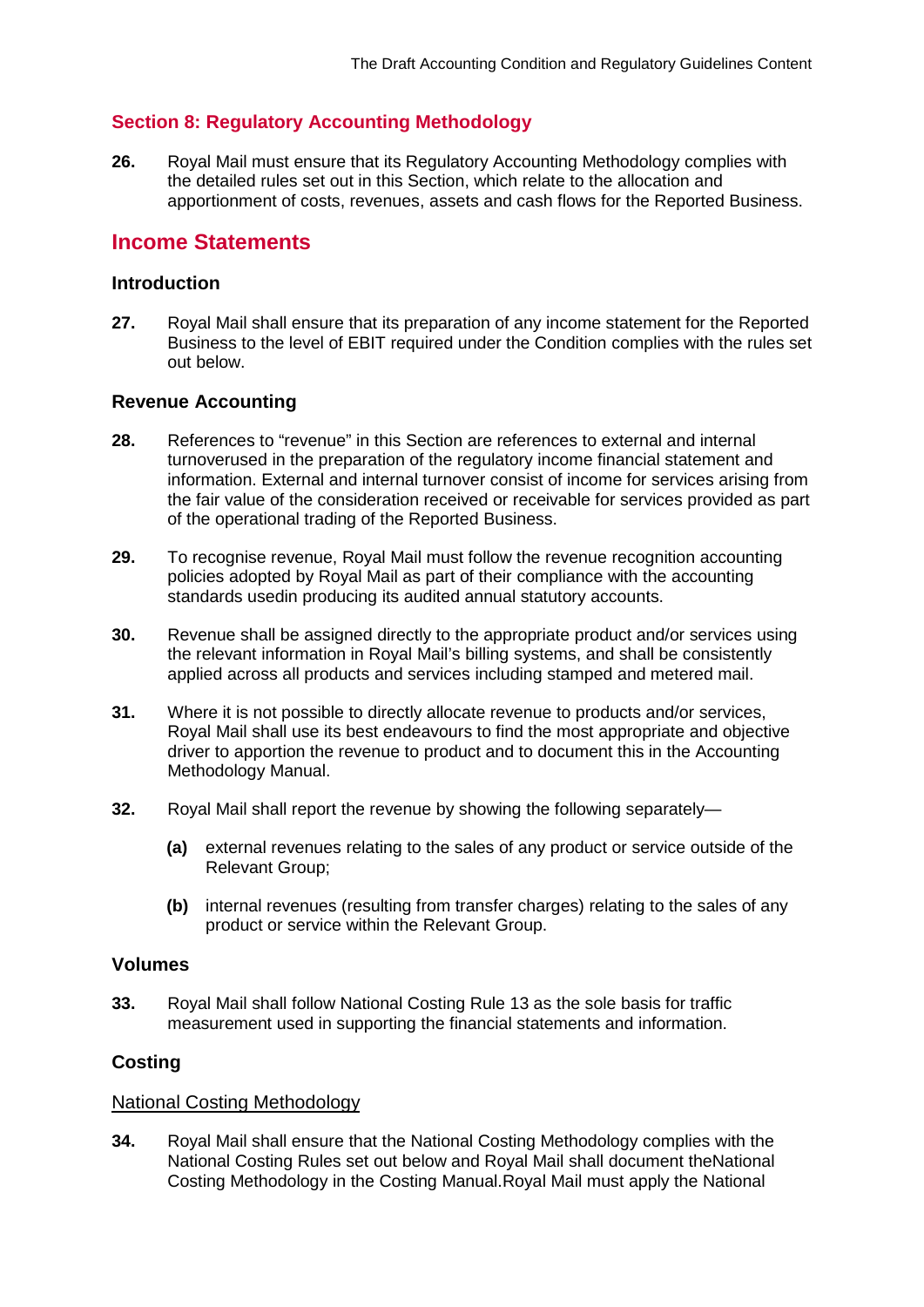Costing Methodology to all the costs of the products and/or services of the Reported **Business** 

# **National Costing Rules**

#### Rule 1:Activity Based Costing ('ABC')

- **35.** The National Costing Methodology must be based on Activity Based Costingand it must also—
	- **(a)** identify(i) all the Activities that the Reported Business performs as part of its Operational and Non-operational Business Processes, and (ii) all the Products and SPHCC's which the Reported Business provides;
	- **(b)** calculate Activity Costs, using appropriate Resource Drivers, and ensure that the costs of the resources which each Activity consumes are attributed to that Activity; and
	- **(c)** assign Activity Costs, using appropriate Activity Drivers, to all the Products and SPHCC's which are provided as a result of, or are supported by, that particular Activity. The assignment of Activity Costs must be undertaken in one of the following two ways—
		- (i) attributing, where a direct causal link between an Activity and the relevant Products and SPHCC's can be identified and used as the basis for assigning costs; or
		- (ii) allocating, where no direct causal link can be identified between an Activity and the relevant Products and SPHCC's, and instead a reasonable assumption needs to be made to assign the Activity Costs to the relevant Products and SPHCC's.

#### Rule 2: Operational reality

**36.** As far as practicable, the National Costing Methodology must reflect the trading operations of Royal Mail as they are undertaken with the exception of Rule 3 below concerning Class costing,but subject to the additional requirements of the Zonal Costing Rules.

#### Rule 3: Class costing

#### **First Class mail**

- **37.** Class costing must be applied to all avoidable First Class costs which meet the following criteria—
	- **(a)** the costs would be avoided, if Royal Mail were not to offer First Class products, but the current operational specifications of all other Products were to remain unchanged<sup>[3](#page-20-0)</sup>; and
	- **(b)** the costs exclude any incremental costs which would be incurred, if all Second Class items using the First Class Activities were to be processed alongside other Second Class items.

<span id="page-20-0"></span>3 For example, that Second Class mail would continue to be collected and delivered six days a week.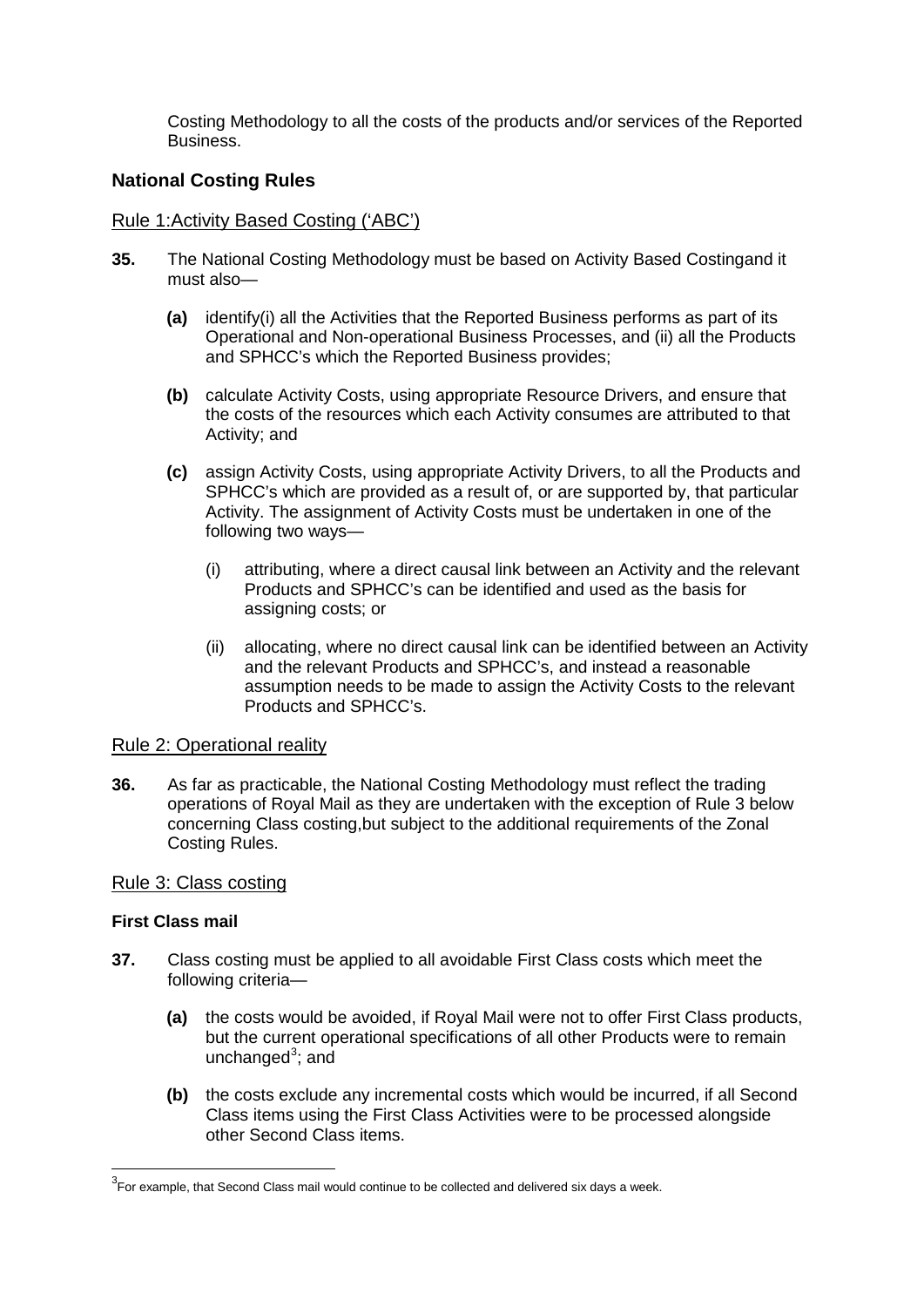# **Avoidable First Class Costs**

- **38.** All Avoidable First Class Costs must be attributed only to First Class products. Avoidable First Class Costs may include, but isnot limited to, the following Cost Types—
	- (a) accommodation;
	- (b) shift pay allowance; and
	- (c) plant & machinery non-running time costs.

#### **Second Class mail**

- **39.** Class costing must be applied to all Avoidable Second Class costs which meet the following criteria—
	- (a) the costs would be avoided, if Royal Mail were not to offer First or Second Class products, but the current operational specifications of Third Class products were to remain unchanged; and
	- (b) the costs exclude any incremental costs which would be incurred, if all Third Class items using the First or Second Class Activities were to be processed alongside other Third Class items.

### **Avoidable Second Class Costs**

- **40.** All Avoidable Second Class Costs must be attributed only to Second Class products. Avoidable Second Class Costs may include, but isnot limited to, the following Cost Types—
	- **(a)** accommodation;
	- **(b)** shift pay allowance; and
	- **(c)** plant and machinery non-running time costs.

#### Rule 4: General Ledger costs and Cost Types

**41.** The relevant categories of costs recorded in Royal Mail's financial records (including the financial statements and information required by the Condition), including the General Ledger cost accounts for the Reported Business, may be aggregated into a set of Cost Types before attributing those costs to Activities. Cost Types must be selected such that each represents the costs of a single key resource being utilised (e.g. staff, machines, accommodation, vehicles).

#### Rule 5: Activities

**42.** Where appropriate (and to the extent possible), Business Processes must be divided into Activities.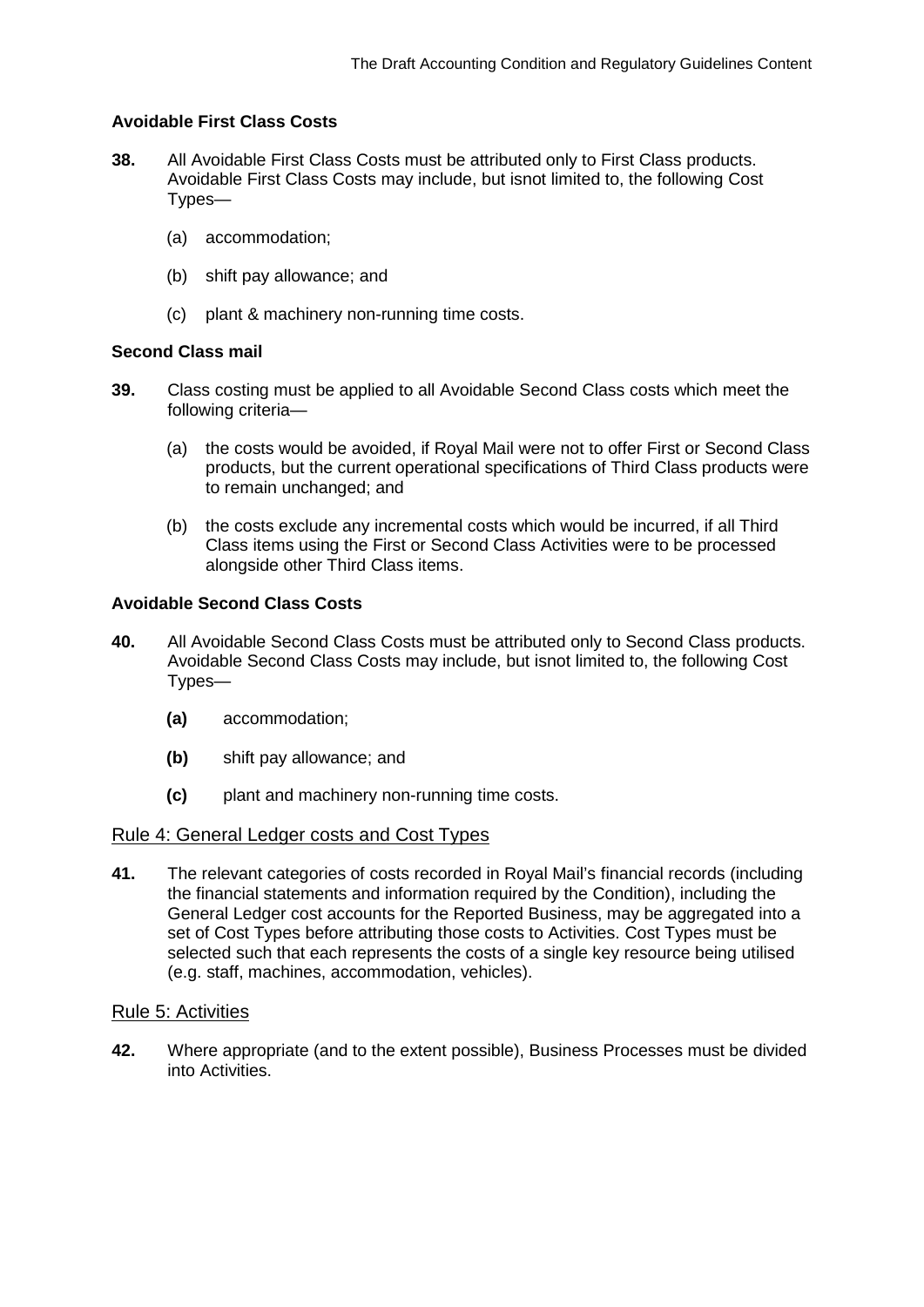### Rule 6: Resource Drivers

- **43.** All costs aggregated into Cost Types must be attributed to the Activities which cause those costs to be incurred. Where a Cost Type is incurred as a result of more than one Activity, Resource Drivers must be used to attribute an appropriate share of the Cost Type to each Activity.
- **44.** The Resource Driver for each Cost Type must be—
	- **(a)** based on the resource consumption giving rise to the Cost Type (e.g. staff hours, machine hours, accommodation footprint, vehicle hours); and
	- **(b)** quantified based on appropriate operational and financial data (including the prior year's costs).

### Rule 7: Products and SPHCC's

- **45.** Where applicable, each Product, or a group of similar Products, must be divided into a range of SPHCC's which identifies, and differentiates between, all the applicable and relevant measured characteristics which affect how processing an item of that Product, or group of Products, incurs costs. The measuring characteristics should, as a minimum include the following—
	- **(a)** format (e.g. letter, flat, packet, etc.);
	- **(b)** class (e.g. First, Second, Third, etc.);and
	- **(c)** payment method (e.g. stamped, metered, account, PPI, etc.);and
	- **(d)** handling(e.g. mechanised versus manual, etc.).
- **46.** The National Costing Methodology must cost the whole range of SPHCC's. For the avoidance of doubt, Royal Mail may useadditional measuring characteristics.

### Rule 8: Activity Costs

- **47.** The National Costing Methodology must assign an appropriate share of each Activity Cost to each of the relevant SPHCC's as set out below. To determine how an Activity Cost is to be assigned to the relevant SPHCC's, it must first be determined into which one of the following categories the Activity Cost falls—
	- **(a) Attributable Operational Costs**: Costs of Activities within a single Operational Business Process which have a direct causal link to the processing of some or all of the SPHCC's;
	- **(b) Attributable Non-operational Costs**: Costs of Activities which are directly related to certain Products, but are not part of the Operational Business Processes and
	- **(c) Aggregate Costs**: Activity Costs, or a proportion of an Activity Cost, which are assigned in aggregate to notional SPHCC's and not incorporated into the unit costs of the SPHCC's, produced commercially for the following reasons—
		- **(i)** the costs do not follow the handling characteristics which are used to define SPHCC's (see Rule 7); or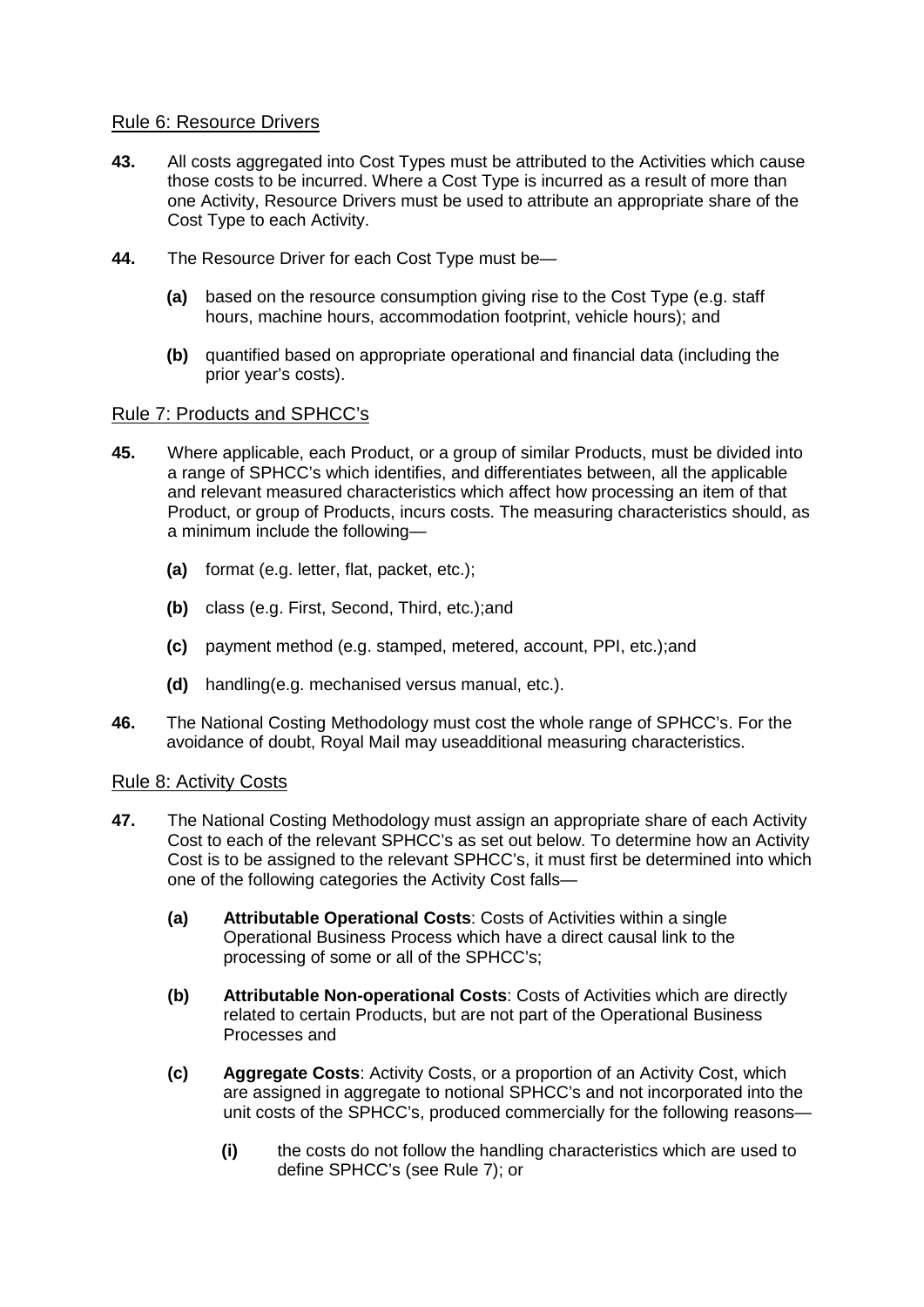- **(ii)** the costs relate to Activities carried out on behalf of other Royal Mail business units for products and services that do not result in external revenues attributed to the Reported Business , and do not relate to any of the Products of the Reported Business. These costs must be included in the costing covered by the National Costing Methodology to ensure reconciliation of costs and data integrity.
- **(d)** Overheads, which are to be classed as either—
	- **(i)** Pipeline Overheads: Costs of Activities related to one or more Operational Business Processes which do not have a direct causal link to any of the SPHCC's being processed; or
	- **(ii)** General Overheads: Costs of Activities related to Non-operational Business Processes.

### Rule 9: Activity Drivers

- **48.** The assignment of Activity Costs to SPHCC's must be undertaken using appropriate Activity Drivers which are identified and quantified based on the following rules—
	- **(a)** each Activity Cost must be assigned to all the SPHCC's which that Activity directly contributes to, or indirectly supports; and
	- **(b)** Activity Drivers must reflect the relative proportions of the workload which the totality of all the units of each SPHCC creates for the related Activity.
- **49.** Three types of Activity Drivers shall be used—
	- **(a) Weighted Volume Drivers**(see Rule10): Weighted SPHCC traffic volumes represent the relative workload of processing all the units of each SPHCC taking into account the proportion of the total number of units which consume the relevant Activity;
	- **(b) Other Drivers**(see Rule11): These are used for costs which are directly linked to a factor other than mail traffic in the pipeline (e.g. certain network distribution costs which depend on vehicle runs); and
	- **(c) EPMU**(see Rule 12): Equi-Proportional Mark-Up methods which allocate costs based on the relative proportions of the costs which have already been assigned to the relevant SPHCC's.
- **50. Table 7** below shows how each type of Activity Cost is to be assigned to SPHCC (which is illustrated by a tick in the Table).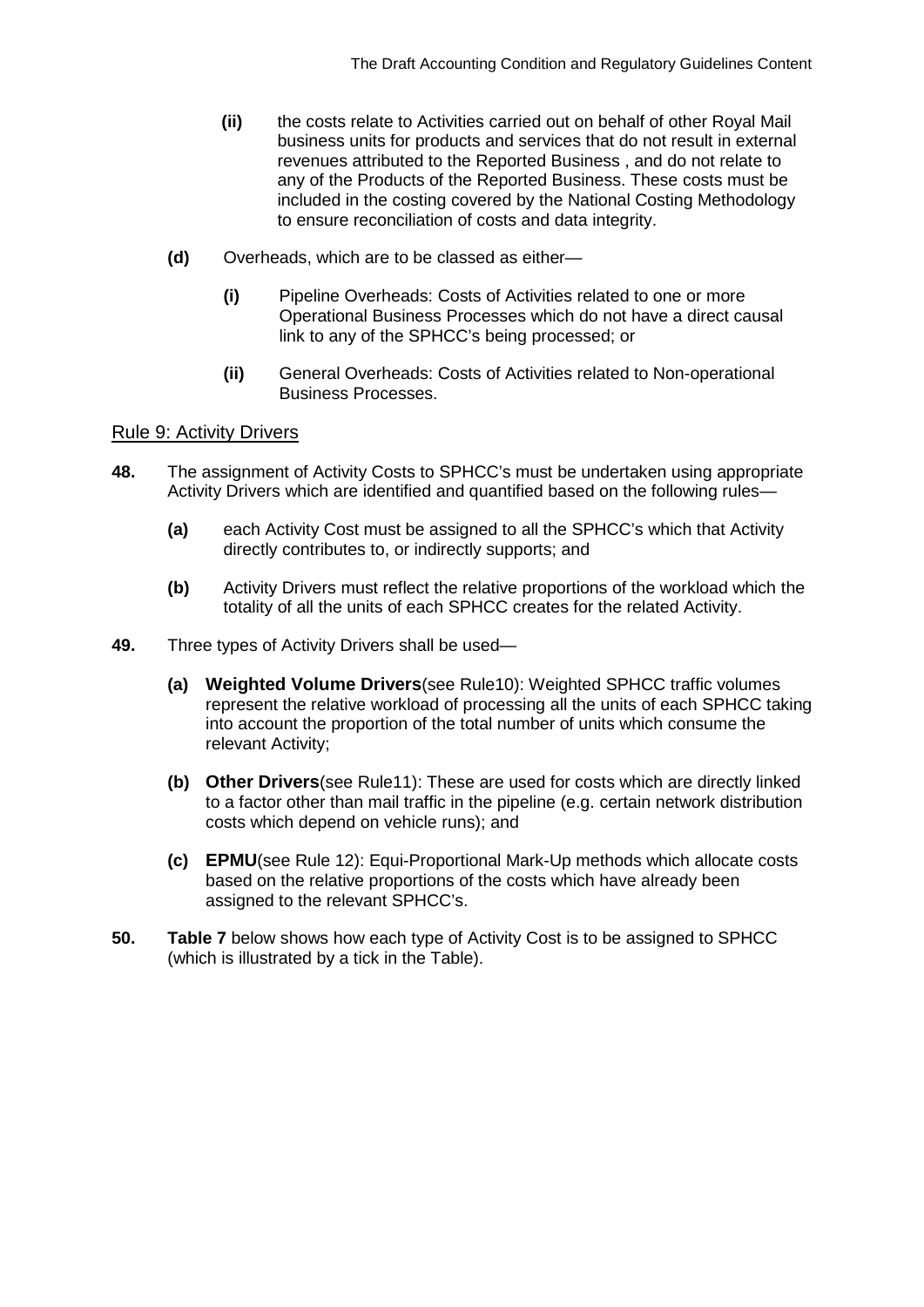### **Table 7: Activity Cost assignment to SPHCC**

|                                          | <b>Attributable</b><br><b>Costs</b> | <b>Overheads</b><br>(Pipeline and<br>General) | <b>Non-operational</b><br><b>Direct Costs &amp;</b><br><b>Aggregate Costs</b> |
|------------------------------------------|-------------------------------------|-----------------------------------------------|-------------------------------------------------------------------------------|
| <b>Weighted Volume</b><br><b>Drivers</b> | $\checkmark$                        |                                               |                                                                               |
| <b>Other Drivers</b>                     |                                     |                                               |                                                                               |
| <b>EPMU Drivers</b>                      |                                     |                                               |                                                                               |

### Rule 10: Weighted Volume Drivers

- **51.** Weighted Volume Drivers must incorporate two types of factors for each relevant attributable Activity Cost—
	- **(a)** proportional factors, which represent the proportion of the total volume of each SPHCC which uses the related Activity; and
	- **(b)** weighting factors, which represent the relative proportions of workload that units of each SPHCC require from the related Activity.
- **52.** Proportional factors must be based on operational data collected using representative measurements of total volumes (including statistical sampling techniques where necessary).
- **53.** Depending on the nature of the Activity, one or more of the following variables may be used as a determinant of the workload to calculate the Weighting Factors—
	- **(a) time** (needed to carry out the Activity): where appropriate, industrial engineering studies must be carried out in accordance with relevant ISO standards;
	- **(b) weight**: appropriate operational data must be used; and
	- **(c) size:** appropriate operational data must be used.
- **54.** Annual reviews must be conducted to ascertain which proportional factors and weighting factors need to be reviewed and, if necessary, updated to ensure that they continue to reflect operational reality accurately.
- **55.** To identify the proportional factors and weighting factors which may need adjusting, the changes during the year in the following areas must at least be considered—
	- **(a)** working practices;
	- **(b)** technology; and
	- **(c)** SPHCC's mix (relative volumes).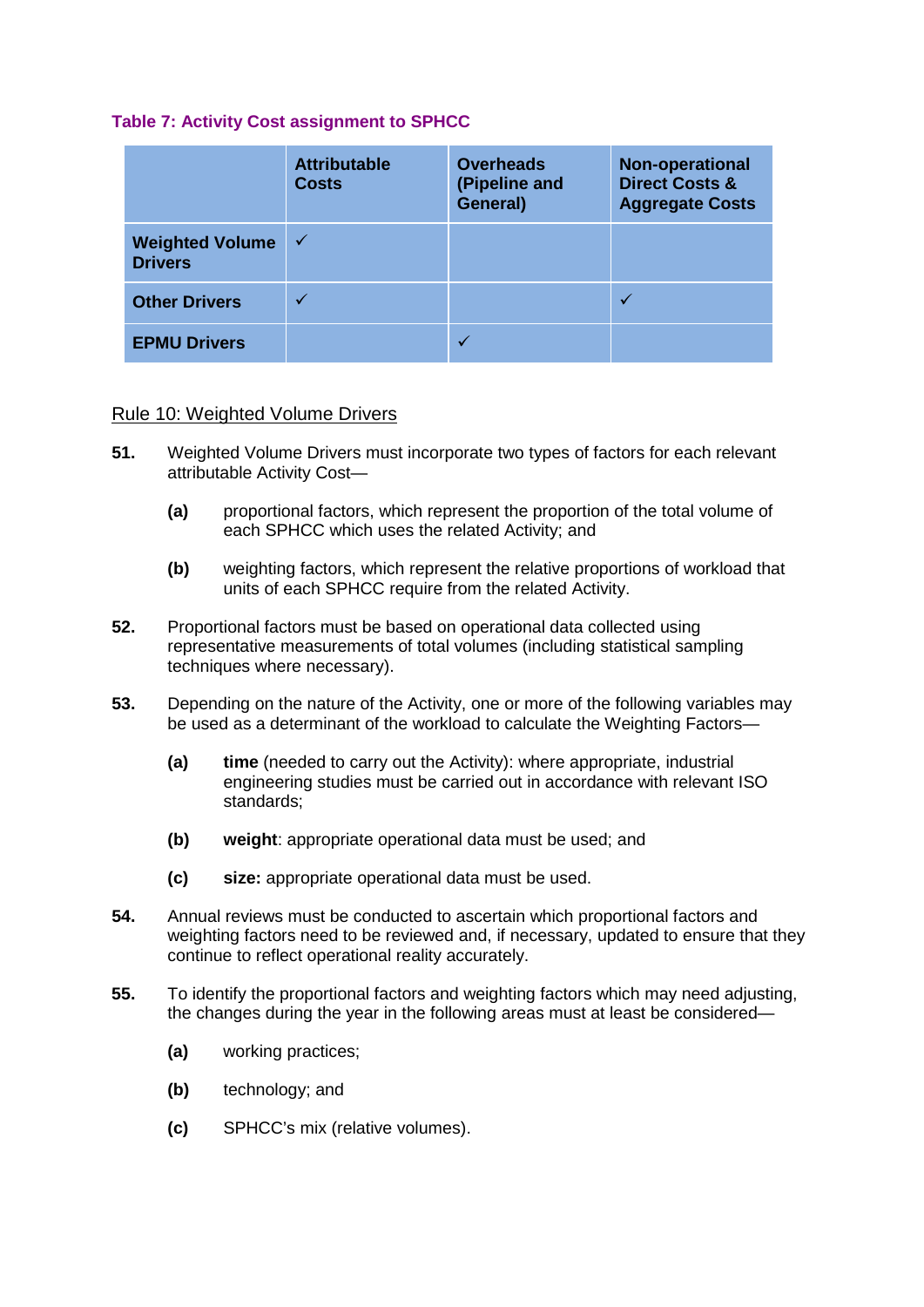**56.** Ad hoc event-driven reviews and updates may be carried out as and when necessary.

#### Rule 11: Other Drivers

- **57.** Other Drivers shall beused for costs (certain Attributable Operational Costs and allAttributable Non-operational Direct Costs and Aggregate Costs) which are directly linked to a factor other than mail traffic in the Pipeline.
- **58.** Other Drivers must be defined in a way which appropriately reflects the causal link with that factor.

#### Rule 12:Equi-Proportional Mark-Up ('EPMU')

- **59.** EPMU must be used for allocating Overheads (Pipeline and General). Overheads must be allocated to all, and only, those SPHCC's which they support—
	- **(a)** Pipeline Overheads must be allocated to all, and only, those SPHCC's which are processed by that element of the Pipeline; and
	- **(b)** General Overheads must be allocated to all SPHCC's which are processed through the Pipelinetaking into account the Pipeline Overheads already allocated as set out above.
- **60.** EPMU must be applied for each of the Activity Costs within Overheads separately, and be based only on the proportions of all the Attributable Costs once they have been attributed. EPMU applications should take account of any other costs already allocated using EPMU ("nested" approach).

### Rule 13: Traffic measurement

- **61.** Royal Mail mustuse theRevenuederived basis of traffic measurement, whereby the Product traffic volume is calculated by dividing the total Product revenue by the average Product unit price, in its National Costing Methodology.
- **62.** The measurement method used for each SPHCC must be applied consistently within the National Costing Methodology and over time.

#### Rule 14: Operational data and sampling

- **63.** All operational data used by the National Costing Methodology must be regularly reviewed and, where necessary, updated to ensure the accuracy of costing and its consistency with the operational reality (see Rule2).
- **64.** All sampling used by the National Costing Methodology must be based on statistical techniques regarded as appropriate and applied by qualified professional statisticians.

#### Rule 15: Data integrity

**65.** The integrity of financial and operational data used for the National Costing Methodology must be preserved by adequate checks and controls, which must include reconciliation of total cost data at appropriate points in the National Costing Methodology.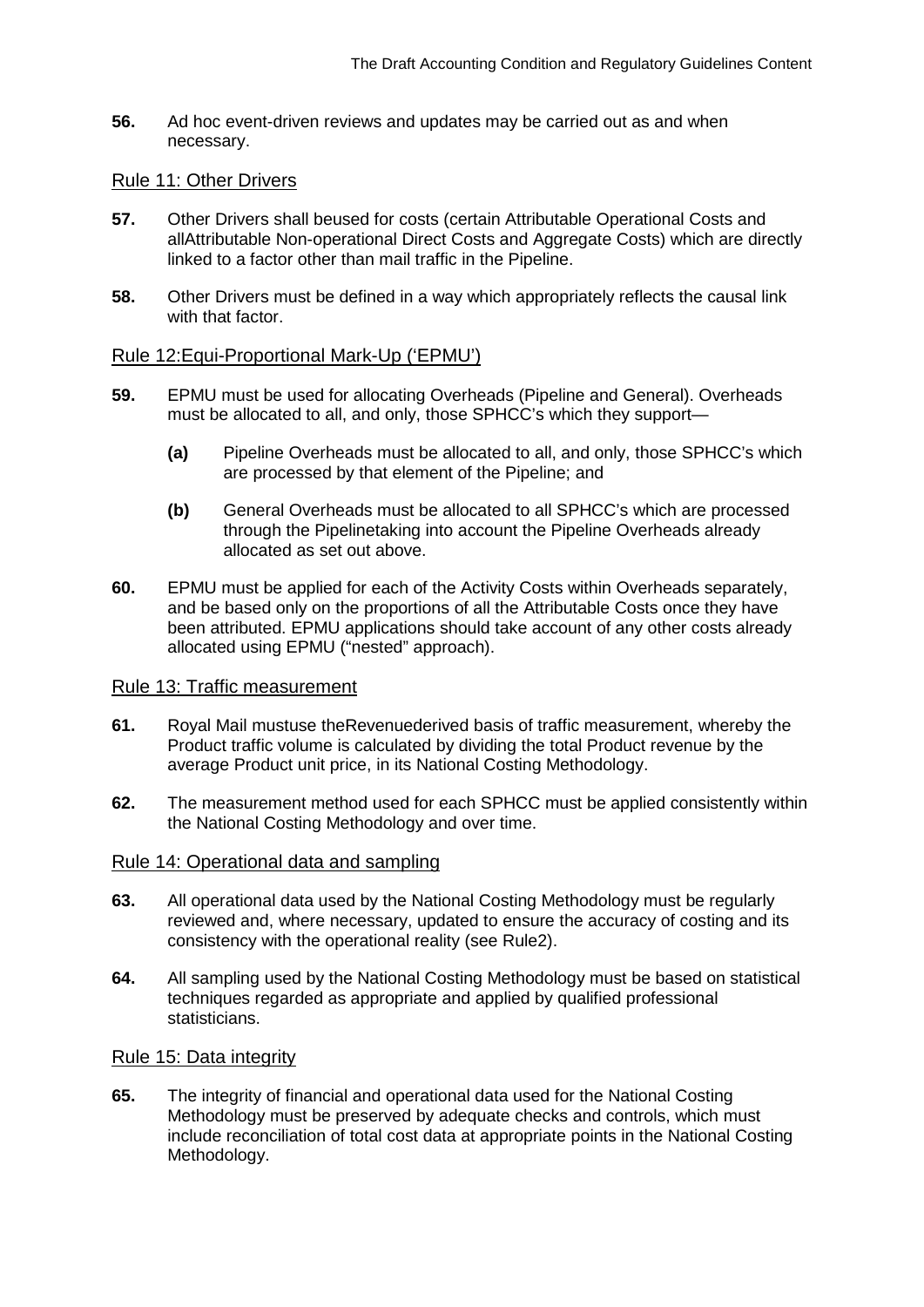- **66.** The total amount of input costs relating to any element of the National Costing Methodology must be equal to the total amount of output costs relating to that element. In particular, the following total figures must be reconciled to each other—
	- **(a)** total costs as per the Reported Business General Ledger accounts;
	- **(b)** total Activity Costs; and
	- **(c)** total costs of all SPHCC's.

### Zonal Costing Methodology

**67.** Royal Mail shall ensure that the Zonal Costing Methodology complies with the Zonal Costing Rules set out below and Royal Mail shall document the Zonal Costing Methodology in the Costing Manual. Royal Mail must apply the Zonal Costing Methodology where Royal Mail notifies or publishes on a geographic basis prices of products and/or services of the Reported Business that are subject to USP Conditions. .

# **Zonal Costing Rules**

### Rule 1: Activity Based Costing ('ABC')

**68.** The National Costing Rule1 shall apply and be read accordingly.

### Rule 2: Operational reality

**69.** The National Costing Rule 2shall apply and be read accordingly.

### Rule 3: Class costing

**70.** The National Costing Rule 3shall apply and be read accordingly.

### Rule 4.Zonal General Ledger costs and Cost Types

**71.** The National Costing Rule 4shall apply. In addition,Delivery Office non-staff costs must be broken down by Cost Type, and geographic differences in these Cost Types shall be reflected in the Zonal Costing Methodology.

### Rule 5: Activities

**72.** The National Costing Rule 5shall apply and be read accordingly.

### Rule 6: Resource Drivers

**73.** The National Costing Rule 6shall apply and be read accordingly.

# Rule 7:Zonal Products and SPHCC's

**74.** Where applicable, each Product, or a group of similar Products, must be divided into a range of SPHCC's which identify, and differentiate between, all the applicable and relevant measured characteristics (including zonal differentiations, where material) which affect how processing an item of that Product, or group of Products, incurs costs. The measuring characteristics should, as a minimum include the following—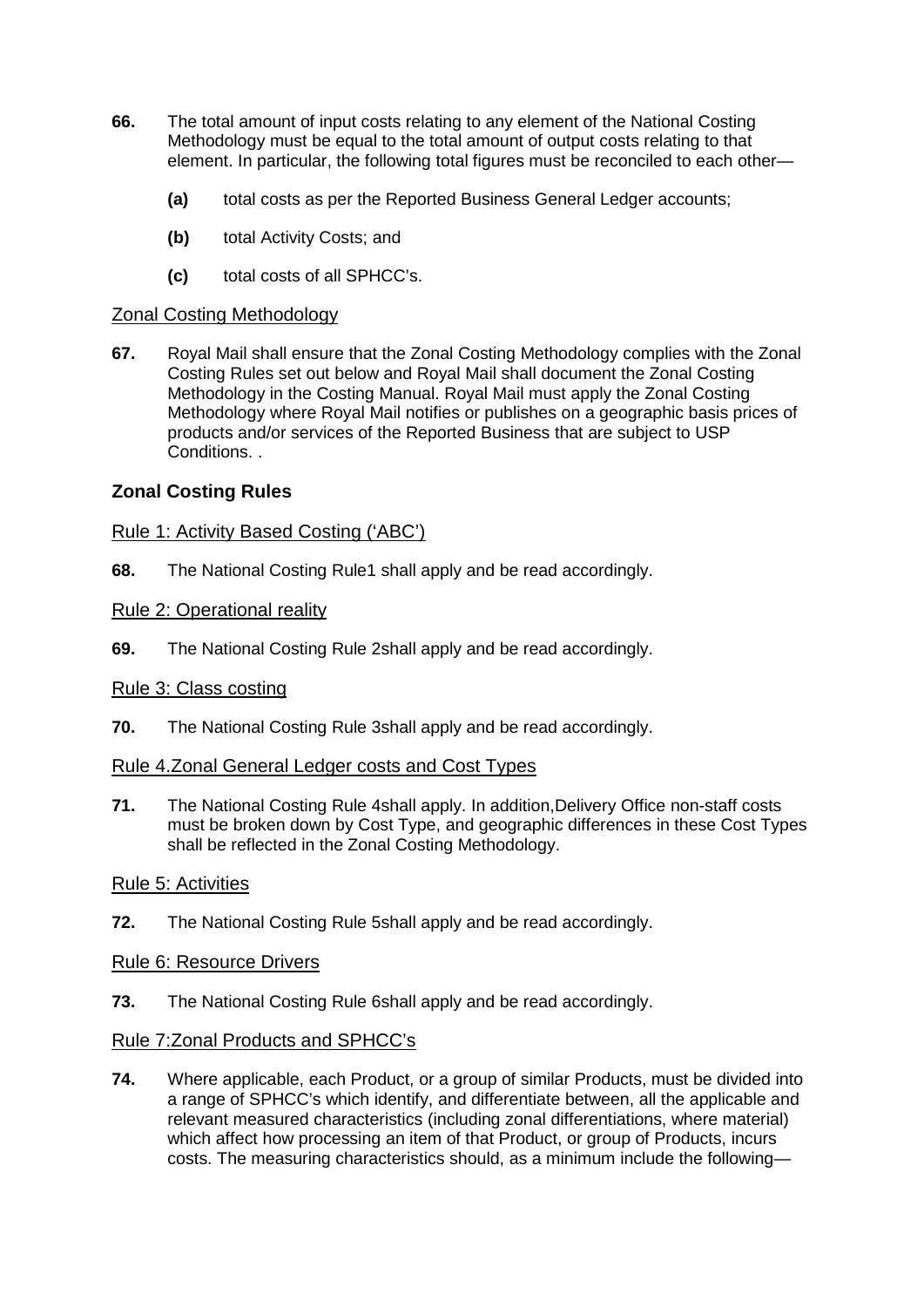- **(a)** format(e.g. letter, flat, packet, etc.);
- **(b)** class(e.g. First, Second, Third, etc.); and
- **(c)** paymentmethod (e.g. stamped, metered, account, PPI, etc.); and
- **(d)** handling(e.g. Mechanised versus Manual, etc.); and
- **(e)** zonal variations to national costs.
- **75.** The Zonal Costing Methodology must cost those SPHCC'sof the Reported Business related to products the prices of which are not geographically uniform. For the avoidance of doubt, Royal Mail may useadditional measuring characteristics.

### Rule 8: Activity Costs

**76.** The National Costing Rule 8 shall apply and be read accordingly..

### Rule 9: Activity Drivers

**77.** The National Costing Rule 9shall apply and be read accordingly.

### Rule 10: Weighted Volume Drivers

**78.** The National Costing Rule 10shall applyand be read accordingly.

### Rule 11: Other Drivers

**79.** The National Costing Rule 11 shall apply and be read accordingly.

### Rule 12: Equi-proportional Mark-up ('EPMU')

**80.** The National Costing Rule 12shall apply and be read accordingly.

### Rule 13:Zonal Traffic measurement

- **81.** The National Costing Rule 13 shall apply and be read accordingly.
- **82.** In addition, MCS sampling to estimate postcode sector traffic must comply with Rule 14.The MCS sampling used for estimating zonal downstream service costs must reflect the delivered volumes associated with those downstream services.

# Rule 14:Zonal Operational data and sampling

- **83.** The National Costing Rule 14shall apply and be read accordingly.
- **84.** In addition, zonal cost estimates must be reviewed at least every Financial Year and, where necessary, updated to ensure their consistency with—
	- **(a)** theupdatedvalues of the explanatory variables of the postcode sectorcost function (e.g. postcode sector number of delivery points, postcode sector area, volume delivered per delivery point and proportion of business delivery);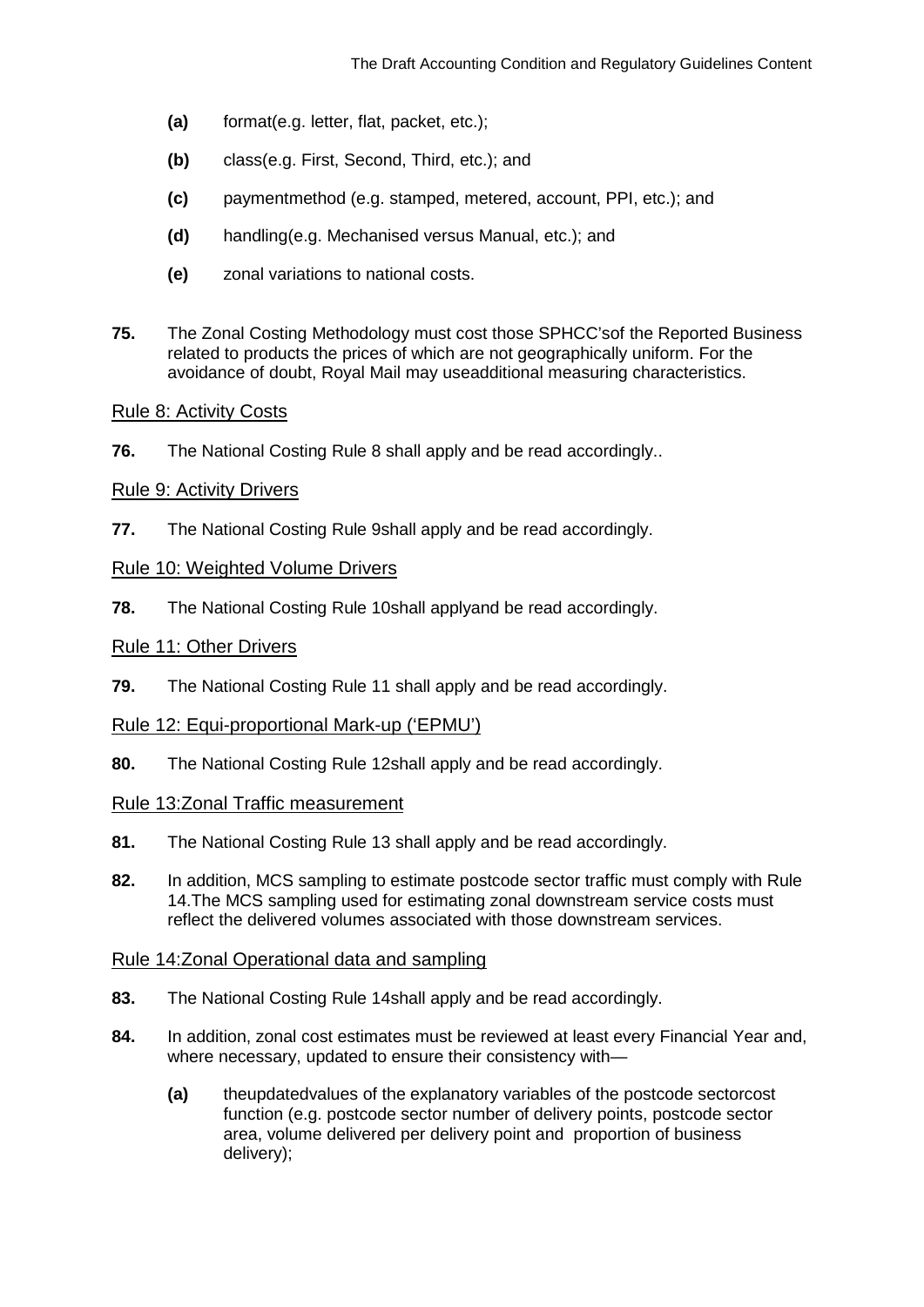- **(b)** theupdated postcode sector cost functions (updated variable coefficients);
- **(c)** the updated mapping of postcode sectors to zones; and
- **(d)** the updated geographical cost differentials arising from pay rate and other input cost differentials.
- **85.** Where regressions are used to estimate postcode sector costs, the validity of the relevant regressionsmustbe demonstrated by providing the relevant statistical indicators in the Costing Manual. Suchregressions must be derived by qualified professional econometricians using data in accordance with these Zonal Costing Rules.
- **86.** The estimation of postcode sector volumes and volumes per delivery point must be based on sound sampling techniques. The statistical indicators relevant to the samplingmust be included in the Costing Manual.

# Rule 15:Zonal Data integrity

- **87.** The National Costing Rule 15 shall apply and be read accordingly.
- **88.** In addition, Royal Mail shall ensure that the following figures are reconciled to each other—
	- **(a)** estimated postcode sector costs for each Delivery Officemust be reconciled with the total relevant costs of that Delivery Office;
	- **(b)** estimated total and unit postcode sector costsmust be reconciled with the total and unit relevant national costs derived as per the National Costing Rule 15; and
	- **(c)** geographically de-averaged costs used for zonal cost estimates that are not estimated at postcode sector levelmust be reconciled with the corresponding national costs derived as per the National Costing Rule 15.

### Rule 16: Geographic cost reflectivity

**89.** Zonal cost estimates must objectively and accurately reflect all material geographical cost differentials of zones for all activities relevant for zonally costed products in the Zonal Costing Methodology, including those arising from drivers of postcode sector cost estimatesas well as those arising from pay rate and other input cost differentials.

### Rule 17: Postcode sector cost estimation

**90.** As far as possible, actual postcode sector data must be used to derive postcode sector cost estimateswhen these postcode sector cost estimates are used for the derivation of zonal cost estimates.

# Rule 18: Definition of zones

**91.** Different zones must not be defined where the estimated unit costs per zone are not derived, to standard levels of statistical confidence, to be materially different, and zones must be defined for costing purposes by grouping postcode sectors with similar estimated unit costs in the same zone. In any event, the number of such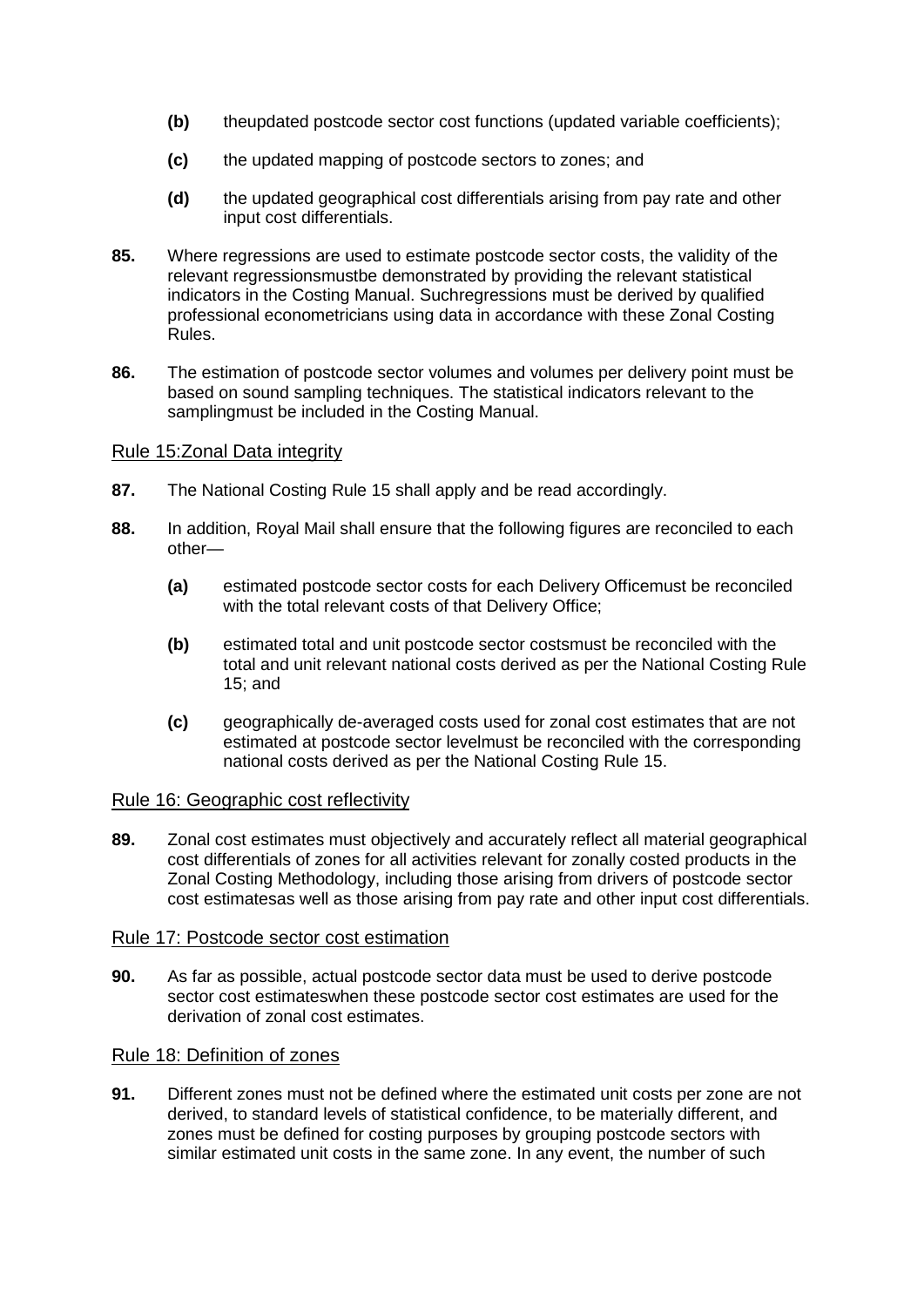zones defined in the first Financial Year shall be no more than four.Zone boundaries shall be reviewed at least annually based on estimated unit postcode sector costs.

#### Rule 19: Reconciliation of zonal and national cost estimates

**92.** Changes in estimated zonal costs must be reviewed at least once every Financial Year to ensure that, for each format for which a zonal unit cost estimate is prepared, the estimated total postcode sector volumes and estimated total zonal volumes both equal the total national volumes derived as per the National Costing Rule 15, and the average zonal unit costs derived with these volumes remains equal to the corresponding national average unit costs derived as per the National Costing Methodology.

### **Exceptional Costs**

**93.** All exceptional costs arising from the trading operations of Royal Mail relevant to the Reported Business which are not already included in the National Costing Methodology must also be accounted for in the income financial statements and informationof the Reported Business. Examples of such exceptional costs are the costs of Royal Mail's "Colleague Share" share scheme, redundancy and restructuring costs. Exceptional costs must be allocated to the Reported Business using an appropriate underlying driver. The basis of the allocation concerned must be set out in the Accounting Methodology Manual.

# **Transfer Charges**

- **94.** Royal Mail must ensure that one of the following two types of Transfer Charges are used—
	- **(a)** Transfer Charges between the Reported Business and the rest of Royal Mail; or
	- **(b)** Transfer Charges between the Four FREs within the Reported Business, in line with the transfer pricing rules set out in Section 8.

For both **sub-paragraphs (a) and (b)**, a Transfer Charge must be calculated on an arm's length basis for each service provided.

#### Transfer Charges between the Reported Business and the rest of Royal Mail

- **95.** A Transfer Charge must be set for the provision of each product or service between the Reported Business and the Relevant Group.
- **96.** The income statement of the Reported Business must only take into account the Transfer Charges between Royal Mail and the Reported Business. The Transfer Charges between the Four FREsmust not be considered at the Reported Business level.
- **97.** To comply with the requirement in **paragraph 94(a)** in calculating a Transfer Charge on an arm's length basis, Royal Mail must comply with the following—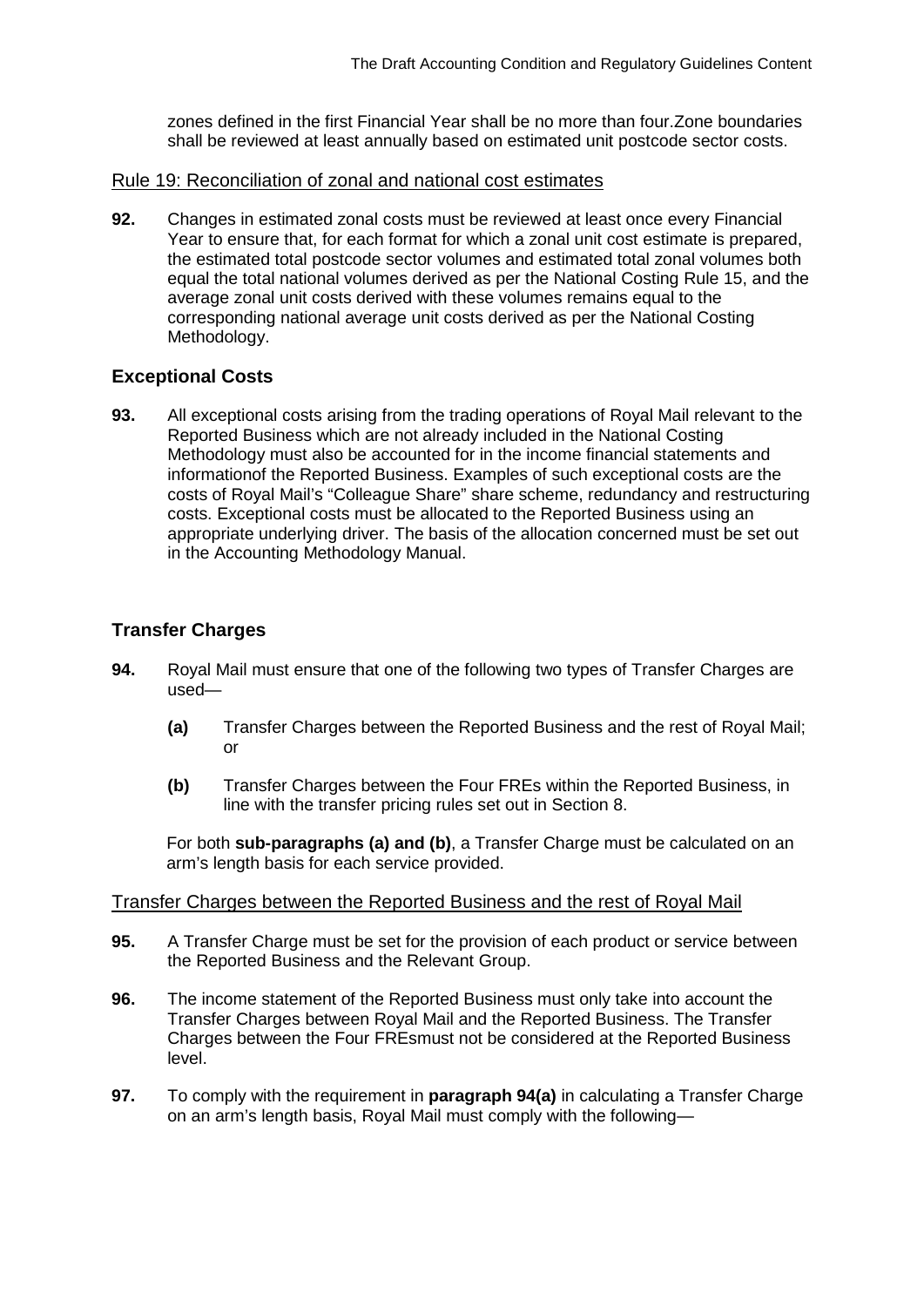- **(a)** if the product or service provided is also provided to customers outside the group, the transfer price must be equivalent to the price charged to an external customer;
- **(b)** if the product is also provided by third parties, the price paid must be in line with the price offered by the third party for a similar product/service; and
- **(c)** if the product or service is externally marketed, as it is not provided or offered by any third party, the transfer price must be cost reflective, including an appropriate mark-up to provide a return on the capital employed by the business, given the relevant risks associated with the service provision concerned.
- **98.** A Statement of Transfer Charges shall be provided as part of the notes to the financial statements and information. That Statementmust set out each major transfer charge separately. In particular the following Transfer Charges must be separately disclosed—
	- **(a)** Transfer Charges between each legal entity in the Royal Mail group and the Reported Business; and
	- **(b)** Transfer Charges between other parts of Royal Mail Group Limited and the Reported Business.
- **99.** A detailed description of the approach and the assumptions used for the calculation of the transfer chargesmustbe disclosed within the Accounting Methodology Manual.

# **Balance Sheet Statement**

### **Introduction**

- **100.** Royal Mail shall ensure that the preparation of the balance sheet financial statement and information for the Reported Business complies with the rules set out below.
- **101.** The balance sheet must include operational assets and net working capital (net value of current assets and current liabilities).
- **102.** All the assets and liabilities which are wholly related to the operations and trading of products and services of the Reported Business must be included in the balance sheet.
- **103.** Those assets and liabilities which are partly related to the operations and trading of products and services of the Reported Business must be apportioned to the Reported Business in compliance with the rules set out below.

### **Non-current assets**

**104.** At a minimum, the non-current assets set out below mustbe disclosed in the balance sheet.

#### *Fixed assets (property, plant and equipment)*

**105.** The value of the fixed assets must be based on the historical costs and depreciation records kept in the Fixed Asset Register ('FAR').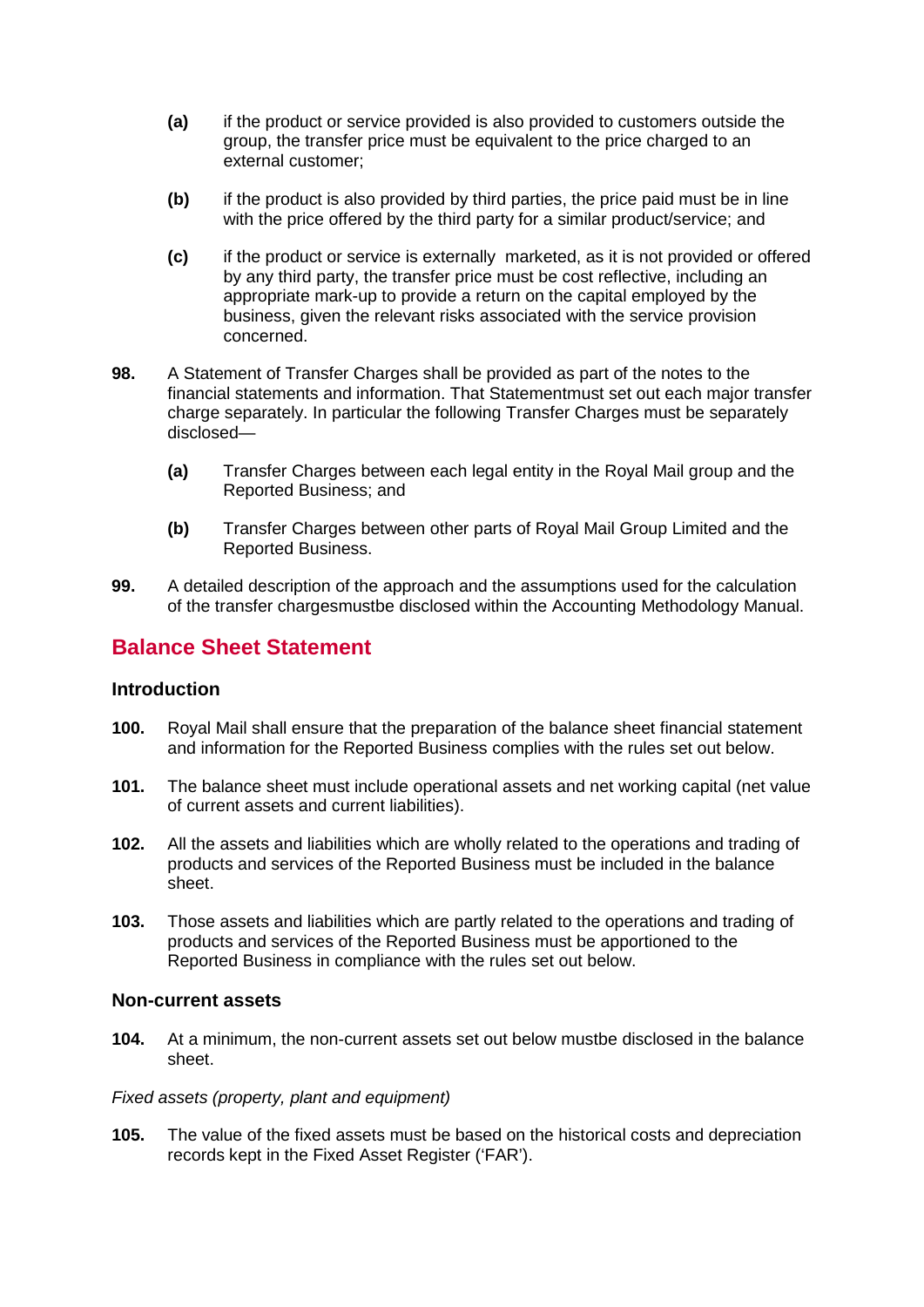- **106.** In addition, the value of the fixed assets must be consistent with the values reported in the statutory accounts and the depreciation costs calculated by the National Costing Methodology.
- **107.** A note to the balance sheet must detail the breakdown of the total fixed asset NBV by main asset classeswhich mustinclude, at a minimum, "land and buildings", "plant and machinery", "vehicles" and "fixture and equipment". The total depreciation for each of these classes mustalso be disclosed.
- **108.** The allocation of fixed assets which are wholly or partly used by the products and services of the Reported Business must be based on the relative extent to which those assets are used by the products and services concerned, where applicable consistent with the allocation of corresponding depreciation charges in the National Costing Methodology. .
- **109.** If a Transfer Price is charged to the Reported Business by the rest of Royal Mail for the use of a fixed asset, then that fixed asset must be excluded from the balance sheet of the Reported Business.
- **110.** Any transfer of fixed assets from the Reported Business to the rest of Royal Mail, and the consequential Transfer Prices charged to the Reported Business for the use of those fixed assets, must not affect the EBIT of the Reported Business. Any internal transfer of fixed assets must be disclosed in the notes to the balance sheet financial statements.

#### *Intangible assets*

- **111.** The categorisation of intangibleassets in the Reported Business must be consistent with the categorisation in the Royal Mail's statutory accounts.
- **112.** Goodwill must be excluded.
- **113.** The allocation of software, master franchise licences and customer listing assets must be based on the relative extent to which such assets are used by the products and services of the Reported Business.

#### *Other non-current assets*

- **114.** Other non-current assets may be reported in aggregate.
- **115.** However, a note to the accounts must be provided detailing the main items included within this category.The allocation of this reported item between the Reported Business and the rest of Royal Mail must be based on the characteristics of the most material items in the category.

### **Current assets**

**116.** At a minimum, the current assets set out belowmust be disclosed in the balance sheet.

#### *Trade and other receivables*

**117.** Trade and other receivables must include prepayments to third parties.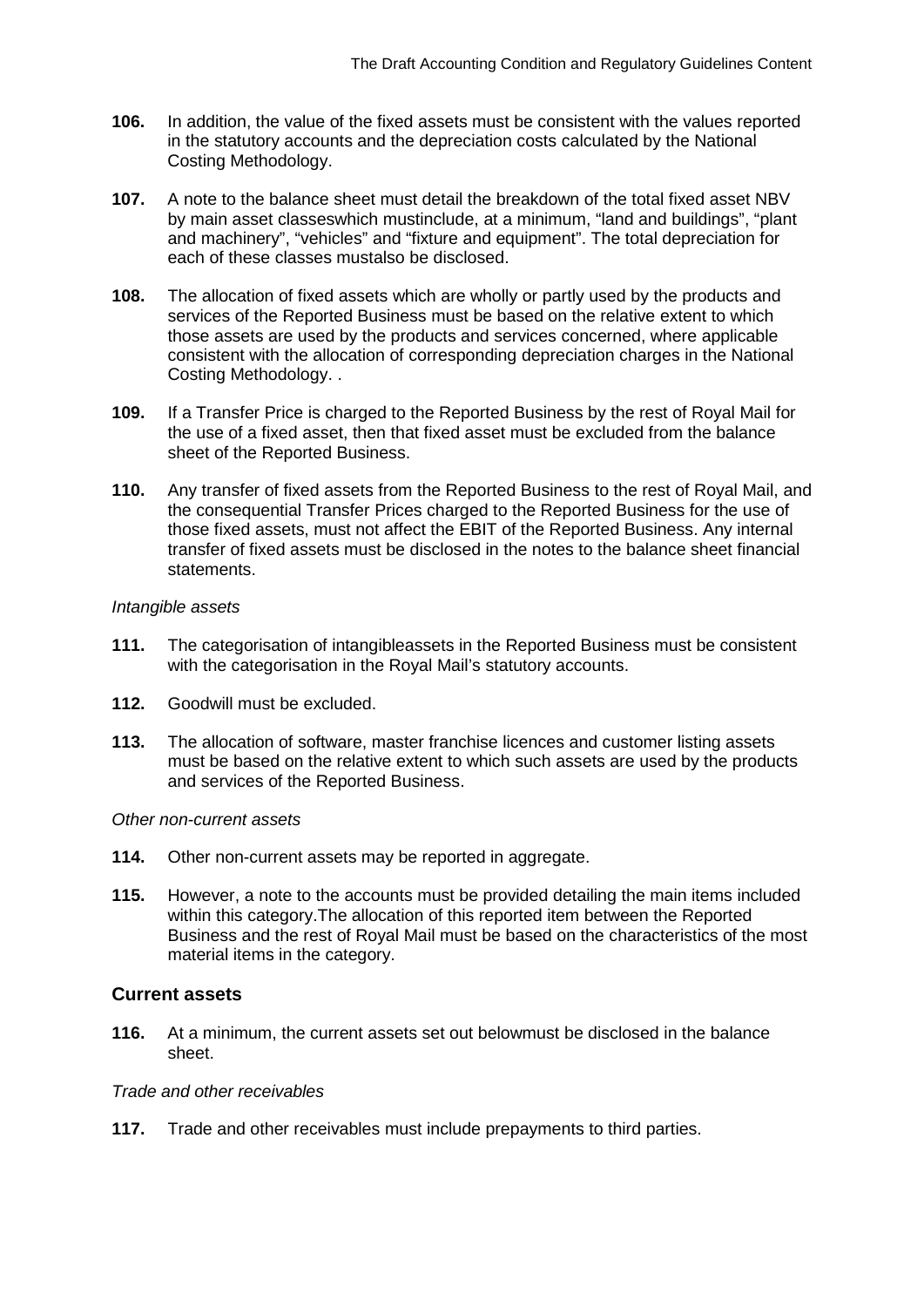- **118.** Trade receivables must be allocated based on the revenues of the products or services to which they relate.
- **119.** Prepayments must be allocated based on an analysis of the costs of the products and services provided by the associated third parties, and to the extent to which those products and services are used by the Reported Business relative to the rest of Royal Mail.
- **120.** A note to the accounts mustbe provided detailing the amount of any bad debt provisions posted against trade receivables.
- **121.** Other items in other receivables may be reported in aggregate, but a note to the accounts must be provided detailing the main items included within this category.

#### *Cash and cash equivalent*

**122.** This category must include cash and cash equivalents that are maintained for the purpose of financing business operations and to enable trading of the products and services in the Reported Business.

Cash equivalents have the same meaning as used in Royal Mail's statutory accounts.

- **123.** Overdrafts must be netted off against cash and cash equivalents.
- **124.** Cash and cash equivalents that are managed centrally within the Relevant Group must be allocated to the Reported Business to identify the cash requirements for the purpose of financing the operations and trading of the products and services of the Reported Business.
- **125.** The cash requirements of the Reported Business must be determined based on the operating cash flows and capital expenditure commitments identified to the Reported Business by the rules in this RAG.
- **126.** The cash requirements of the Reported Business may be estimated based on the relevant actual operating and capital expenditures in the previous Financial Year.
- **127.** A note to the accounts must be provided setting out the breakdown of the cash and cash equivalent amounts by main category.

#### *Other current assets*

**128.** Other items in other current assets may be reported in aggregate, in which case the allocation between the Reported Business and the rest of Royal Mail must be based on the most material items in the category. A note to the accounts must be provided detailing the main items included within this category.

### **Current liabilities**

**129.** At a minimum, the following current liabilities categories must be disclosed:

#### *Trade and other payables*

**130.** The allocation of trade payables between the Reported Business and the rest of Royal Mail must be based on the allocation of the costs of the activities or products or services to which they relate.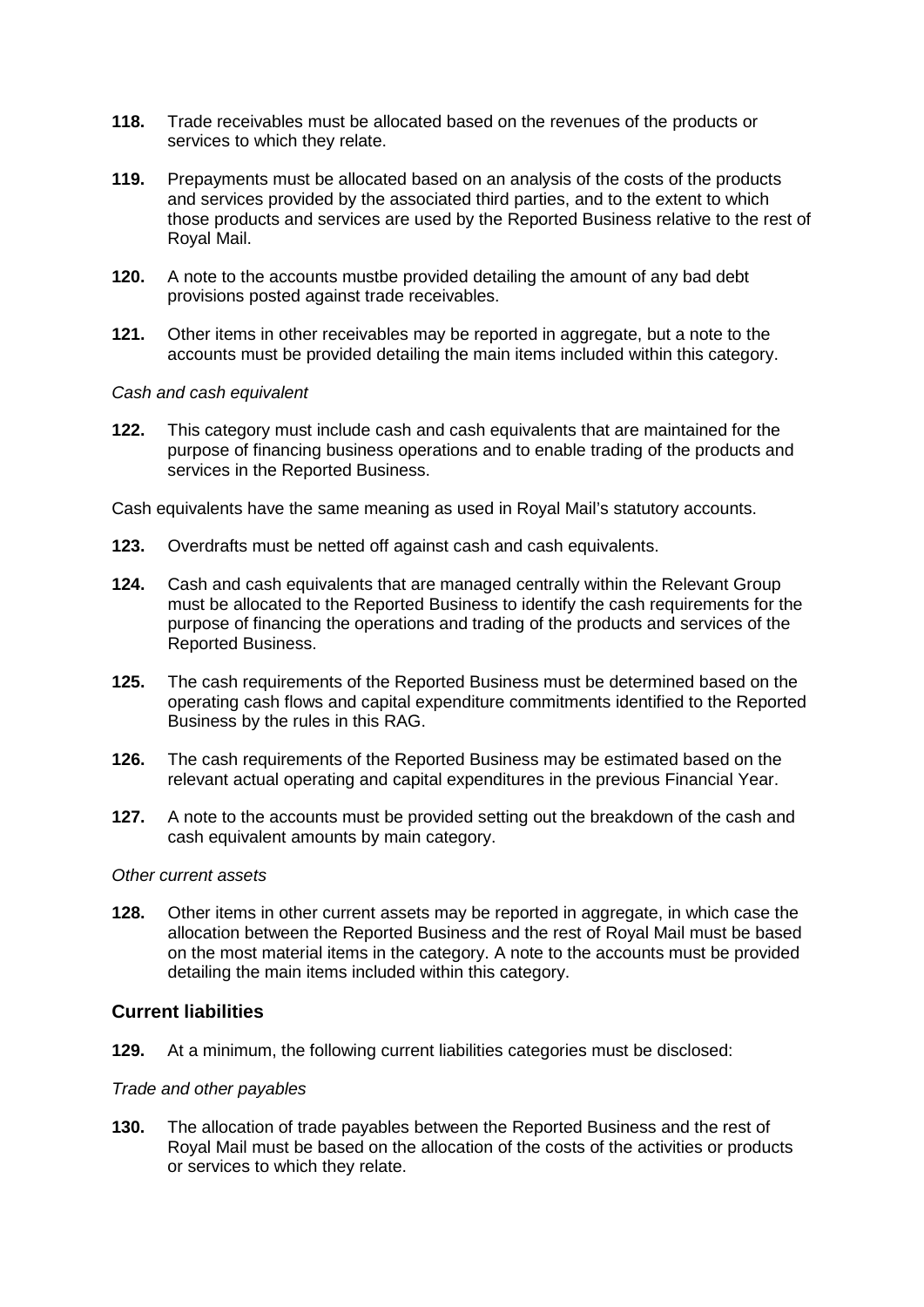- **131.** Trade and other payables must include deferred income. The allocation of deferred income between the Reported Business and the rest of Royal Mail must be based on the allocation of the corresponding income.
- **132.** Other items in other payables may be reported in aggregate, but in which case the allocation between the Reported Business and the rest of Royal Mail must be based on the most material items in the category. A note to the accounts must be provided detailing the main items included within this category.

#### *Financial liabilities*

- **133.** Financial liabilities must include interest bearing loans (with less than a year maturity), leases and derivative financial liabilities.
- **134.** The allocation of financial liabilities between the Reported Business and the rest of the Relevant Group must be carried out as follows—
	- **(a)** An analysis of the loans must be undertaken to identify whether the loans have been obtained in relation to a specific asset or group of assets, in which case, the loan must be allocated based on the allocation of the corresponding asset or group of assets. If the loan does not relate to a specific asset or group of assets, then it must be allocated to the Reported Business using the same basis used for the allocation of cash and cash equivalents; and
	- **(c)** Allocation of lease liabilities to the Reported Business must be based on the allocation of the assets to which the associated leases relate.
- **135.** A note to the accounts must be provided describing the details of the facilities (for example, due date, interest rates, etc.).

#### *Provisions and other current liabilities*

- **136.** The allocation of provisions and other current liabilities to the Reported Business must be based on the costs and activities to which those provisions and other current liabilities relate.
- **137.** Where possible, allocation of provisions and other current liabilities to the Reported Business must be based on the allocation of related costs and activities to the Reported Business.
- **138.** Provisions and other current liabilities may be reported in aggregate, but a note to the accounts must be provided detailing the main items included within this category.

# **Cash Flow Sheet Statement**

# **Introduction**

- **139.** Royal Mail shall ensure that the cash flow statement of the Reported Business is prepared in compliance with the rules set out below.
- **140.** The allocation of cash flow items to the Reported Business must be consistent with the allocation of corresponding costs and revenues in the relevant income statement of the Reported Business.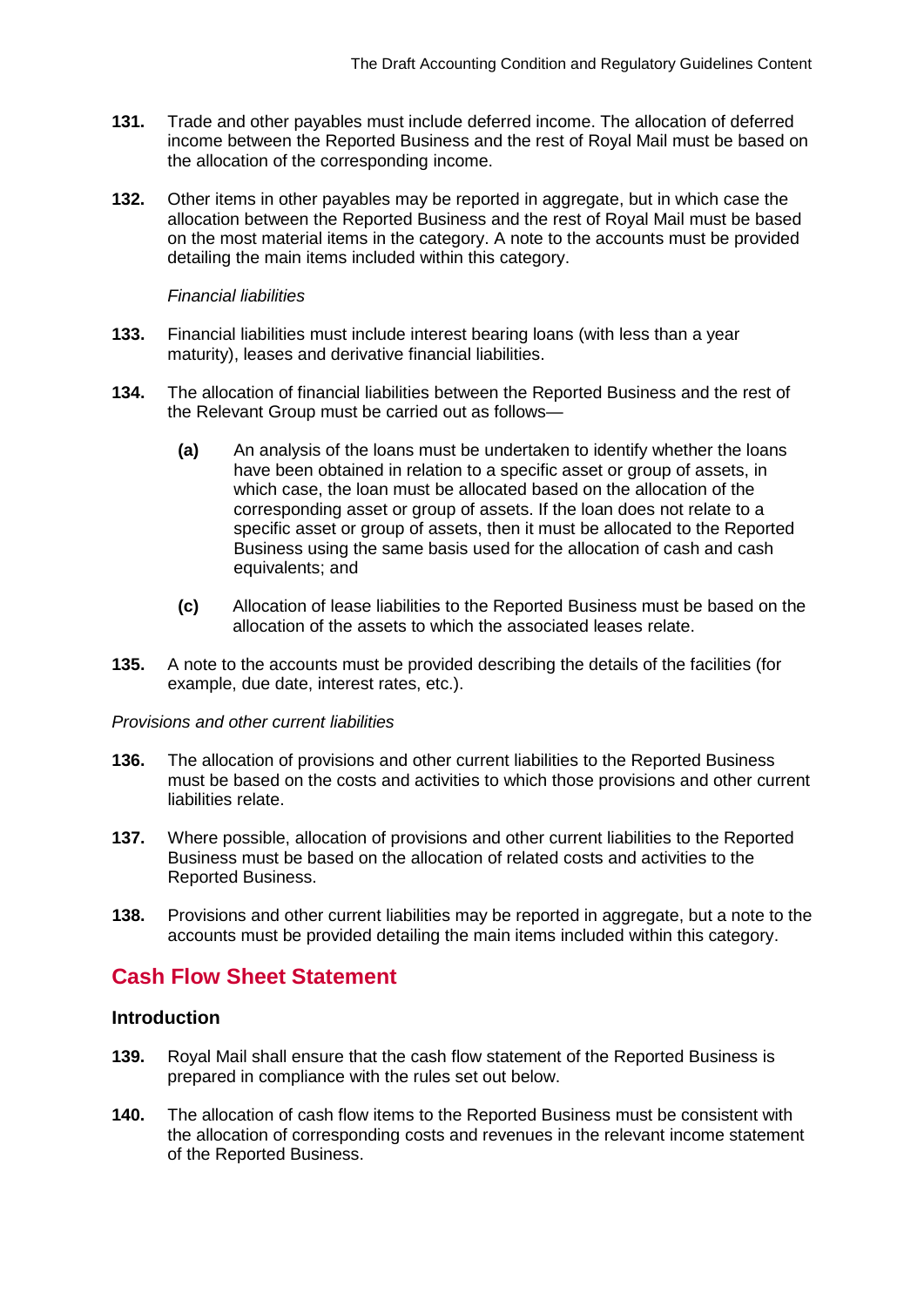# **Operating profit**

**141.** Operating profit before exceptional items must be disclosed and reconciled to the relevant income statement.

### **Depreciation**

**142.** Depreciation must be added back to the operating profit. The value and the allocation of depreciation costs must be consistent with the income statement of the Reported Business.

# **Pension charge**

- **143.** The allocation of pension charge cash flows must be consistent with the allocation of the corresponding pension charges via the National Costing Methodology in the income statement of the Reported Business, Share of profits of joint venture and associates
- **143.** Cash and non-cash items in this category must be excluded from the financial statements and information of the Reported Business.

### **Movements in working capital**

**144.** The allocation of movements in working capital must be consistent with the allocation of the corresponding balance sheet items to the Reported Business.

### **Purchase of intangibles and other fixed asset investments**

**145.** The allocation of cash spent on the purchase of intangible and other fixed asset investments must be consistent with the allocation of the corresponding assets in the balance sheet of the Reported Business.

# **Purchase of property, plants and equipment**

**146.** The allocation of cash spent on the purchase of property, plants **and equipment** must be based on the allocation of the corresponding assets in the balance sheet of the Reported Business.

### **Disposal of property, plants and equipment**

**147.** The allocation of cash received on the disposal of property, plants and equipment must be based on the allocation of the corresponding assets in the balance sheet of the Reported Business.

### **Cash flows from other investment activities**

**148.** The allocation of cash flows from other investment activities must be based on the allocation of the corresponding investments in the balance sheet of the Reported Business.

### **Exceptional cash flows**

**149.** The allocation of exceptional cash flows to the Reported Business must be consistent with the allocation of corresponding costs and revenues to the income statement of the Reported Business.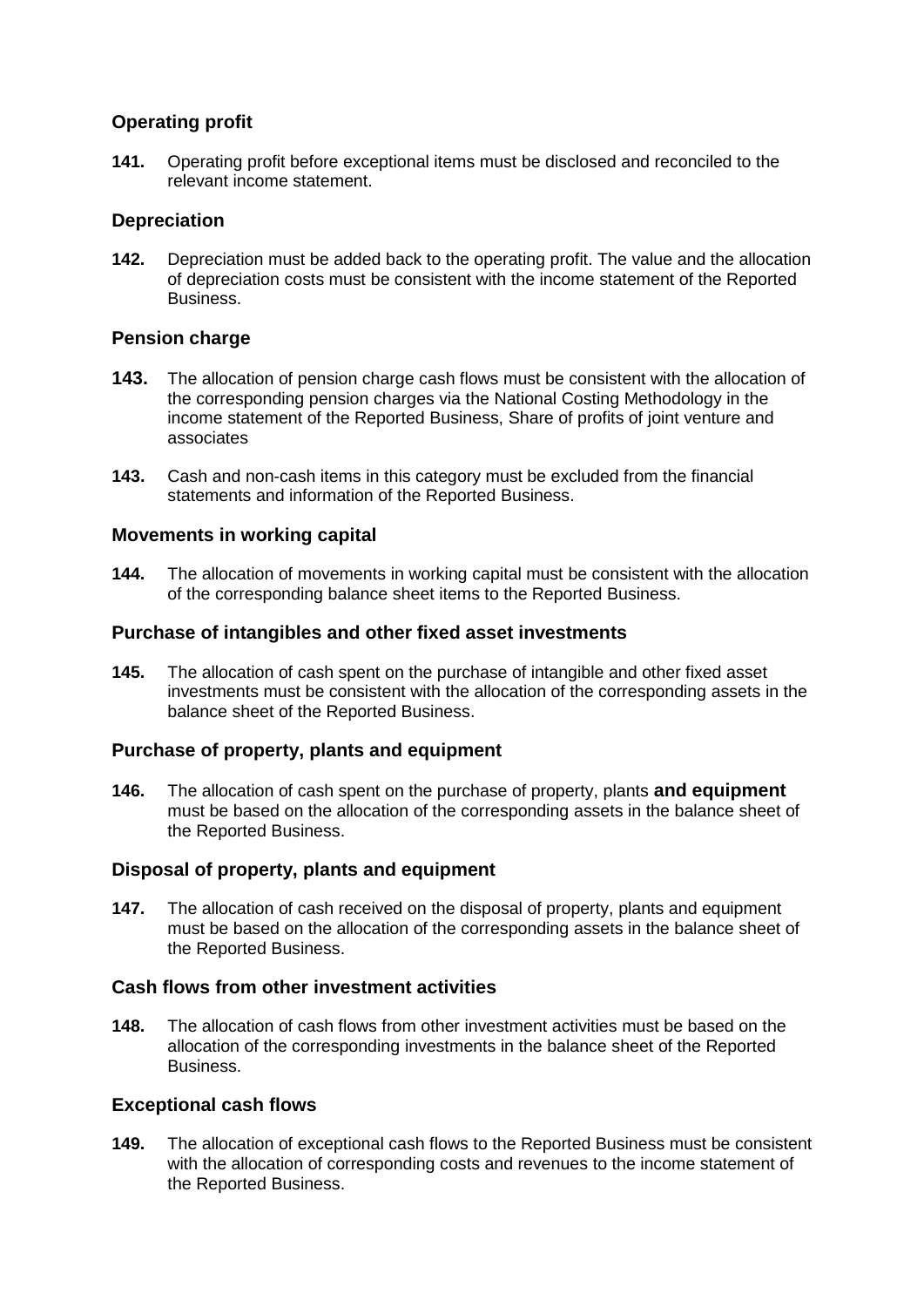# **Financing cost paid**

**150.** The allocation of financing costs paid must be consistent with the allocation of the corresponding costs to the income statement of the Reported Business.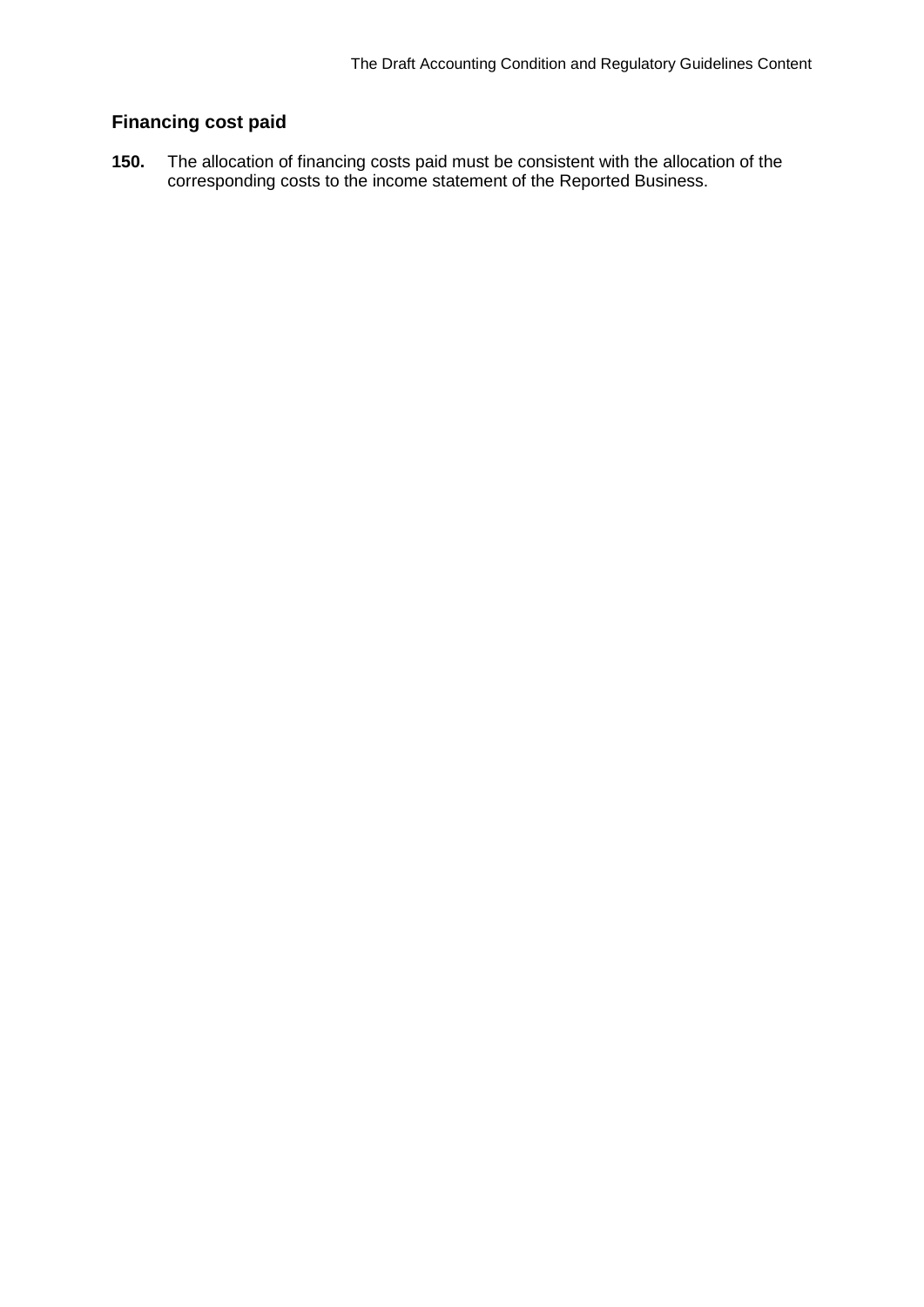# **Section 9: Separation Methodology**

# **Introduction**

**151.** Royal Mail must ensure that its Regulatory Accounting Methodology complies with the detailed rules set out in this Section, which relate to the separation, allocation and apportionment of costs, revenues, assets and cash flows betweenthe Four FREs and product groups within the Reported Business.

# **Income Statement**

**152.** Royal Mail must ensure that its preparation of any income statement for the Four FRE's to the level of EBIT required under the Condition complies with the rules set out below.

### **Apportionment of revenues**

- **153.** References to "revenue" in this Section have the meaning as set out in **paragraph 28** of these guidelines
- **154.** Revenues must be directly allocated to products and reported in the relevant entities following the product mappings for lines A and C set out in Appendix 2.
- **155.** Revenues associated with the provision of access services to external customers must be allocated to Downstream Services along with notional revenues associated with Transfer Charges by Downstream Services entity to the USO Products and the Non-USO Products entities.

### **Apportionment of costs**

- **156.** Costs must be allocated across the Four FREs within the Reported Business as follows—
	- **(a)** All SPHCC's in the National Costing Methodology must be mapped to one or more of the Four FREs;
	- **(b)** The costs which are within the scope of the National Costing Methodology must be allocated to the Four FREs in line with the outputs of theNational Costing Methodology. Where SPHCCs are mapped to more than one of the Four FREs, the basis of the allocation of the SPHCC costs concerned must be included in the National Costing Methodology and set out in the Costing Manual; and
	- **(c)** The costs which are not within the scope of the National Costing Methodology (e.g. the costs of Royal Mail's "Colleague Share" share scheme, redundancy and restructuring costs) must be allocated to the Four FREs using an appropriate underlying driver. The basis of the allocation concerned must be set out in the Accounting Methodology Manual.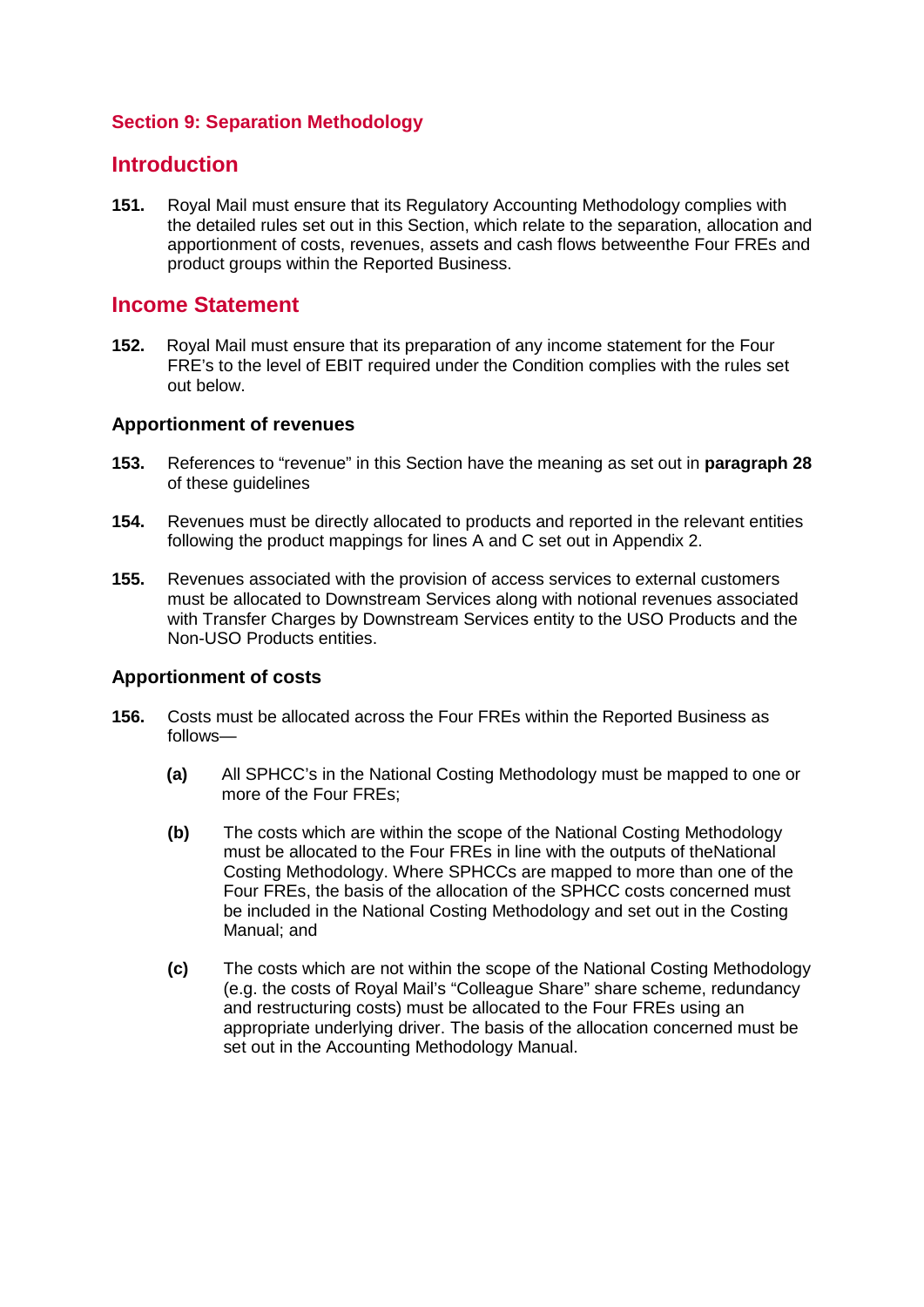# **Transfer pricing between separated entities**

**157.** Where one of the Four FREs provides a product or service to one or more other of the Four FREs, Royal Mail shall determine a Transfer Price for that product or service.

### **Transfer pricing across Line A**

**158.** Where products or services within the USO Products Entity use services provided by the End-to-end Products Entity, the Transfer Price must be determined by applying a mark-up of 10% to the FAC costs of the services concerned of the End-to-end Products Entity.

### **Transfer pricing across Line B**

**159.** Where products or services within the USO Products Entity and the Non-USO Products Entity use the services provided by Downstream Services Entity, the Transfer Prices must be determined in compliance with the principles set out below.

#### *Equivalence pricing*

- **160.** Where there are appropriate comparable access products and services provided by Royal Mail to external customers, equivalence pricing must be applied to determine the Transfer Prices.
- **161.** Equivalence pricing requires the open market or regulated prices of those appropriate comparable access products and services to be used as the basis of the Transfer Prices.
- **162.** Royal Mail must adopt the following approach to equivalence pricing—
	- **(a)** An appropriate comparable access product or service must be identified for the internal product or service for which the Transfer Price is to be determined;
	- **(b)** The operational and activity differences between the internal product or service for which the Transfer Price is to be determined, and the appropriate comparable product or service must be identified;
	- **(c)** The FAC differences of the operational and activity differences referred to in sub-paragraph (b) above must be identified in a manner consistent with the National Costing Methodology; and
	- **(c)** The Transfer Price must be determined as the sum of the price of the appropriate comparable access product or service, the FAC differences referred to in sub-paragraph (c), and a mark-up of 10% on those FAC differences.
- **163.** Transfer Prices for retail products in D+1 markets must be calculated by using broadly comparable 2nd class access products.

### *Cost-plus pricing*

**164.** Where there are no appropriate comparable access products and services provided by Royal Mail to external customers, Royal Mail must apply cost-plus pricing. Cost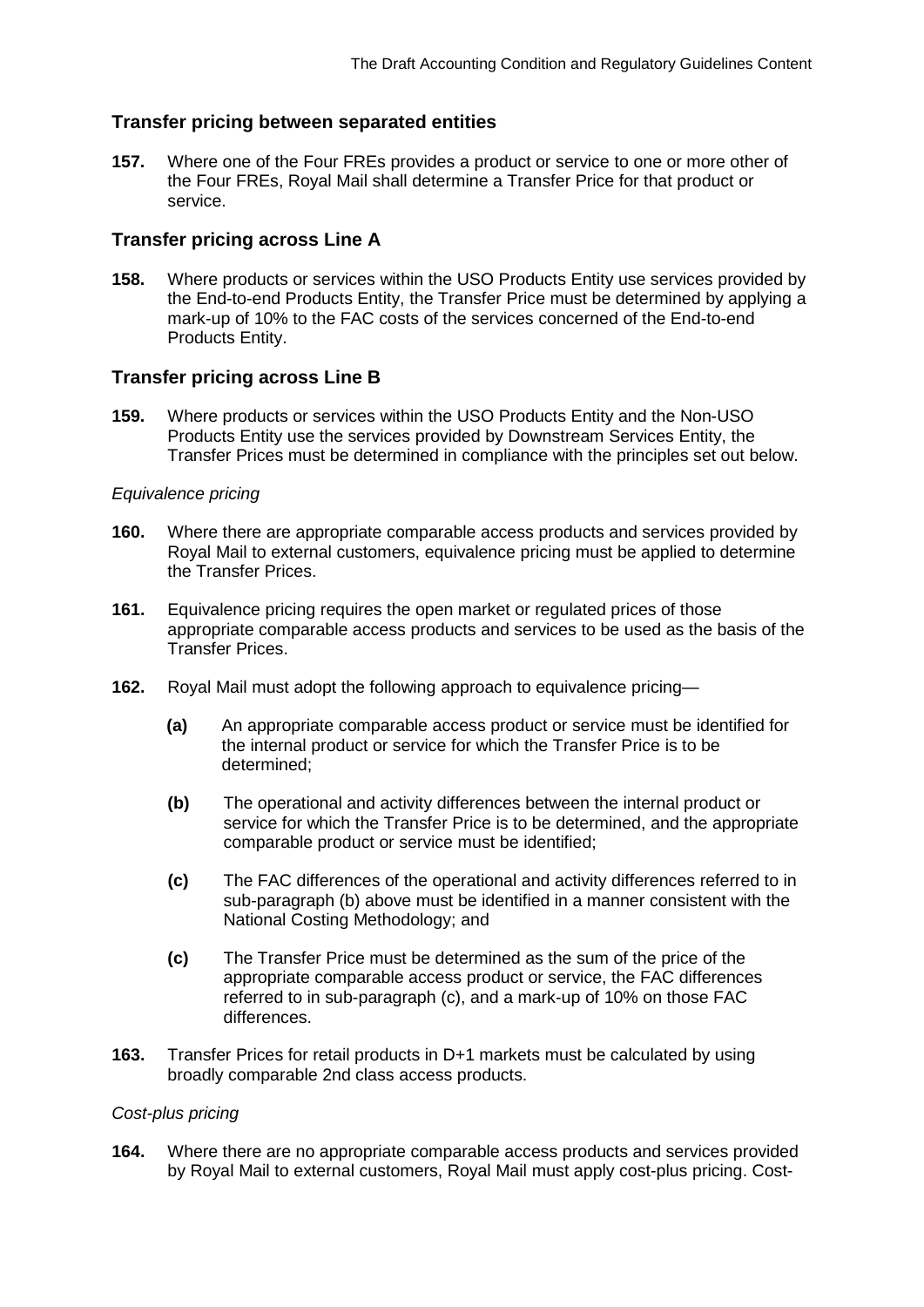plus pricing requires that the Transfer Prices are determined by applying a mark-up of 10% to the FAC costs of the internal product or service for which the Transfer Price is to be determined.

### *Grouping*

- <span id="page-38-0"></span>**165.** Single Transfer Prices may be applied to groups of internal products or services, if the grouping meets the following requirements—
	- **(a)** firstly, distinct Transfer Prices must be determined for internal products or services supporting retail products or services in distinct markets, as defined in the following market studies;
		- **(i)** Market study decisions on wholesale & packets markets published in November 2010 $4$ ;
		- **(ii)** Market study proposals on retail markets published in March 201[1](#page-38-0) [4;](#page-38-0)
		- **(iii)** Market study proposals on international outbound mail market published in May 201[1](#page-38-0)
	- **(b)** secondly, within the above distinct categories, distinct Transfer Prices must be determined for the internal products or services of the Reported Business which are used to support retail products or services with materially different handling characteristics as defined in the National Costing Methodology; and
	- **(c)** finally, within the above distinct categories, as applicable, distinct Transfer Prices must be determined where different ex-ante regulatory safeguards have been imposed by Ofcom (for example, for specific universal serviceproducts or services).

# **Balance Sheet Statement**

- **166.** Royal Mail must ensure that the preparation of the balance sheets of the Four FREs complies with the rules set out below.
- **167.** The format of the balance sheet for the Four FREs must be the same as that for the balance sheet provided for the Reported Business as a whole.
- **168.** The allocation of the balance sheet items to the Four FREs must be consistent with the corresponding allocation of costs and revenues in the relevant income statements of the Four FREs. Subject to this, the allocation of balance sheet items to the Four FREs must where appropriate also be consistent with the allocation of balance sheet items to the Reported Business as a whole.

<span id="page-38-1"></span> $\frac{1}{4}$ <http://www.nationalarchives.gov.uk/webarchive/communications-media.htm>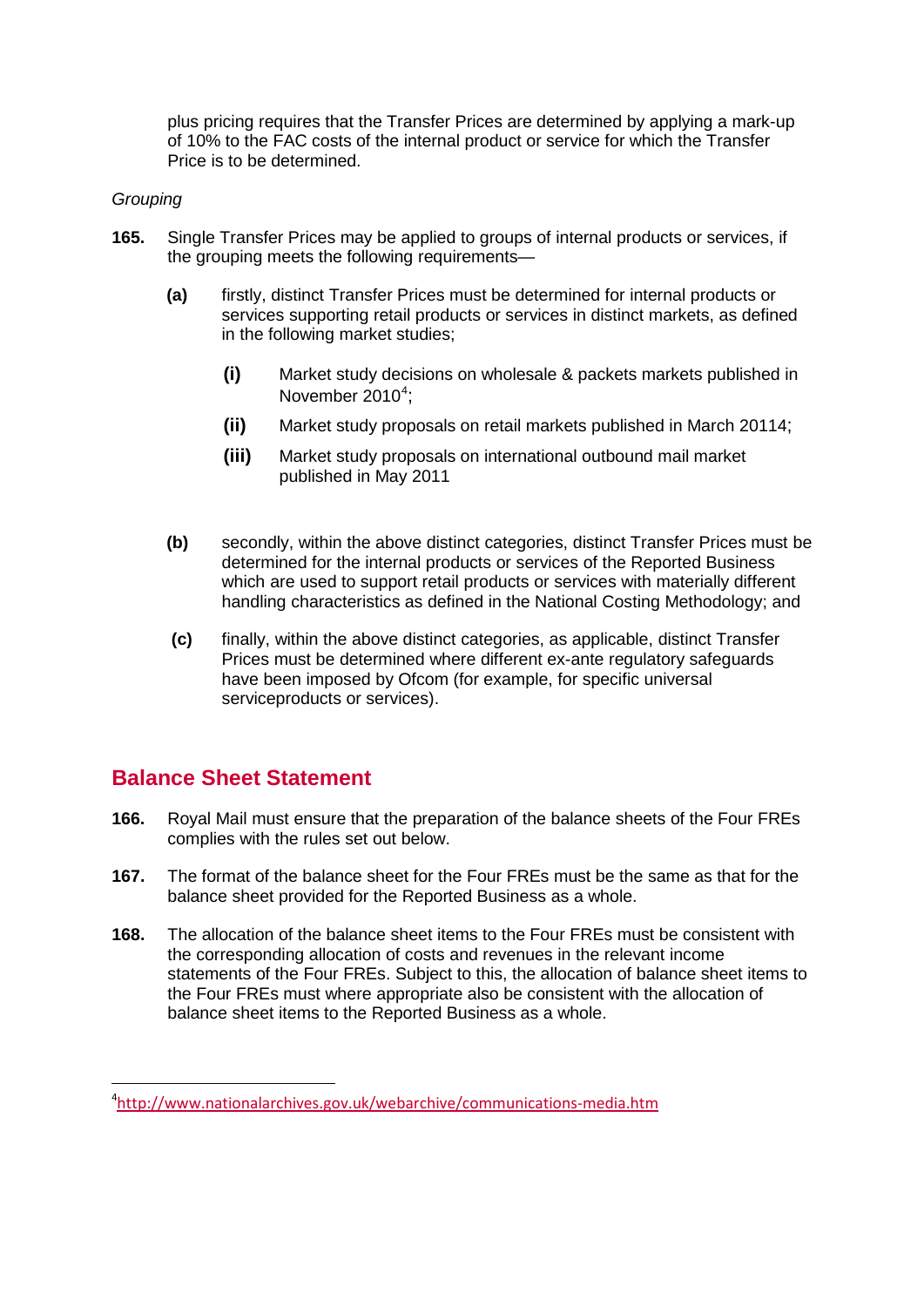### **Non-current assets**

**169.** The following non-current assets must be disclosed in the balance sheet of each of the Four FREs:

#### *Fixed assets (property, plant and equipment)*

- **170.** The allocation of each fixed asset to the Four FREs must be consistent with the extent to which the fixed asset is used by the activities, products and services identified to each of the Four FREs. If a fixed asset is used solely by the activities, products and services identified to one of the Four FREs, the fixed asset must be allocated to that entity. Where a fixed asset is used by activities, products and services identified to more than one of the Four FREs, the value of the fixed asset concerned must be apportioned between the relevant FREs using an appropriate basis which is consistent with the basis for apportioning depreciation costs in the National Costing Methodology.
- **171.** The basis of allocation of fixed assets to the Four FREs must also be consistent with the basis of allocation of fixed assets to the Reported Business as a whole.
- **172.** Royal Mail must provide a note to the balance sheets of the Four FREs which details the breakdown by main asset class of the total Net Book Valueof the fixed assets allocated to each of the Four FREs.
- **173.** The total depreciation for each of these classes must also be disclosed. Main asset classes should include, at a minimum, "land and buildings", "plant and machinery", "vehicles" and "fixture and equipment".

#### *Intangible assets*

- **174.** The categorisation of intangibles for the Four FREs must be consistent with the categorisation used in the balance sheet of the Reported Business as a whole.
- **175.** The basis of allocation of intangible assets to the Four FREs must be consistent with the basis of allocation of intangible assets to the Reported Business as a whole.

#### *Other non-current assets*

**176.** The basis of reporting and allocation of non-current assets to the Four FREs must be consistent with the basis of reporting and allocation of non-current assets to the Reported Business as a whole.

### **Current assets**

**177.** At a minimum, the following current asset categories must be disclosed in the balance sheets of the Four FREs:

#### *Trade and other receivables*

- **178.** Trade and other receivables must include prepayments to third parties. Trade receivables must be allocated to the Four FREs based on the revenues of the products or services to which they relate.
- **179.** Prepayments must be allocated to the Four FREs based on an analysis of the costs of the products or services provided by the associated third parties, and to the extent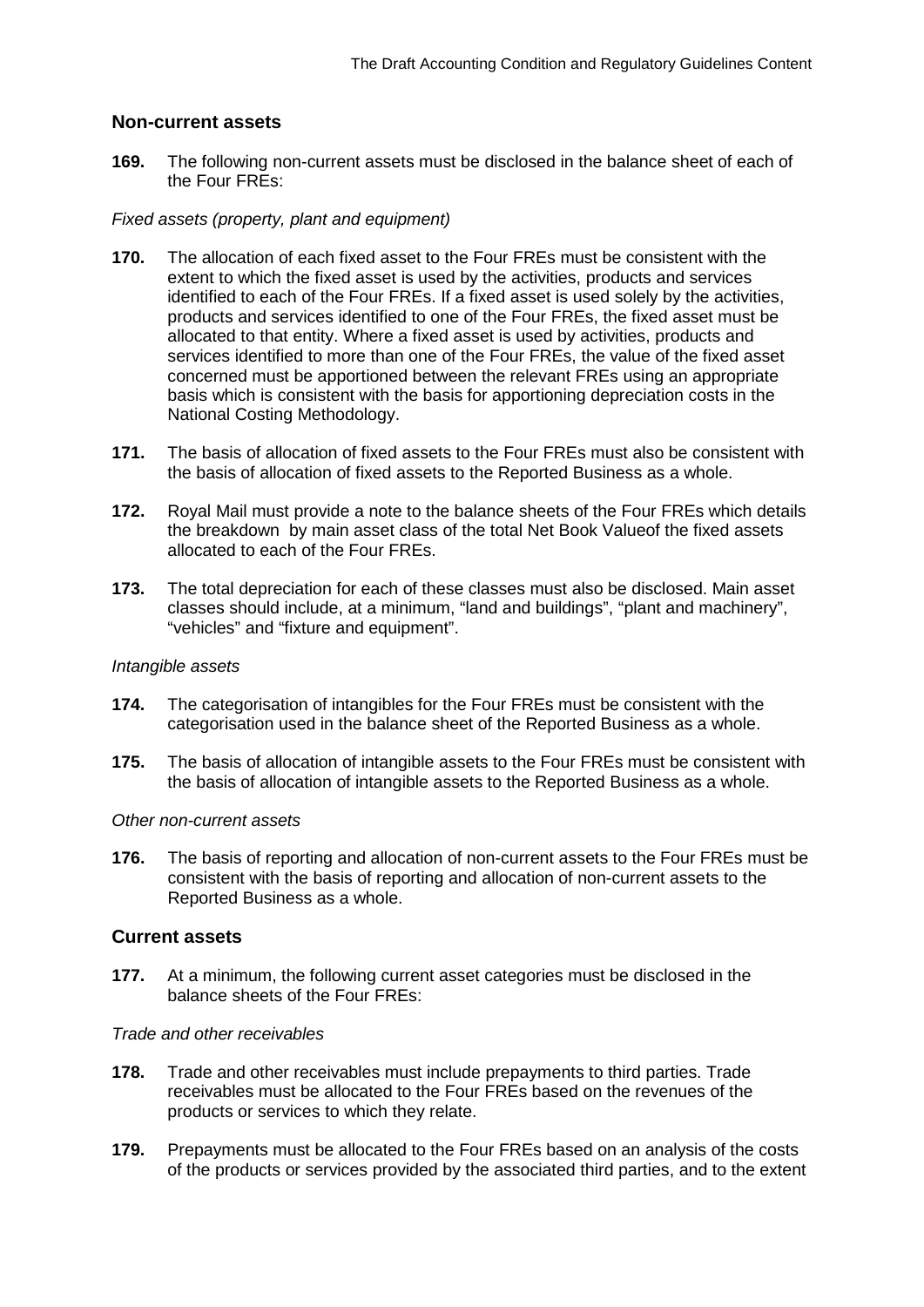those products and services are used by activities identified to each of the Four FREs in the National Costing Methodology.

**180.** The basis of allocation to the Four FREs of other items in other receivables must be consistent with the basis of allocation of trade and other receivables to the Reported Business as a whole.

#### *Cash and cash equivalent*

- **181.** Overdrafts must be netted off against cash and cash equivalents.
- **182.** The allocation of cash and cash equivalent to the Four FREs must be based on the cash requirements of each of the Four FREs.
- **183.** The cash requirements of each of the Four FREs must be determined based on the operating cash flows and capital expenditure commitments assigned to each of the Four FRE's.
- **184.** The cash requirements of each of the Four FREs may be estimated based on the actual operating and capital expenditure allocated to each of the Four FREs .

#### *Other current assets*

**185.** The basis of allocation of other current assets to the Four FREs must be consistent with the basis of allocation of other current assets to the Reported Business as a whole.

### **Current liabilities**

**186.** The following current liabilities must be disclosed in the balance sheets of the Four FREs.

#### *Trade and other payables*

- **187.** The allocation of trade payables must be based on the allocation of the costs of the activities or products or services to which they relate.
- **188.** Trade and other payables must include deferred income. The allocation of deferred income must be based on the allocation of the corresponding income.
- **189.** The basis of allocation to the Four FREs of other items in other payables must be consistent with the basis of allocation of other payables to the Reported Business as a whole.

#### *Financial liabilities*

- **190.** Financial liabilities must include interest bearing loans (with less than a year maturity), leases and derivative financial liabilities. The allocation of financial liabilities must be based on the following—
	- **(a)** An analysis of the loans must be undertaken to identify whether the loans have been obtained in relation to a specific asset or asset group, in which case the loan must be allocated to the Four FREs based on the allocation of the corresponding asset or asset group to the Four FREs. If the loan relates to the Reported Business as a whole, then it must be allocated to all the Four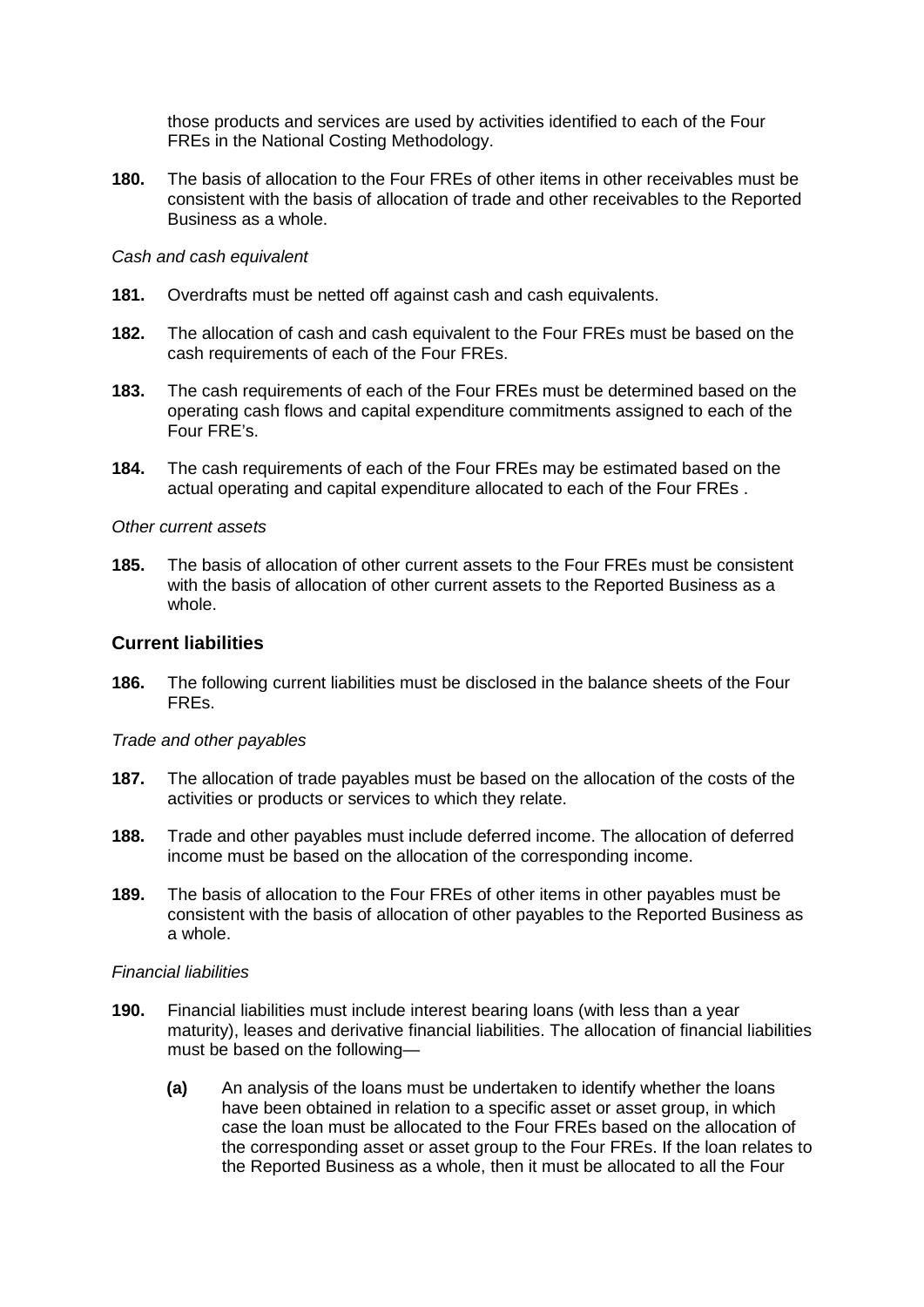FRE's using the same basis used for the allocation of cash and cash equivalents;

- **(b)** A note must be provided describing the details of the facilities (for example, due date, interest rates, etc.); and
- **(c)** The allocation of lease liabilities to the Four FREs must be based on the allocation of the assets to which the associated leases relate.

#### *Provisions and other current liabilities*

**191.** The allocation of provisions to the Four FREs must be based on the costs and activities to which the provisions relate. An analysis of the main provisions must be undertaken to understand the activity to which the provisions relate, and these separate provisions must each be allocated using appropriate drivers.

#### **192.**

**193.** The basis of allocation of other current liabilities to the Four FREs must be consistent with the basis of allocation of other current liabilities to the Reported Business as a whole.

# **Cash Flow Sheet Statement**

- **194.** Royal Mail shall ensure that the cash flow statements of the Four FREs are prepared in compliance with the rules set out below.
- **195.** The format of the cash flow statements for the Four FREs must be the same as that for the cash flow statements provided for the Reported Business as a whole.
- **196.** The allocation of cash flow items to the Four FREs must also be consistent with the allocation of cash flow items to the Reported Business as a whole.

#### **Operating profit**

**197.** Operating profit before exceptional items must be disclosed for each of the Four FREs, and be reconciled to the relevant income statements.

#### **Depreciation**

**198.** Depreciationmust be added back to the operating profit. The value and the allocation of depreciation costs must be consistent with the income statements of the Four FREs.

#### **Pension charge**

**199.** The basis of allocation of pension charge cash flows must be consistent with the basis of allocation of the corresponding pension charges in the income statements of the Four FREs.

#### **Share of profits of joint venture and associates**

1.2 Cash and non-cash items in this category must be removed for the calculation of the cash flows.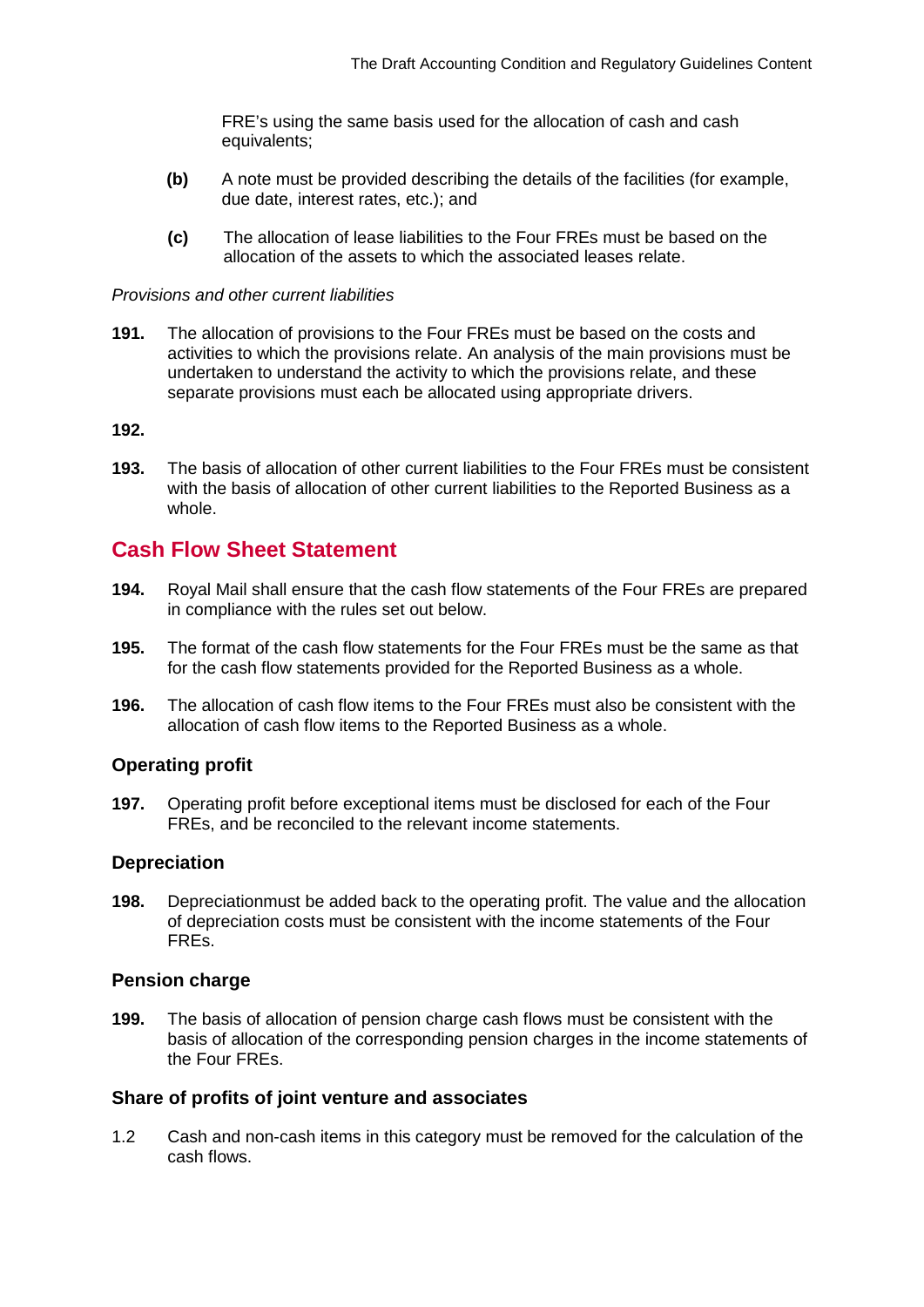# **Movements in working capital**

**200.** The basis of allocation of movements in working capital must be consistent with the basis of allocation of the corresponding balance sheet items to the Four FREs.

### **Purchase of intangibles and other fixed asset investments**

**201.** The allocation of cash spent on the purchase of intangibles and other fixed asset investments must be consistent with the allocation of the corresponding assets in the balance sheets of the Four FREs.

### **Purchase of property, plants and equipment**

**202.** The allocation of cash spent on the purchase of property, plants and equipment must be consistent with the allocation of the corresponding assets in the balance sheets of the Four FREs.

### **Disposal of property, plants and equipment**

**203.** The allocation of cash received on the disposal of property, plants and equipment must be consistent with the allocation of the corresponding assets in the balance sheets of the Four FREs.

# **Cash flows from other investment activities**

**204.** The allocation of cash flows from other investment activities must be consistent with the allocation of the corresponding investments in the balance sheets of the Four FREs.

# **Exceptional cash flows**

**205.** Where possible, the allocation of exceptional cash flows to the Four FREs must be consistent with the allocation of corresponding costs and revenues in the relevant income statements of the Four FREs. The allocation of exceptional cash flow items to the Four FREs must also be consistent with the allocation of exceptional cash flow items to the Reported Business as a whole.

### **Financing cost paid**

**206.** The allocation of financing cost paid charges must be consistent with the allocation of corresponding costs in the income statements of the Four FREs.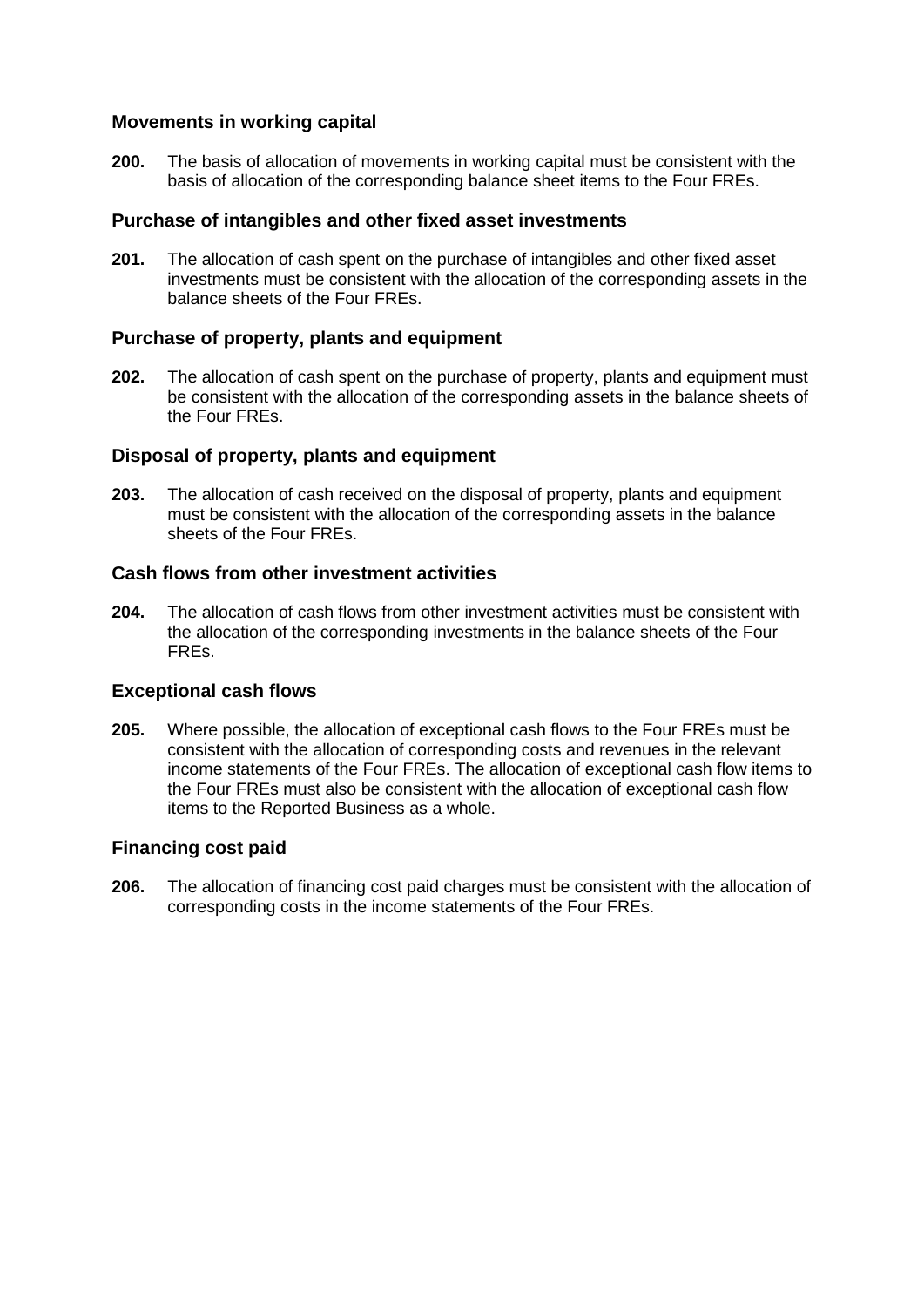# **Section 10: Auditing**

**207.** For the purpose of **paragraph 8** of the Condition, Royal Mail shall secure an appropriate audit opinion by a Qualified Independent Auditor in respect of the financial statements and information specified in **Column 1 ofTable 8**on the basis specified in **Column 2 of that Table**.

### **Table8: Auditing bases for the purpose of paragraph 7 of the Condition**

| Column 1: Financial statement/information referred to in<br><b>paragraph 5</b> of the Condition |                                                                                                                               | Column 2: Auditing basis |
|-------------------------------------------------------------------------------------------------|-------------------------------------------------------------------------------------------------------------------------------|--------------------------|
| 5(a)                                                                                            | Consolidated income statement                                                                                                 | <b>PPIA</b>              |
| 5(b)                                                                                            | Consolidated balance sheet statement                                                                                          | <b>PPIA</b>              |
| 5(c)                                                                                            | Consolidated cash flow statement                                                                                              | <b>PPIA</b>              |
| 5(f)                                                                                            | Reconciliation of consolidated income, balance<br>sheet and cash flow statements with the<br>consolidated accounts of RMH plc | <b>PPIA</b>              |

**208.** For the purpose of **paragraph 17** of the Condition, Royal Mail shall secure an appropriate audit opinion by a Qualified Independent Auditor in respect of the financial statements and information specified in **Column 1 of Table9**on the basis specified in **Column 2 of that Table**.

#### **Table 9: Auditing bases for the purpose of paragraph 17 of the Condition**

| Column 1: Financial statement/information referred to in<br><b>paragraph 14 of the Condition</b> |                                                                                                         | Column 2: Auditing basis |
|--------------------------------------------------------------------------------------------------|---------------------------------------------------------------------------------------------------------|--------------------------|
| 14(a)                                                                                            | Annual income statement                                                                                 | <b>PPIA</b>              |
| 14(d)                                                                                            | Annual reconciliation of statements/information<br>specified in paragraph 14(d) of the Condition        | <b>PPIA</b>              |
| 14(e)                                                                                            | Annual balance sheet statement                                                                          | <b>PPIA</b>              |
| 14(f)                                                                                            | Annual reconciliation of statements/information<br>specified in <b>paragraph 14(f)</b> of the Condition | <b>PPIA</b>              |
| 14(g)                                                                                            | Annual cash flow statement                                                                              | PPIA                     |

**209.** For the purpose of **paragraph 28** of the Condition, Royal Mail shall secure an appropriate audit opinion by a Qualified Independent Auditor in respect of the financial statements and information specified in **Column 1 ofTable 10**on the basis specified in **Column 2 of that Table**.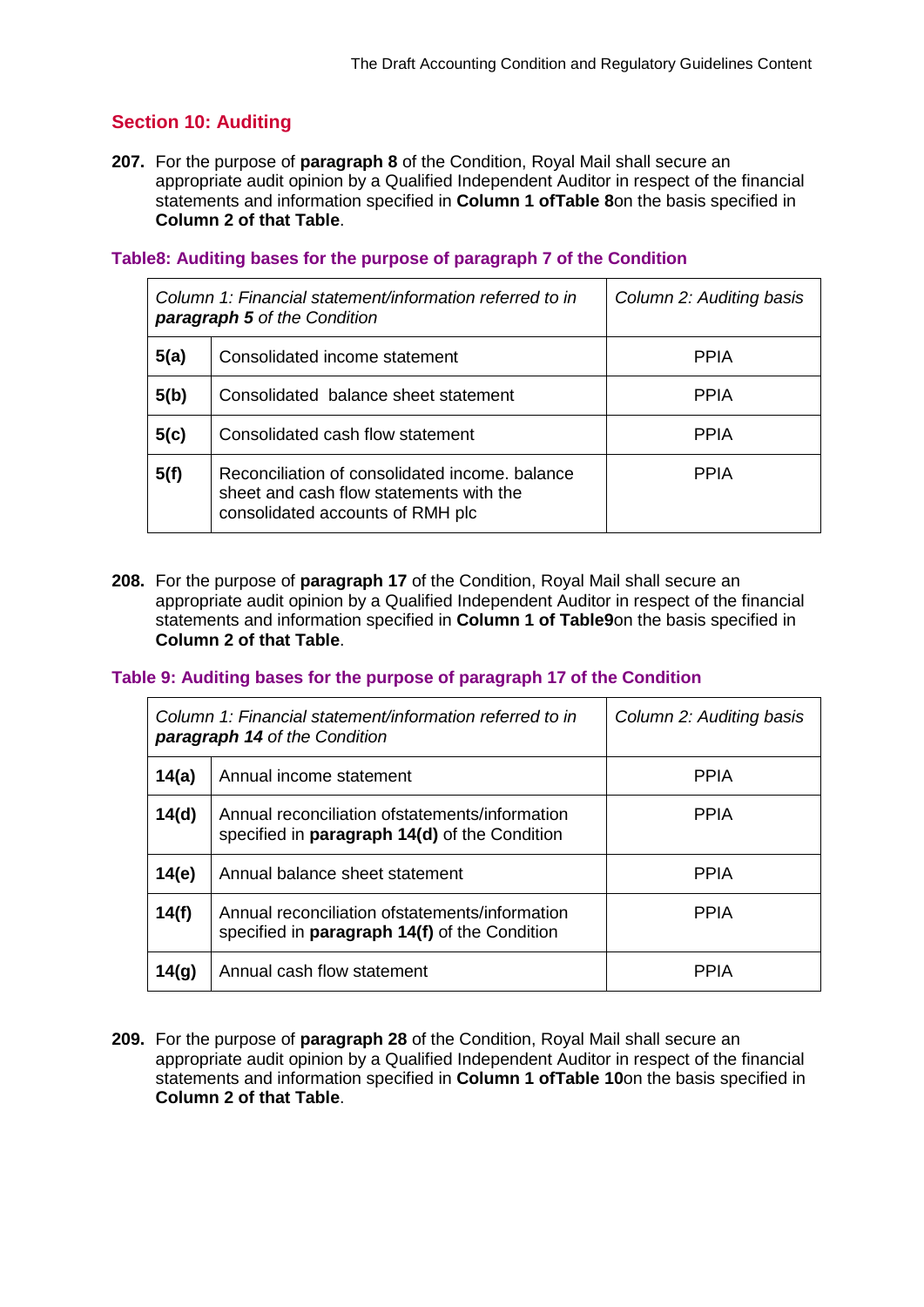# **Table 10: Auditing bases for the purpose of paragraph 28 of the Condition**

| Column 1: Financial statement/information referred to in<br><b>paragraph 23</b> of the Condition |                                             | Column 2: Auditing basis |
|--------------------------------------------------------------------------------------------------|---------------------------------------------|--------------------------|
| 23(a)                                                                                            | Annual income statement                     | <b>PPIA</b>              |
| 23(d)                                                                                            | Annual extended end to end income statement | <b>PPIA</b>              |
| 23(f)                                                                                            | Annual balance sheet statement              | <b>PPIA</b>              |
| 23(g)                                                                                            | Annual cash flow sheet statement            | <b>PPIA</b>              |
| 23(h)                                                                                            | Annual product profitability statements     | <b>PPIA</b>              |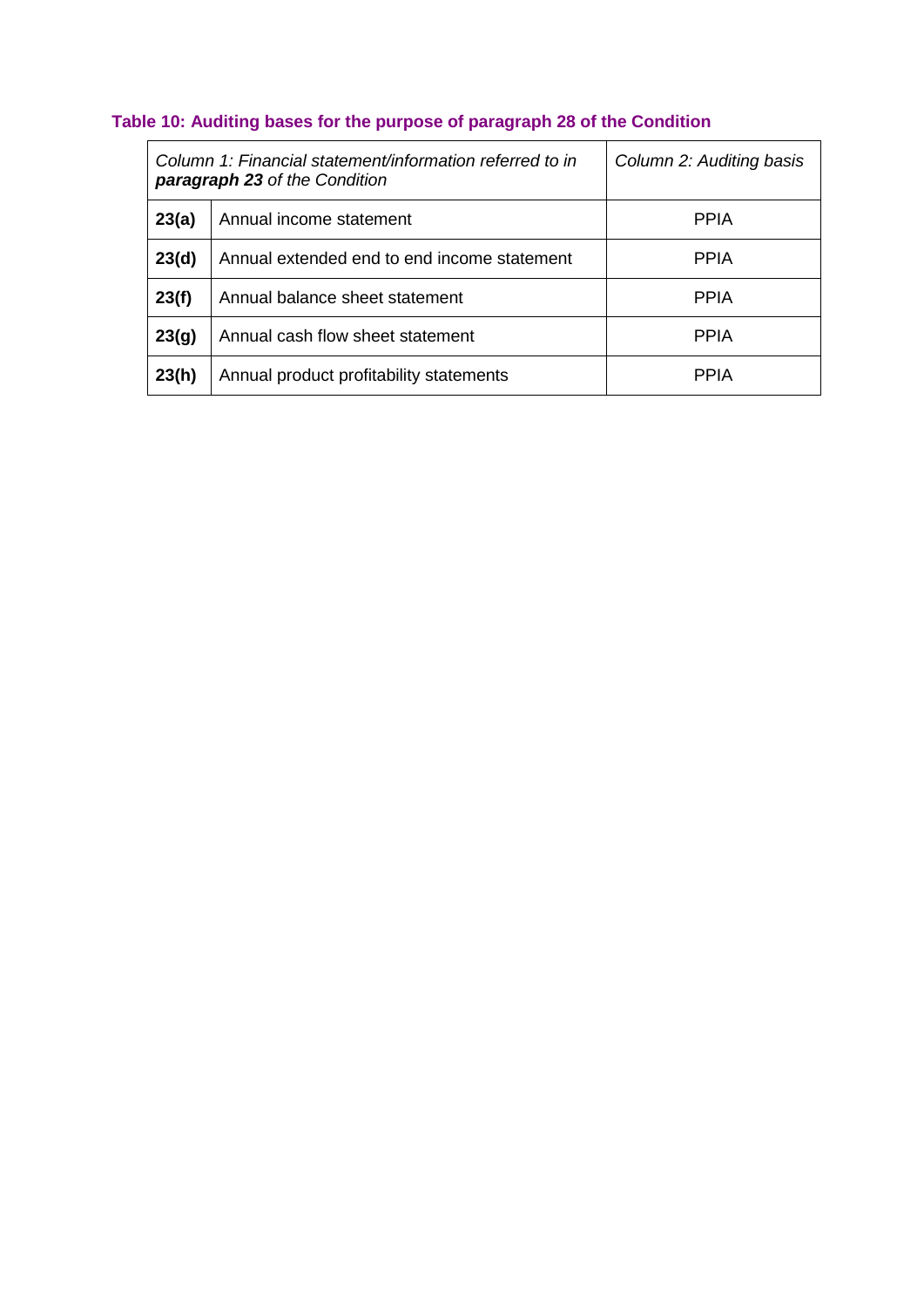# **Appendix 1**

# **Pro-formas**

#### **Figure 1: Consolidated income statement and reconciliation to RMH consolidated accounts**

Theincome statement shall include notes which set out detail at the same level of, and are consistent with, the income financial statements and informationfor the Reported Business and shall include notes disclosing a breakdown and explanations of any material items..These notes must also reconcile the consolidated income statement of Royal Mail and the Relevant Group to the income statement for the Reported Business as set out in **paragraph 8** of these guidelines. In addition this consolidated income statement for the Relevant Group must be reconciled to the Royal Mail Strategic Business Plan.

|                                                                                     | <b>Relevant Group</b> | POL and other<br>reconciling items | <b>RMH</b> |
|-------------------------------------------------------------------------------------|-----------------------|------------------------------------|------------|
| <b>Continuing operations</b>                                                        |                       |                                    |            |
| Turnover                                                                            | <b>XXX</b>            | XXX                                | <b>XXX</b> |
| Network Subsidy Payment                                                             | <b>XXX</b>            | <b>XXX</b>                         | <b>XXX</b> |
| Revenue                                                                             | <b>XXX</b>            | <b>XXX</b>                         | <b>XXX</b> |
| People costs excluding ColleagueShare and restructuring costs                       | <b>XXX</b>            | <b>XXX</b>                         | <b>XXX</b> |
| Distribution and conveyance operating costs                                         | <b>XXX</b>            | XXX                                | <b>XXX</b> |
| Other operating costs                                                               | <b>XXX</b>            | <b>XXX</b>                         | <b>XXX</b> |
| Share of post tax profit from joint ventures and associates                         | <b>XXX</b>            | <b>XXX</b>                         | <b>XXX</b> |
| Operating profit before exceptional items                                           | <b>XXX</b>            | XXX                                | <b>XXX</b> |
| Modernisation costs - operating exceptional items                                   | <b>XXX</b>            | <b>XXX</b>                         | <b>XXX</b> |
| ColleagueShare - 'share' scheme value                                               | <b>XXX</b>            | <b>XXX</b>                         | <b>XXX</b> |
| dividend                                                                            | <b>XXX</b>            | XXX                                | <b>XXX</b> |
| business transformation                                                             | <b>XXX</b>            | XXX                                | <b>XXX</b> |
| <b>Restructuring costs</b>                                                          | <b>XXX</b>            | <b>XXX</b>                         | <b>XXX</b> |
| Impairments                                                                         | <b>XXX</b>            | <b>XXX</b>                         | <b>XXX</b> |
|                                                                                     |                       |                                    |            |
| Operating profit after modernisation costs before other operating exceptional items | <b>XXX</b>            | <b>XXX</b>                         | <b>XXX</b> |
| Other operating exceptional items                                                   | <b>XXX</b>            | <b>XXX</b>                         | <b>XXX</b> |
| <b>Operating (loss)/profit</b>                                                      | <b>XXX</b>            | <b>XXX</b>                         | <b>XXX</b> |
| Profit on disposal of property, plant and equipment                                 | <b>XXX</b>            | <b>XXX</b>                         | <b>XXX</b> |
| Profit on disposal of associate company                                             | <b>XXX</b>            | <b>XXX</b>                         | <b>XXX</b> |
| Profit before financing and taxation                                                | <b>XXX</b>            | <b>XXX</b>                         | <b>XXX</b> |
| Finance costs                                                                       | <b>XXX</b>            | <b>XXX</b>                         | <b>XXX</b> |
| Finance income                                                                      | <b>XXX</b>            | <b>XXX</b>                         | <b>XXX</b> |
| Net pensions interest                                                               | <b>XXX</b>            | <b>XXX</b>                         | <b>XXX</b> |
| Loss before taxation                                                                | <b>XXX</b>            | <b>XXX</b>                         | <b>XXX</b> |
| <b>Taxation charge</b>                                                              | <b>XXX</b>            | <b>XXX</b>                         | <b>XXX</b> |
| Loss for the financial year from continuing operations                              | <b>XXX</b>            | <b>XXX</b>                         | <b>XXX</b> |
| (Loss)/profit attributable to:                                                      |                       |                                    |            |
| Equity holder of the parent company                                                 | <b>XXX</b>            | <b>XXX</b>                         | <b>XXX</b> |
| Non-controlling interest                                                            | <b>XXX</b>            | <b>XXX</b>                         | <b>XXX</b> |

**Consolidated income statement (annual)**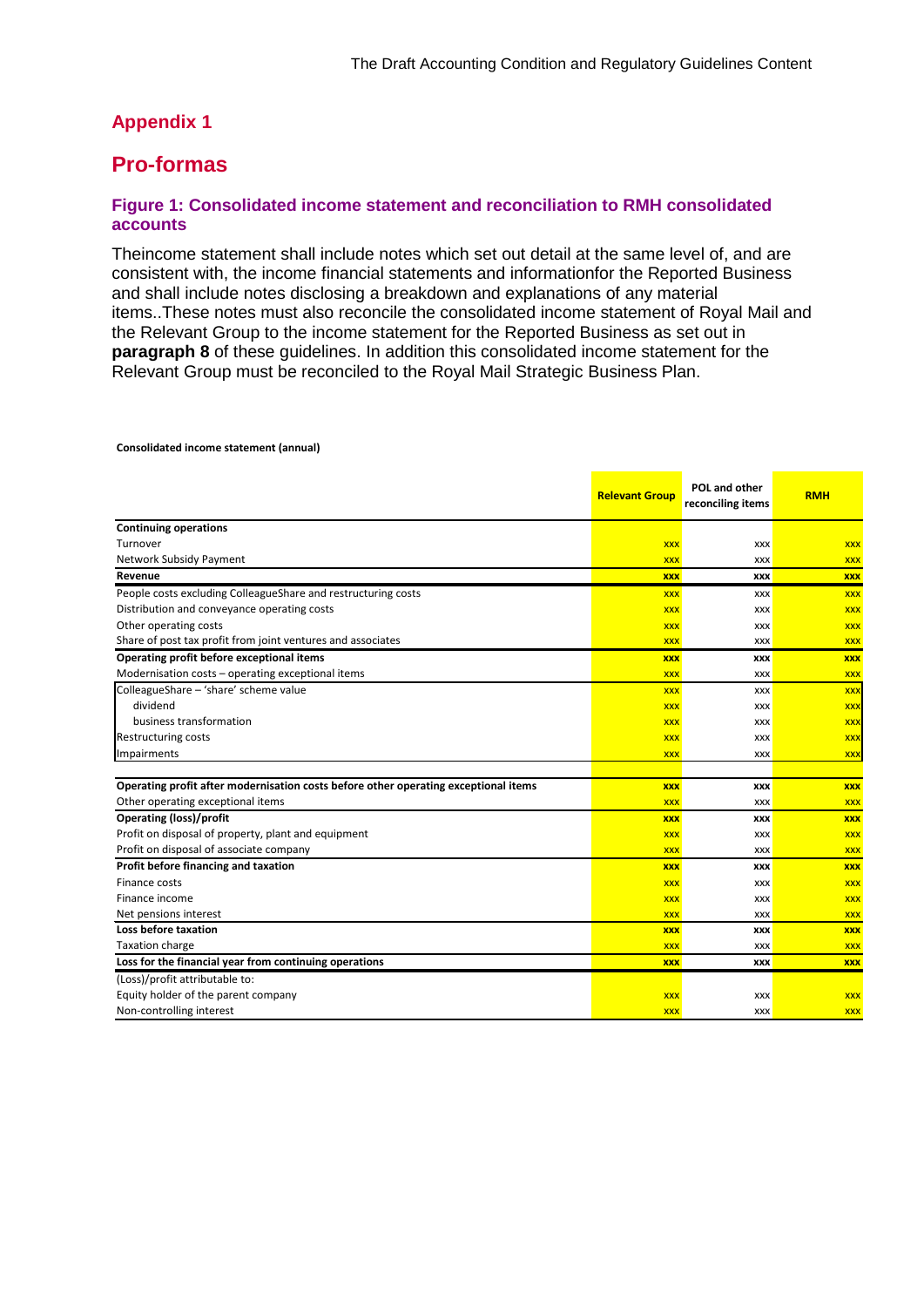#### **Figure 2: Consolidated balance sheet statement and reconciliation to RMH consolidated accounts**

This balance sheet statement shall include notes which set out detail at the same level of, and are consistent with, the balance sheet financial statements and information for the Reported Businessand shall include notes disclosing a breakdown and explanations of any material items. These notes mustalso reconcile the consolidated balance sheet statements of Royal Mail and the Relevant Group to the balance sheet financial statements and information for the Reported Businessas set out in **paragraph 8** of these guidelines. In addition this consolidated balance sheet statement for the Relevant Group should be reconciled to the Royal Mail Strategic Business Plan.

#### **Consolidated balance sheet statement (annual)**

|                                                               | <b>Relevant Group</b> | POL and other<br>reconciling items | <b>RMH</b> |
|---------------------------------------------------------------|-----------------------|------------------------------------|------------|
| Non-current assets                                            |                       |                                    |            |
| Property, plant and equipment                                 | <b>XXX</b>            | XXX                                | <b>XXX</b> |
| Leasehold land payment                                        | <b>XXX</b>            | XXX                                | <b>XXX</b> |
| Goodwill                                                      | <b>XXX</b>            | <b>XXX</b>                         | <b>XXX</b> |
| Intangible assets                                             | <b>XXX</b>            | <b>XXX</b>                         | <b>XXX</b> |
| Investments in joint ventures and associates                  | <b>XXX</b>            | XXX                                | <b>XXX</b> |
| Financial assets - pension escrow investments                 | <b>XXX</b>            | XXX                                | <b>XXX</b> |
| investments                                                   | <b>XXX</b>            | <b>XXX</b>                         | <b>XXX</b> |
| derivatives                                                   | <b>XXX</b>            | <b>XXX</b>                         | <b>XXX</b> |
| Other receivables                                             | <b>XXX</b>            | XXX                                | <b>XXX</b> |
| Deferred tax assets                                           | <b>XXX</b>            | XXX                                | <b>XXX</b> |
|                                                               | <b>XXX</b>            | XXX                                | <b>XXX</b> |
| Non-current assets held for sale                              | <b>XXX</b>            | XXX                                | <b>XXX</b> |
| <b>Current assets</b>                                         |                       |                                    |            |
| Inventories                                                   | <b>XXX</b>            | <b>XXX</b>                         | <b>XXX</b> |
| Trade and other receivables                                   | <b>XXX</b>            | XXX                                | <b>XXX</b> |
| Income tax receivable                                         | <b>XXX</b>            | XXX                                | <b>XXX</b> |
| Financial assets - investments                                | <b>XXX</b>            | <b>XXX</b>                         | <b>XXX</b> |
| derivatives                                                   | <b>XXX</b>            | <b>XXX</b>                         | <b>XXX</b> |
| Cash and cash equivalents                                     | <b>XXX</b>            | XXX                                | <b>XXX</b> |
|                                                               | <b>XXX</b>            | <b>XXX</b>                         | <b>XXX</b> |
| <b>Total assets</b>                                           | <b>XXX</b>            | XXX                                | <b>XXX</b> |
| <b>Current liabilities</b>                                    |                       |                                    |            |
| Trade and other payables                                      | <b>XXX</b>            | <b>XXX</b>                         | <b>XXX</b> |
| Financial liabilities - interest bearing loans and borrowings | <b>XXX</b>            | <b>XXX</b>                         | <b>XXX</b> |
| obligations under finance lease and hire purchase contracts   | <b>XXX</b>            | XXX                                | <b>XXX</b> |
| derivatives                                                   | <b>XXX</b>            | XXX                                | <b>XXX</b> |
| Income tax payable                                            | <b>XXX</b>            | XXX                                | <b>XXX</b> |
| Provisions                                                    | <b>XXX</b>            | XXX                                | <b>XXX</b> |
|                                                               | <b>XXX</b>            | <b>XXX</b>                         | <b>XXX</b> |
| <b>Non-current liabilities</b>                                |                       |                                    |            |
| Financial liabilities - interest bearing loans and borrowings | <b>XXX</b>            | XXX                                | <b>XXX</b> |
| obligations under finance lease and hire purchase contracts   | <b>XXX</b>            | <b>XXX</b>                         | <b>XXX</b> |
| derivatives                                                   | <b>XXX</b>            | <b>XXX</b>                         | <b>XXX</b> |
| Provisions                                                    | <b>XXX</b>            | XXX                                | <b>XXX</b> |
| Retirement benefit obligation - pension deficit               | <b>XXX</b>            | XXX                                | <b>XXX</b> |
| Other payables                                                | <b>XXX</b>            | XXX                                | <b>XXX</b> |
| Deferred tax liabilities                                      | <b>XXX</b>            | <b>XXX</b>                         | <b>XXX</b> |
|                                                               | <b>XXX</b>            | XXX                                | <b>XXX</b> |
| <b>Total liabilities</b>                                      | <b>XXX</b>            | XXX                                | <b>XXX</b> |
| <b>Net liabilities</b>                                        | <b>XXX</b>            | XXX                                | <b>XXX</b> |
| Equity                                                        |                       |                                    |            |
| Share capital                                                 |                       |                                    |            |
| Share premium                                                 | <b>XXX</b>            | XXX                                | <b>XXX</b> |
| Retained earnings                                             | <b>XXX</b>            | XXX                                | <b>XXX</b> |
| Reserves                                                      | <b>XXX</b>            | XXX                                | <b>XXX</b> |
| Equity attributable to equity holder of parent company        | <b>XXX</b>            | XXX                                | <b>XXX</b> |
| Non-controlling interest                                      | <b>XXX</b>            | XXX                                | <b>XXX</b> |
| <b>Total equity</b>                                           | <b>XXX</b>            | <b>XXX</b>                         | <b>XXX</b> |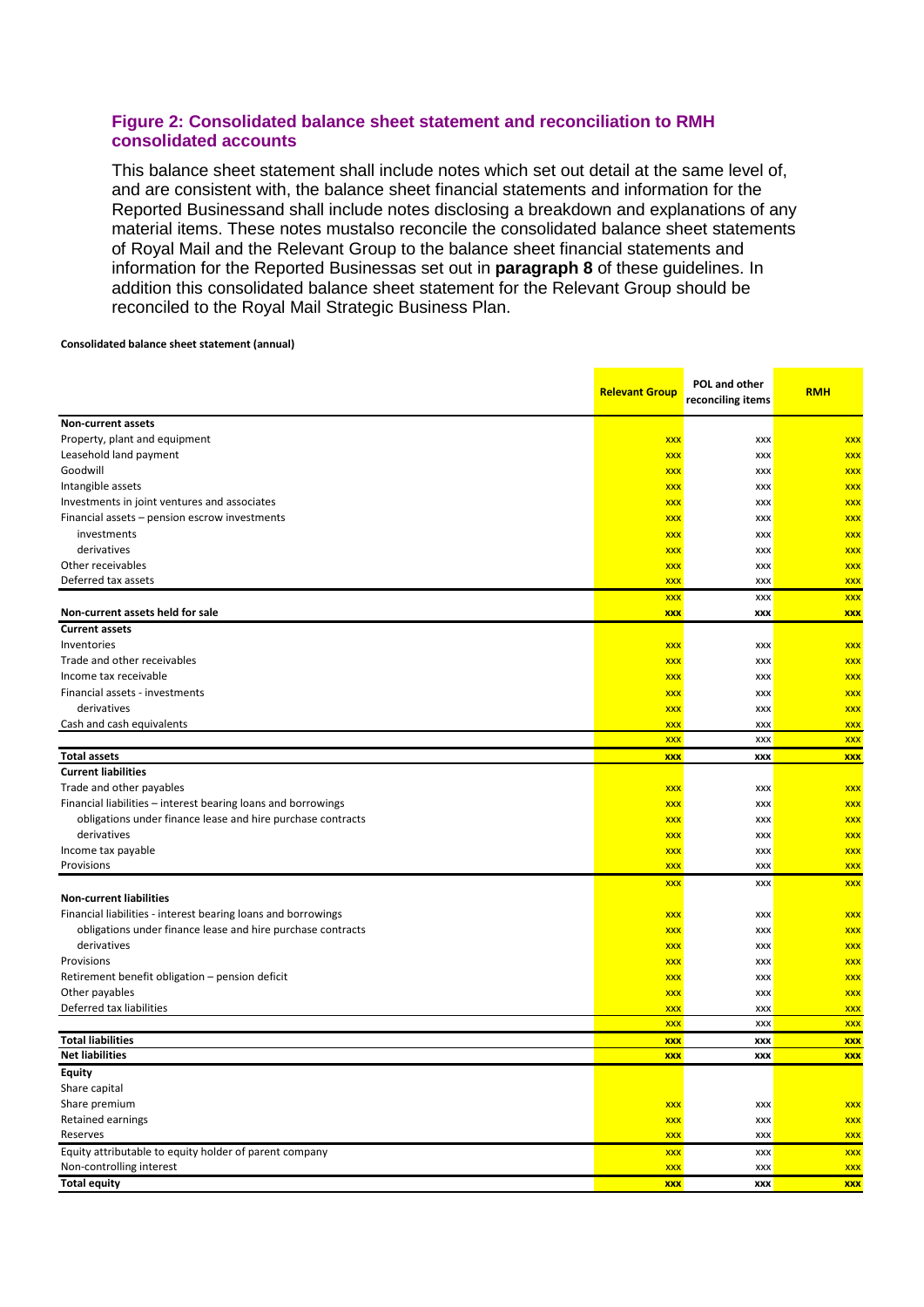#### **Figure 3: Consolidated cash flow statement and reconciliation to RMH consolidated accounts**

The cashflow statement shall include notes which set out detail at the same level of, and are consistent with, the cash flow financial statements and information for the Reported Businessand shall include notes disclosing a breakdown and explanations of any material items. These notes must also reconcile the consolidated cash flow statement of Royal Mail and the Relevant Group to the cash flow financial statements and information for the Reported Businessas set out in **paragraph 8**. In addition this consolidated cash flow statement for the Relevant Group should be reconciled to the Royal Mail Strategic Business Plan.

#### **Consolidated cash flow statement (annual)**

|                                                                                                      | <b>Relevant Group</b> | POL and other<br>reconciling items | <b>RMH</b> |
|------------------------------------------------------------------------------------------------------|-----------------------|------------------------------------|------------|
| Cash flow from operating activities                                                                  |                       |                                    |            |
| Operating profit before exceptional items                                                            | <b>XXX</b>            | XXX                                | <b>XXX</b> |
| Adjustment for:                                                                                      | <b>XXX</b>            | XXX                                | <b>XXX</b> |
| Depreciation and amortisation                                                                        | <b>XXX</b>            | XXX                                | <b>XXX</b> |
| Share of post tax profit from joint ventures and associates                                          | <b>XXX</b>            | <b>XXX</b>                         | <b>XXX</b> |
| Working capital and other non-cash movements:                                                        | <b>XXX</b>            | XXX                                | <b>XXX</b> |
| Increase in inventories                                                                              | <b>XXX</b>            | XXX                                | <b>XXX</b> |
| Decrease in receivables                                                                              | <b>XXX</b>            | XXX                                | <b>XXX</b> |
| Decrease in payables                                                                                 | <b>XXX</b>            | XXX                                | <b>XXX</b> |
| Increase in client receivables                                                                       | <b>XXX</b>            | XXX                                | <b>XXX</b> |
| Increase/(decrease) in client payables                                                               | <b>XXX</b>            | XXX                                | <b>XXX</b> |
| Net increase in derivative assets                                                                    | <b>XXX</b>            | XXX                                | <b>XXX</b> |
| Increase in non-exceptional provisions                                                               | <b>XXX</b>            | XXX                                | <b>XXX</b> |
| Cash paid in respect of retirement benefit obligations in excess of that charged in operating profit | <b>XXX</b>            | <b>XXX</b>                         | <b>XXX</b> |
| Cash payments in respect of operating exceptional items (see note (a) below):                        | <b>XXX</b>            | XXX                                | <b>XXX</b> |
| ColleagueShare/business transformation payments                                                      | <b>XXX</b>            | XXX                                | <b>XXX</b> |
| Other                                                                                                | <b>XXX</b>            | XXX                                | <b>XXX</b> |
| Cash outflow from operations                                                                         | <b>XXX</b>            | <b>XXX</b>                         | <b>XXX</b> |
| Income tax paid                                                                                      | <b>XXX</b>            | XXX                                | <b>XXX</b> |
| Net cash outflow from operating activities                                                           | <b>XXX</b>            | <b>XXX</b>                         | <b>XXX</b> |
| Cash flows from investing activities                                                                 | <b>XXX</b>            | XXX                                | <b>XXX</b> |
| Dividends received from joint ventures and associates                                                | <b>XXX</b>            | XXX                                | <b>XXX</b> |
| Finance income received                                                                              | <b>XXX</b>            | XXX                                | <b>XXX</b> |
| Proceeds from sale of property, plant and equipment                                                  | <b>XXX</b>            | XXX                                | <b>XXX</b> |
| Proceeds from disposal of associate company                                                          | <b>XXX</b>            | XXX                                | <b>XXX</b> |
| Purchase of property, plant and equipment                                                            | <b>XXX</b>            | XXX                                | <b>XXX</b> |
| Acquisition of businesses                                                                            | <b>XXX</b>            | XXX                                | <b>XXX</b> |
| Purchase of intangible assets                                                                        | <b>XXX</b>            | XXX                                | <b>XXX</b> |
| Payment of deferred consideration in respect of prior years' acquisitions                            | <b>XXX</b>            | XXX                                | <b>XXX</b> |
| Net sale/(purchase) of financial assets investments (non-current)                                    | <b>XXX</b>            | XXX                                | <b>XXX</b> |
| Net proceeds from financial assets investments (current)                                             | <b>XXX</b>            | XXX                                | <b>XXX</b> |
| Net cash inflow/(outflow) from investing activities                                                  | <b>XXX</b>            | XXX                                | <b>XXX</b> |
| Net cash outflow before financing activities                                                         | <b>XXX</b>            | <b>XXX</b>                         | <b>XXX</b> |
| Cash flows from financing activities                                                                 | <b>XXX</b>            | XXX                                | <b>XXX</b> |
| Finance costs paid                                                                                   | <b>XXX</b>            | XXX                                | <b>XXX</b> |
| Payment of capital element of obligations under finance lease contracts                              | <b>XXX</b>            | <b>XXX</b>                         | <b>XXX</b> |
| Cash received on sale and leasebacks                                                                 | <b>XXX</b>            | XXX                                | <b>XXX</b> |
| New loans                                                                                            | <b>XXX</b>            | XXX                                | <b>XXX</b> |
| Repayment of borrowings                                                                              | <b>XXX</b>            | <b>XXX</b>                         | <b>XXX</b> |
| Net cash inflow from financing activities                                                            | <b>XXX</b>            | XXX                                | <b>XXX</b> |
| Net increase/(decrease) in cash and cash equivalents                                                 | <b>XXX</b>            | <b>XXX</b>                         | <b>XXX</b> |
| Effect of exchange rates on cash and cash equivalents                                                | <b>XXX</b>            | XXX                                | <b>XXX</b> |
| Cash and cash equivalents at the beginning of the period                                             | <b>XXX</b>            | XXX                                | <b>XXX</b> |
| Cash and cash equivalents at the end of the period                                                   | <b>XXX</b>            | <b>XXX</b>                         | <b>XXX</b> |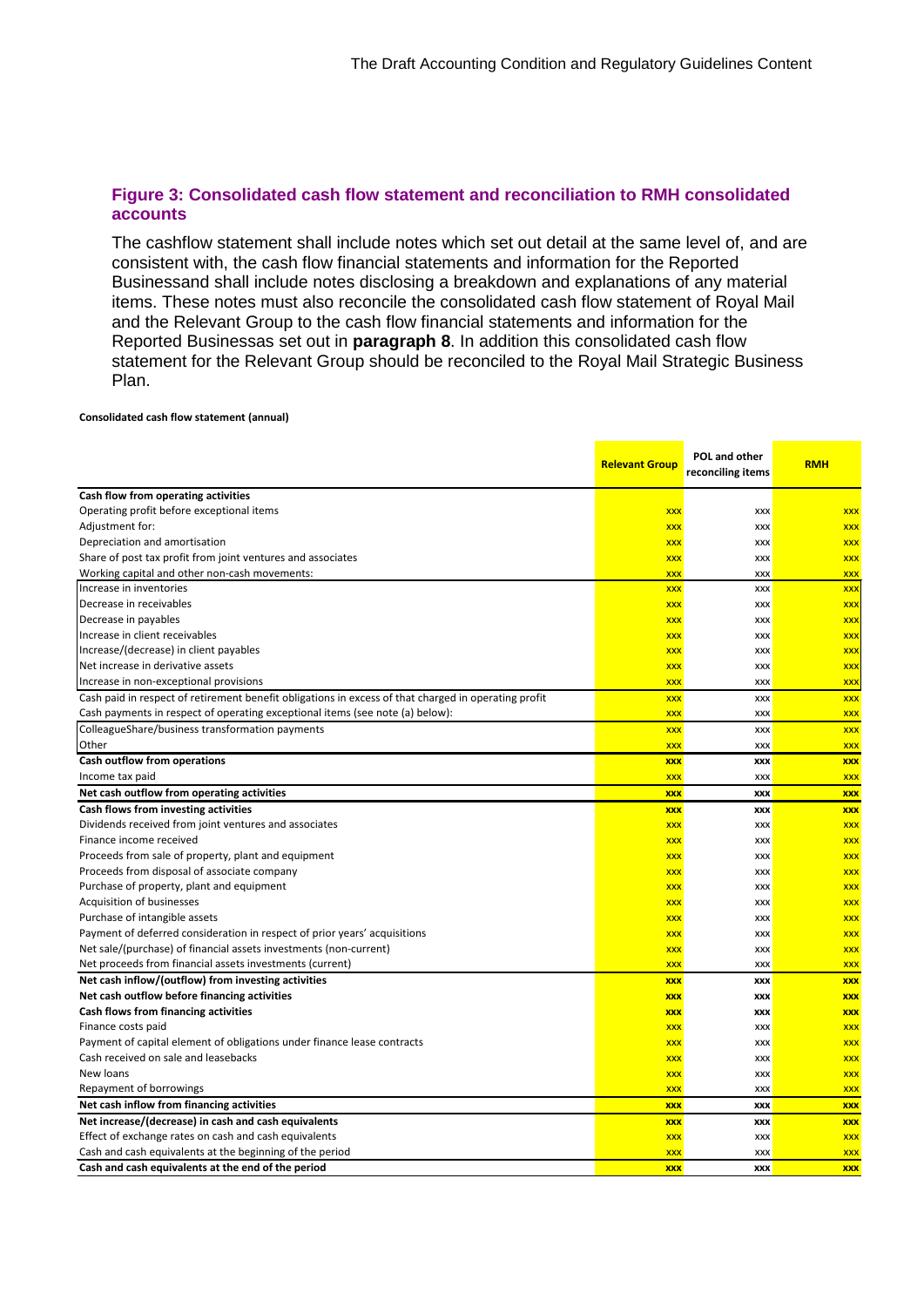#### **Figure 4: Consolidated quarterly cash flow projectionstatement for the next two years on a rolling basis**

The consolidated quarterly cash flow projection statement shall include notes disclosing a breakdown and explanations of any material items.

**Consolidated quarterly cash flow projections statement**

|                                                              | <b>Relevant</b><br>Group |              | <b>Relevant Group</b> |              |              |              |            |               |              |
|--------------------------------------------------------------|--------------------------|--------------|-----------------------|--------------|--------------|--------------|------------|---------------|--------------|
|                                                              | <b>Actual Qtr</b><br>(x) | $Qtr(x + 1)$ | $Qtr(x + 2)$          | $Qtr(x + 3)$ | $Qtr(x + 4)$ | $Qtr(x + 5)$ | $Qtr(x+6)$ | $Qtr(x + 7)$  | $Qtr(x + 8)$ |
| Operating profit before exceptional items                    | XX                       | XX           | XX                    | XX           | <b>XX</b>    | <b>XX</b>    | <b>XX</b>  | $\mathbf{xx}$ | XX           |
| Add back non cash costs                                      |                          |              |                       |              |              |              |            |               |              |
| Depreciation                                                 | <b>XX</b>                | XX           | XX                    | XX           | XX           | XX           | XX         | XX            | XX           |
| Pension Charge                                               | XX                       | XX           | XX                    | <b>XX</b>    | <b>XX</b>    | <b>XX</b>    | XX         | <b>XX</b>     | XX           |
| Share of profit of joint venture and associates              | XX                       | XX           | xx                    | <b>XX</b>    | <b>XX</b>    | <b>XX</b>    | xx         | $\mathbf{xx}$ | <b>xx</b>    |
| Operating earnings before non-cash costs                     | XX                       | XX           | XX                    | <b>XX</b>    | <b>XX</b>    | XX           | <b>XX</b>  | <b>XX</b>     | XX           |
| Less cash outflows                                           |                          |              |                       |              |              |              |            |               |              |
| Working capital and other non cash movements                 |                          |              |                       |              |              |              |            |               |              |
| Trade and other receivables                                  | <b>XX</b>                | XX           | XX                    | XX           | XX           | XX           | XX         | XX            | XX           |
| Cash and cash equivalents                                    | XX                       | XX           | XX                    | XX           | XX           | <b>XX</b>    | XX         | XX            | XX           |
| Other current assets                                         | XX                       | XX           | XX                    | XX           | XX           | <b>XX</b>    | XX         | XX            | XX           |
| Trade and other payables                                     | XX                       | XX           | <b>XX</b>             | <b>XX</b>    | <b>XX</b>    | <b>XX</b>    | <b>XX</b>  | XX            | XX           |
| <b>Financial liabilities</b>                                 | XX                       | XX           | <b>XX</b>             | <b>XX</b>    | <b>XX</b>    | XX           | xx         | XX            | XX           |
| Provisions and other current liabilities                     | <b>XX</b>                | XX           | <b>XX</b>             | XX           | XX           | <b>XX</b>    | <b>XX</b>  | XX            | XX           |
| Pension cash contribution                                    |                          |              |                       |              |              |              |            |               |              |
| Ongoing                                                      | XX                       | XX           | XX                    | XX           | XX           | XX           | XX         | <b>XX</b>     | <b>XX</b>    |
| Net cash outflow from operating activities                   | XX                       | XX           | XX                    | XX           | XX           | XX           | <b>XX</b>  | <b>XX</b>     | XX           |
| Purchase of intangibles and fixed asset investments          | XX                       | XX           | XX                    | XX           | XX           | XX           | <b>XX</b>  | <b>XX</b>     | xx           |
| Purchases of property, plant and equipment                   | XX                       | XX           | XX                    | <b>XX</b>    | <b>XX</b>    | <b>XX</b>    | <b>XX</b>  | $\mathbf{xx}$ | XX           |
| Proceeds from disposals of property, plant and equipment     | XX                       | XX           | XX                    | <b>XX</b>    | XX           | XX           | <b>XX</b>  | $\mathbf{xx}$ | XX           |
| Cash flows from other investment activities                  | XX                       | XX           | XX                    | <b>XX</b>    | <b>XX</b>    | <b>XX</b>    | XX         | $\mathbf{xx}$ | XX           |
| Net cash outflow from operating and investment activities    | XX                       | XX           | XX                    | XX           | <b>XX</b>    | XX           | <b>XX</b>  | <b>XX</b>     | <b>XX</b>    |
| Exceptional cash flow                                        | XX                       | XX           | XX                    | XX           | <b>XX</b>    | XX           | XX         | <b>XX</b>     | XX           |
| Net cash outflow after exceptional items and financing costs | <b>XX</b>                | XX           | XX                    | <b>XX</b>    | <b>XX</b>    | <b>XX</b>    | <b>XX</b>  | <b>XX</b>     | XX           |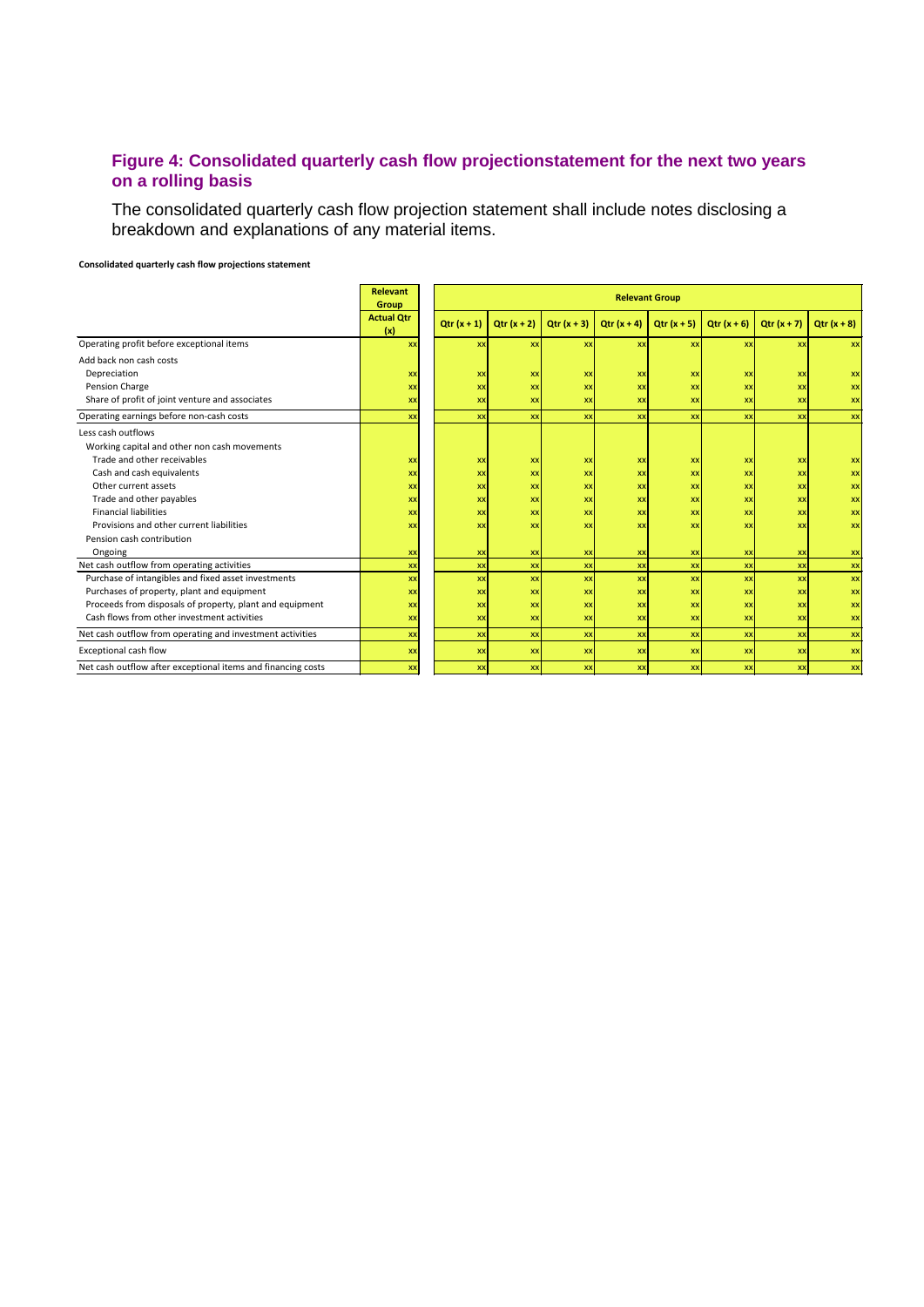### **Figure 5: Annual and quarterly income statement to EBIT**

The annual and quarterly income statement to EBIT shall include notes disclosing a breakdown and explanations of any material items. In addition these notes shall include a statement of Transfer Charges setting out each material Transfer Charge separately.

#### **Income statement**

|                                                    | <b>USO</b> | Non USO   | <b>Total</b><br>upstream | Downstream | <b>Total excluding</b><br>end-to-end<br>competitive<br>products | End-to-End<br>competitive<br>products | <b>Total</b><br>Reported<br><b>Business</b> |
|----------------------------------------------------|------------|-----------|--------------------------|------------|-----------------------------------------------------------------|---------------------------------------|---------------------------------------------|
| <b>External Revenues</b>                           | XX         | XX        | <b>XX</b>                | <b>xx</b>  | XX                                                              | <b>XX</b>                             | XX                                          |
| Internal Revenues (transfer charges) from upstream |            |           |                          | <b>XX</b>  | XX                                                              |                                       | XX                                          |
| Operating costs                                    | XX         | XX        | <b>XX</b>                | <b>XX</b>  | <b>XX</b>                                                       | <b>XX</b>                             | XX                                          |
| People costs                                       | XX         | XX        | <b>XX</b>                | <b>XX</b>  | <b>XX</b>                                                       | xx                                    | XX                                          |
| Depreciation, amortisation and impairments         | XX         | XX        | XX                       | XX         | XX                                                              | <b>XX</b>                             | XX                                          |
| Net operating cost                                 | XX         | XX        | XX                       | <b>xx</b>  | XX                                                              | <b>XX</b>                             | XX                                          |
| Transfer charges to downstream business            | XX         | <b>XX</b> | <b>XX</b>                |            | XX                                                              |                                       |                                             |
| Operating profit before exceptional charges        | XX         | XX        | <b>XX</b>                | <b>xx</b>  | <b>XX</b>                                                       | xx                                    | XX                                          |
| Operating exceptional items                        | XX         | XX        | XX                       | XX         | XX                                                              | XX                                    | XX                                          |
| <b>Modernisation costs</b>                         | XX         | XX        | XX                       | <b>xx</b>  | <b>XX</b>                                                       | XX                                    | XX                                          |
| Other                                              | XX         | XX        | XX                       | <b>xx</b>  | <b>XX</b>                                                       | <b>XX</b>                             | XX                                          |
| Operating profit                                   | XX         | XX        | <b>XX</b>                | xxl        | <b>XX</b>                                                       | xxl                                   | XX                                          |
| EBIT as % of total revenues                        | $x\%$      | $x\%$     | x%                       | $x\%$      | $x\%$                                                           | $x\%$                                 | x%                                          |
| Volumes                                            | XX         | XX        | <b>XX</b>                | <b>xx</b>  | <b>XX</b>                                                       | xx                                    | XX                                          |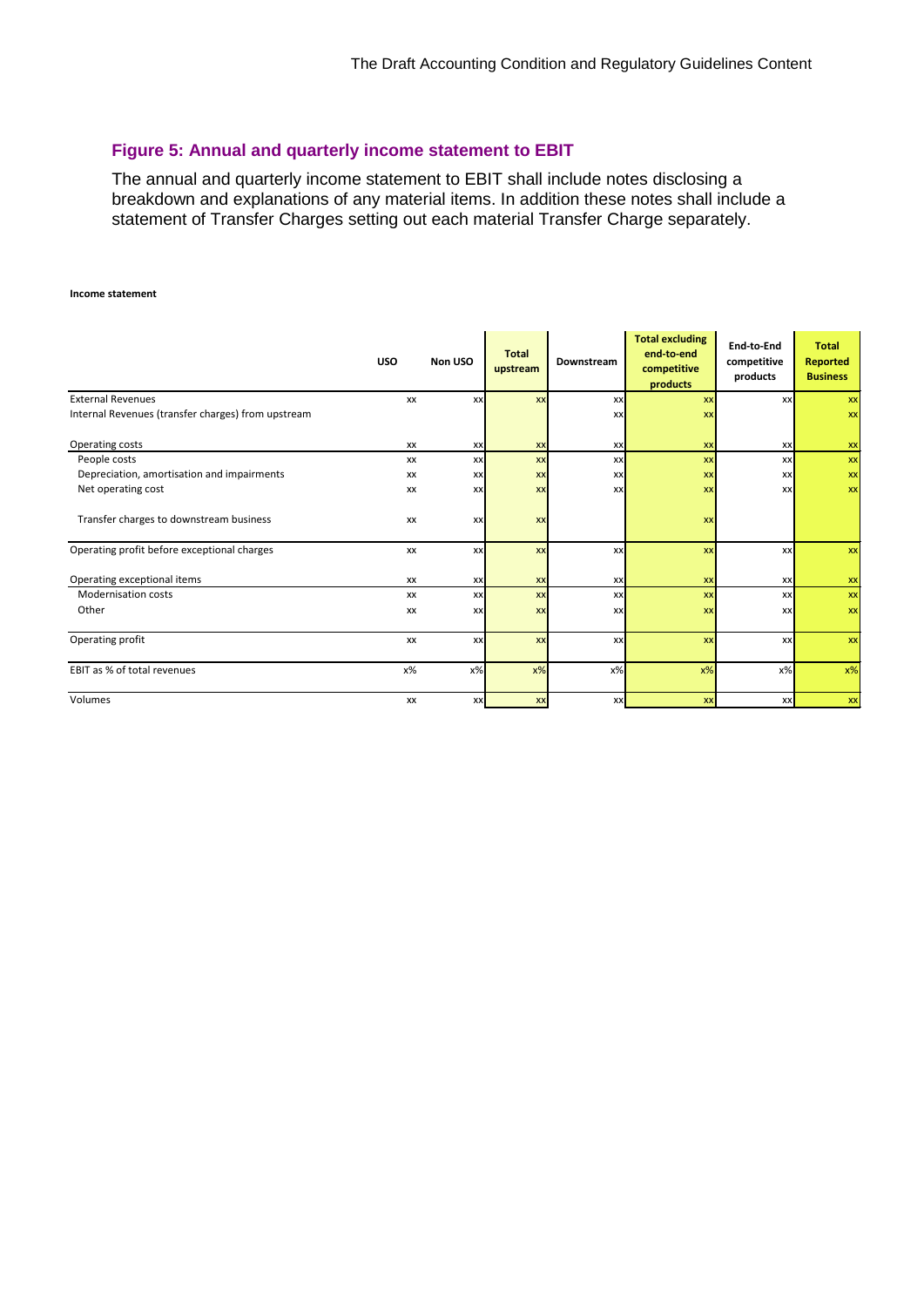# **Figure 6: Annual extended end to end income statement to EBIT**

The annual extended end to end income statement to EBIT shall include notes disclosing a breakdown and explanations of any material items.

#### **Income statement end to end**

|                                             | <b>USO Mail</b> | Non USO<br>Mail | Non mail  | <b>Total</b><br><b>Reported</b><br><b>Business</b> |
|---------------------------------------------|-----------------|-----------------|-----------|----------------------------------------------------|
| <b>External Revenues</b>                    | XX              | XX              | <b>XX</b> | XX                                                 |
| Operating costs                             | XX              | XX              | XX        | XX                                                 |
| People costs                                | XX              | XX              | XX        | XX                                                 |
| Depreciation, amortisation and impairments  | XX              | XX              | XX        | XX                                                 |
| Net operating cost                          | XX              | XX              | XX        | XX                                                 |
| Operating profit before exceptional charges | XX              | XX              | <b>XX</b> | XX                                                 |
| Operating exceptional items                 | XX              | XX              | XX        | XX                                                 |
| <b>Modernisation costs</b>                  | XX              | XX              | <b>XX</b> | XX                                                 |
| Other                                       | XX              | XX              | <b>XX</b> | XX                                                 |
| Operating profit                            | XX              | XX              | <b>XX</b> | XX                                                 |
| EBIT as % of total revenues                 | х%              | х%              | $x\%$     | $x\%$                                              |
| Volumes                                     | XX              | XX              | <b>XX</b> | XX                                                 |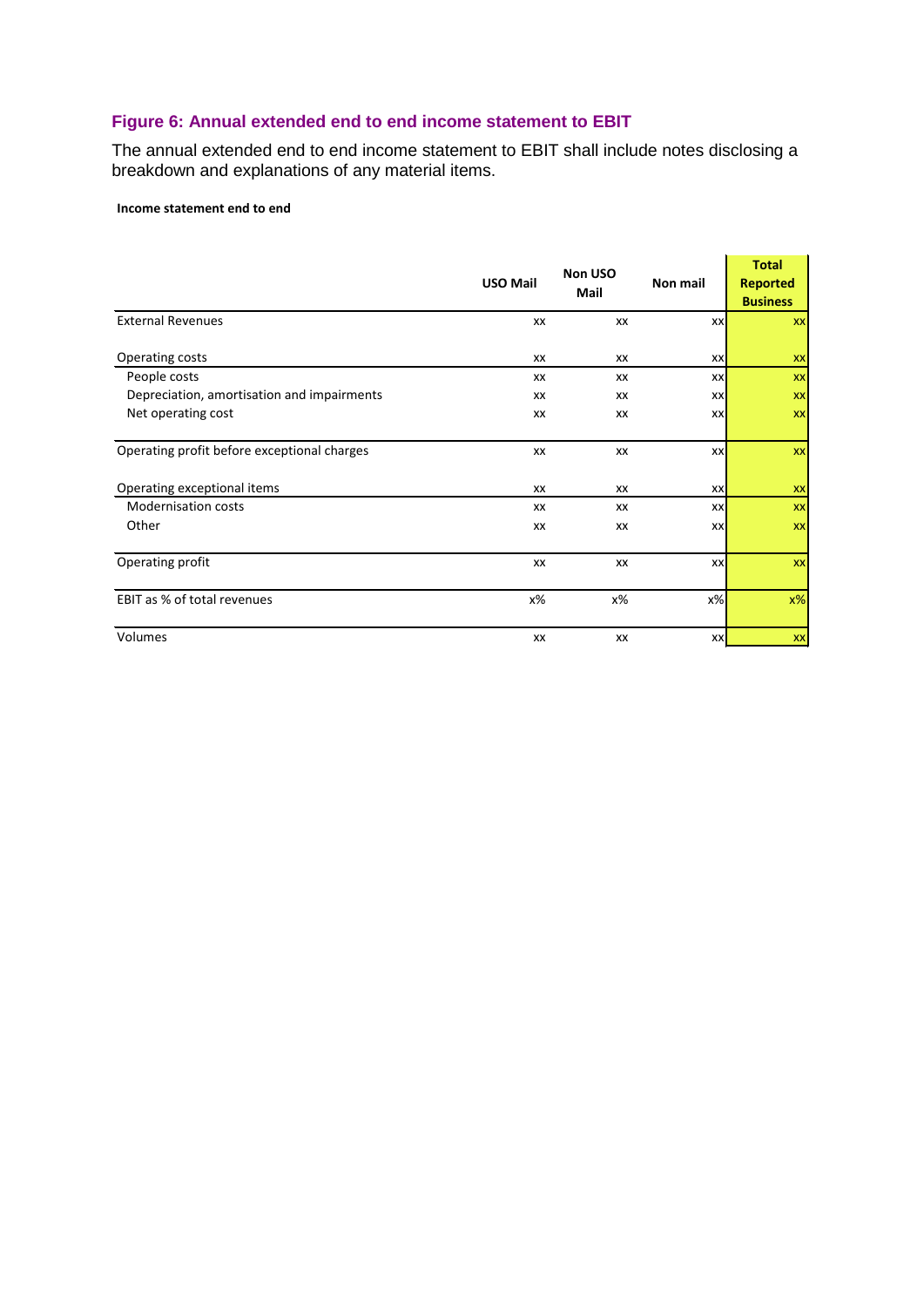# **Figure 7: Reconciliation of the annual income statement to EBIT to the Relevant Group**

The reconciliation of the annual income statement to EBIT shall include notes describing any material reconciliation differences.

#### **Income statement Reconciliation**

|                                             | <b>Total</b><br><b>Reported</b><br><b>Entity</b> | Other<br>operations | <b>UKLPI</b> | Other units,<br>eliminations and<br>recharges | <b>Relevant</b><br><b>Group</b> |
|---------------------------------------------|--------------------------------------------------|---------------------|--------------|-----------------------------------------------|---------------------------------|
| <b>External Revenues</b>                    | <b>XX</b>                                        | XX                  | XX           | XX                                            | <b>XX</b>                       |
| Operating costs                             | <b>XX</b>                                        | XX                  | <b>XX</b>    | XX                                            | <b>XX</b>                       |
| People costs                                | <b>XX</b>                                        | XX                  | <b>XX</b>    | XX                                            | <b>XX</b>                       |
| Depreciation, amortisation and impairments  | <b>XX</b>                                        | XX                  | <b>XX</b>    | XX                                            | <b>XX</b>                       |
| Net operating cost                          | <b>XX</b>                                        | XX                  | <b>XX</b>    | XX                                            | <b>XX</b>                       |
|                                             |                                                  |                     |              |                                               |                                 |
| Operating profit before exceptional charges | <b>XX</b>                                        | XX                  | XX           | XX                                            | <b>XX</b>                       |
| Operating exceptional items                 | <b>XX</b>                                        | XX                  | <b>XX</b>    | XX                                            | <b>XX</b>                       |
| <b>Modernisation costs</b>                  | <b>XX</b>                                        | XX                  | XX           | XX                                            | <b>XX</b>                       |
| Other                                       | <b>XX</b>                                        | XX                  | <b>XX</b>    | XX                                            | <b>XX</b>                       |
|                                             |                                                  |                     |              |                                               |                                 |
| Operating profit                            | <b>XX</b>                                        | XX                  | XX           | XX                                            | XX                              |
|                                             |                                                  |                     |              |                                               |                                 |
| Volumes                                     | <b>XX</b>                                        | XX                  | XX           | XX                                            | <b>XX</b>                       |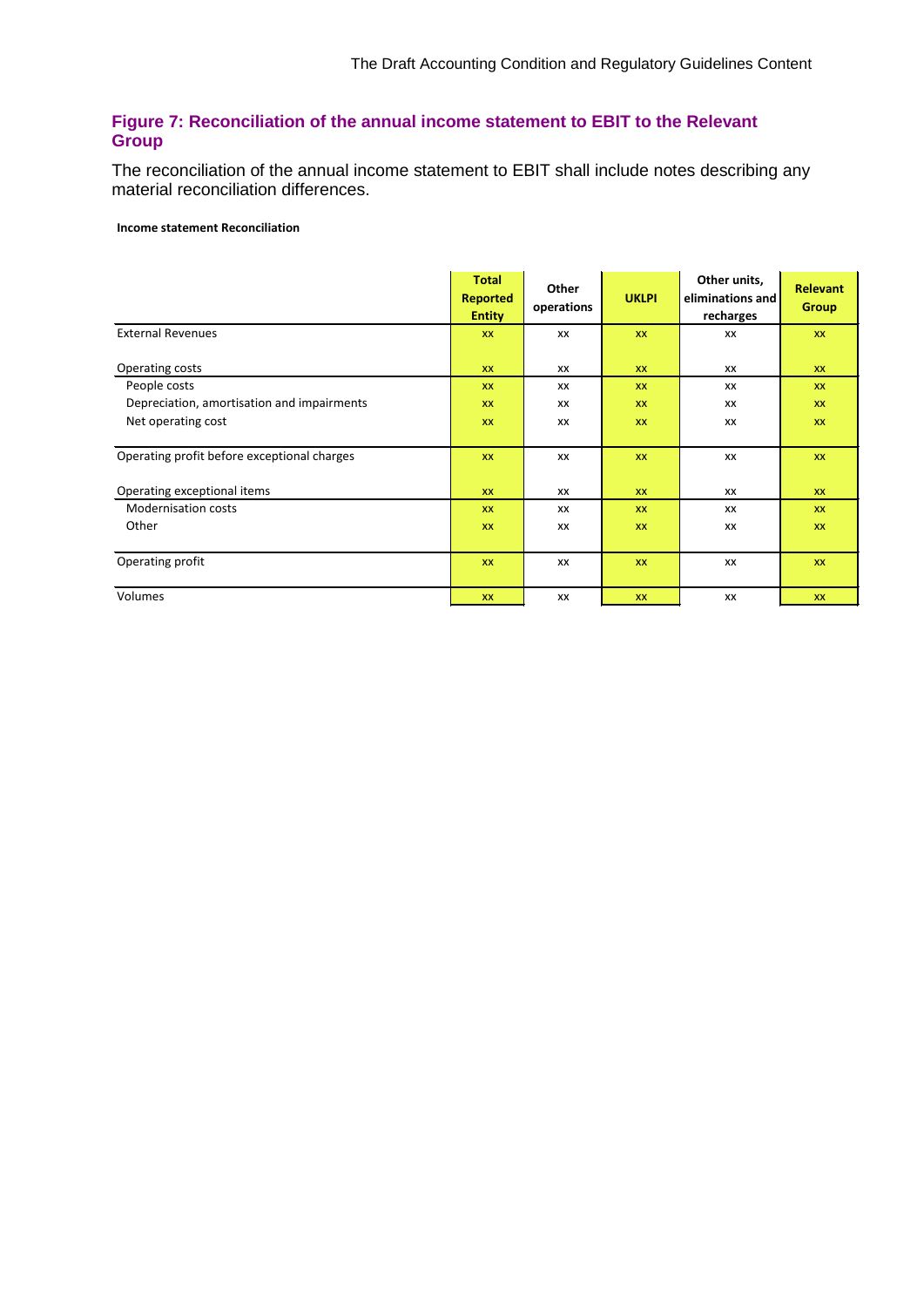#### **Figure 8: Annual balance sheet statement**

The annual balance sheet statement shall include notes disclosing a breakdown and explanations of any material items. In addition these notes shall detail the breakdown of the total fixed asset Net Book Value allocated to the Reported Business as a whole and each of the Four FREs, by main asset classes.

#### **Balance Sheet**

|                                          | <b>USO</b> | Non USO   | <b>Total</b><br>upstream | Downstream | <b>Total excluding</b><br>end-to-end<br>competitive<br>products | End-to-End<br>competitive<br>products | <b>Total Reported</b><br><b>Business</b> |
|------------------------------------------|------------|-----------|--------------------------|------------|-----------------------------------------------------------------|---------------------------------------|------------------------------------------|
| Assets                                   | XX         | xxl       | <b>XX</b>                | <b>XX</b>  | XX                                                              | <b>XX</b>                             | XX                                       |
| <b>Fixed assets</b>                      | XX         | XX        | XX                       | XX         | <b>XX</b>                                                       | XX                                    | XX                                       |
| Tangible assets                          | XX         | <b>xx</b> | <b>XX</b>                | XX         | <b>XX</b>                                                       | <b>XX</b>                             | XX                                       |
| Goodwill and Intangible assets           | XX         | <b>xx</b> | <b>XX</b>                | <b>xx</b>  | <b>XX</b>                                                       | XX                                    | XX                                       |
| Other non current assets                 | XX         | <b>xx</b> | <b>XX</b>                | <b>xx</b>  | <b>XX</b>                                                       | XX                                    | XX                                       |
| Current assets                           | XX         | XX        | <b>XX</b>                | XX         | <b>XX</b>                                                       | XX                                    | <b>XX</b>                                |
| Trade and other receivables              | XX         | xx        | XX                       | <b>XX</b>  | <b>xx</b>                                                       | xx                                    | XX                                       |
| Cash and cash equivalents                | XX         | <b>xx</b> | XX                       | XX         | <b>XX</b>                                                       | XX                                    | XX                                       |
| Other current assets                     | XX         | xx        | <b>XX</b>                | <b>xx</b>  | <b>XX</b>                                                       | XX                                    | XX                                       |
| <b>Current liabilities</b>               |            |           |                          |            |                                                                 |                                       |                                          |
| Trade and other payables                 | XX         | XX        | XX                       | XX         | <b>XX</b>                                                       | XX                                    | XX                                       |
| <b>Financial liabilities</b>             | XX         | <b>xx</b> | <b>XX</b>                | <b>xx</b>  | <b>XX</b>                                                       | XX                                    | XX                                       |
| Provisions and other current liabilities | XX         | <b>xx</b> | <b>XX</b>                | XX         | <b>XX</b>                                                       | XX                                    | XX                                       |
| Total assets less current liabilities    | XX         | XX        | <b>XX</b>                | <b>XX</b>  | XX                                                              | XX                                    | XX                                       |
| Long term liabilities                    | XX         | XX        | <b>XX</b>                | <b>xx</b>  | <b>XX</b>                                                       | <b>XX</b>                             | XX                                       |
| <b>Financial liabilities</b>             | XX         | XX        | <b>XX</b>                | XX         | <b>XX</b>                                                       | <b>XX</b>                             | XX                                       |
| Retirement benefit obligations           | XX         | <b>XX</b> | <b>XX</b>                | <b>xx</b>  | <b>XX</b>                                                       | XX                                    | XX                                       |
| Others                                   | XX         | <b>xx</b> | <b>XX</b>                | <b>XX</b>  | <b>XX</b>                                                       | XX                                    | XX                                       |
|                                          |            |           |                          |            |                                                                 |                                       |                                          |
| Shareholder funds                        | XX         | XX        | <b>XX</b>                | XX         | <b>XX</b>                                                       | <b>XX</b>                             | XX                                       |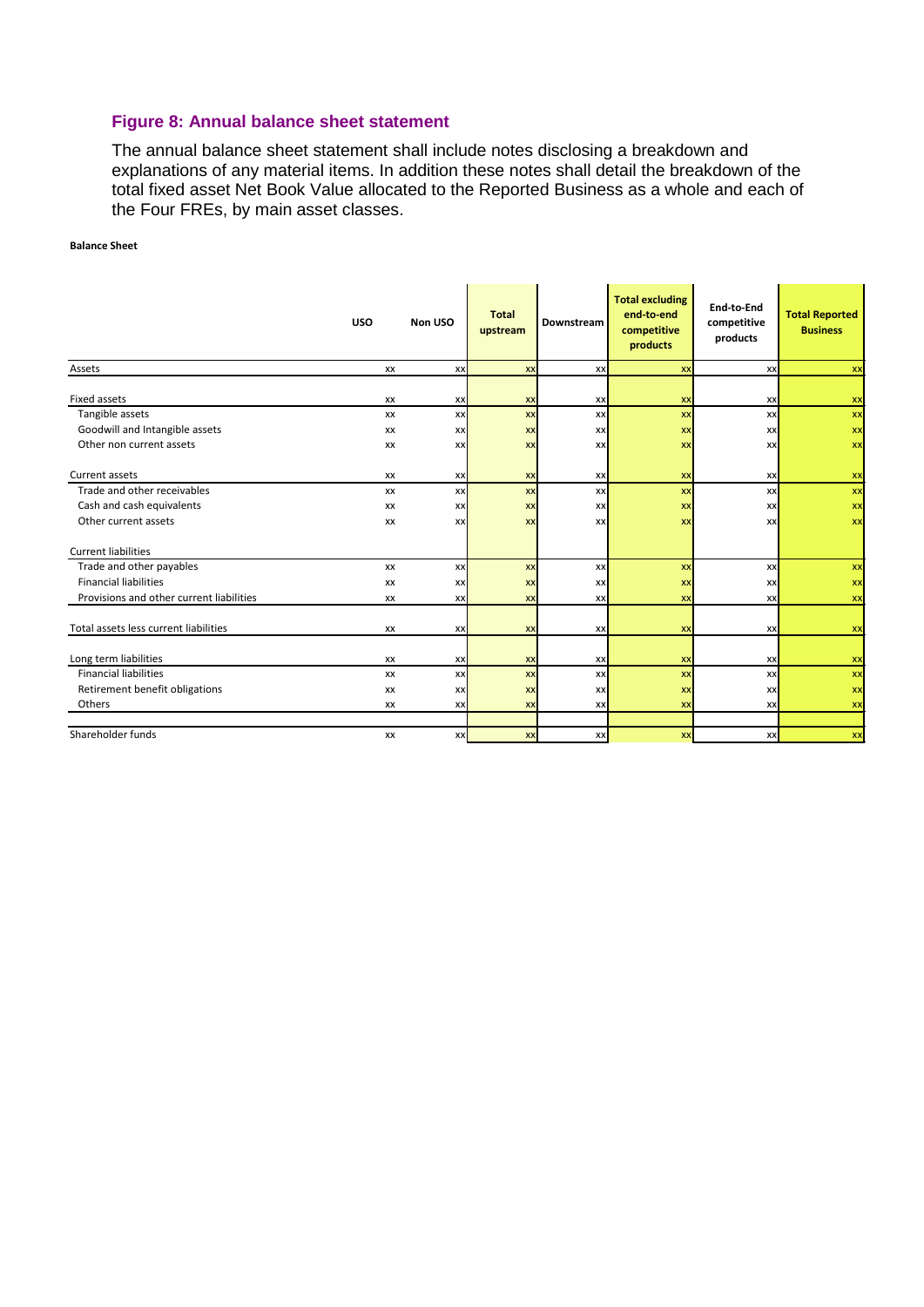# **Figure 9: Reconciliation of the balance sheet statement to the Relevant Group**

The reconciliation of the annual balance sheet statement to EBIT shall include notes describing any material reconciliation differences. In addition these notes shall include an explanation regarding the long term debt and financing costs.

#### **Balance Sheet Reconciliation**

|                                          | <b>Total</b><br><b>Reported</b><br><b>Entity</b> | Other<br>operations | <b>UKLPI</b> | Other units,<br>eliminations<br>and<br>recharges | <b>Relevant Group</b> |
|------------------------------------------|--------------------------------------------------|---------------------|--------------|--------------------------------------------------|-----------------------|
| Assets                                   | <b>XX</b>                                        | XX                  | <b>XX</b>    | XX                                               | XX                    |
| <b>Fixed assets</b>                      | <b>XX</b>                                        | XX                  | XX           | XX                                               | <b>XX</b>             |
| Tangible assets                          | <b>XX</b>                                        | XX                  | <b>XX</b>    | XX                                               | XX                    |
| Goodwill and Intangible assets           | XX                                               | XX                  | XX           | XX                                               | XX                    |
| Other non current assets                 | XX                                               | XX                  | XX           | XX                                               | XX                    |
| Current assets                           | XX                                               | XX                  | XX           | XX                                               | <b>XX</b>             |
| Trade and other receivables              | <b>XX</b>                                        | XX                  | XX           | XX                                               | XX                    |
| Cash and cash equivalents                | <b>XX</b>                                        | XX                  | <b>XX</b>    | <b>XX</b>                                        | <b>XX</b>             |
| Other current assets                     | XX                                               | XX                  | XX           | XX                                               | XX                    |
|                                          |                                                  |                     |              |                                                  |                       |
| <b>Current liabilities</b>               |                                                  |                     |              |                                                  |                       |
| Trade and other payables                 | <b>XX</b>                                        | XX                  | <b>XX</b>    | XX                                               | XX                    |
| <b>Financial liabilities</b>             | <b>XX</b>                                        | XX                  | XX           | XX                                               | XX                    |
| Provisions and other current liabilities | XX                                               | XX                  | XX           | XX                                               | XX                    |
| Total assets less current liabilities    | XX                                               | XX                  | XX           | XX                                               | <b>XX</b>             |
|                                          |                                                  |                     |              |                                                  |                       |
| Long term liabilities                    | XX                                               | XX                  | XX           | XX                                               | XX                    |
| <b>Financial liabilities</b>             | <b>XX</b>                                        | XX                  | <b>XX</b>    | XX                                               | XX                    |
| Retirement benefit obligations           | <b>XX</b>                                        | XX                  | XX           | XX                                               | XX                    |
| Others                                   | <b>XX</b>                                        | XX                  | XX           | XX                                               | XX                    |
|                                          |                                                  |                     |              |                                                  |                       |
| Shareholder funds                        | <b>XX</b>                                        | XX                  | <b>XX</b>    | XX                                               | XX                    |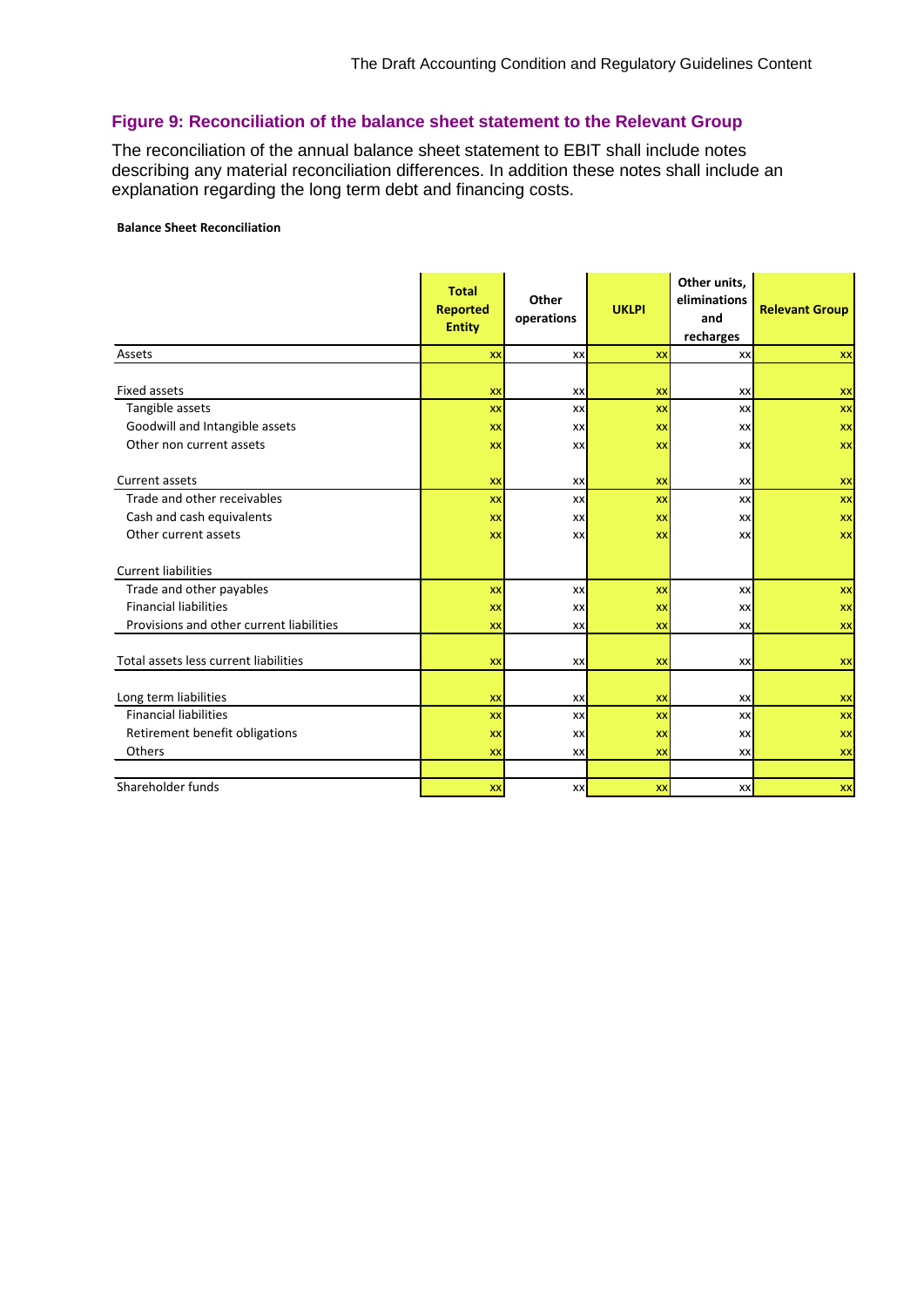# **Figure 10: Annual cash flow statement**

The annual cash flow statement shall include notes disclosing a breakdown and explanations of any material items.

**Cash flow**

|                                                              | <b>USO</b> | Non USO   | <b>Total</b> | Downstream | <b>Total</b><br>excluding end-<br>to-end | End-to-End<br>competitive | <b>Total</b><br><b>Reported</b> |
|--------------------------------------------------------------|------------|-----------|--------------|------------|------------------------------------------|---------------------------|---------------------------------|
|                                                              |            |           | upstream     |            | competitive                              | products                  | <b>Business</b>                 |
|                                                              |            |           |              |            | products                                 |                           |                                 |
| Operating profit before exceptional items                    | XX         | XX        | <b>XX</b>    | XX         | XX                                       | <b>xx</b>                 | XX                              |
| Add back non cash costs                                      |            |           |              |            |                                          |                           |                                 |
| Depreciation                                                 | XX         | XX        | <b>XX</b>    | XX         | <b>XX</b>                                | XX                        | XX                              |
| Pension Charge                                               | XX         | XX        | <b>XX</b>    | XX         | <b>XX</b>                                | XX                        | XX                              |
| Share of profit of joint venture and associates              | XX         | XX        | <b>XX</b>    | <b>XX</b>  | <b>XX</b>                                | <b>XX</b>                 | XX                              |
| Operating earnings before non-cash costs                     | <b>XX</b>  | XX        | <b>XX</b>    | XX         | <b>XX</b>                                | XX                        | XX                              |
| Less cash outflows                                           |            |           |              |            |                                          |                           |                                 |
| Working capital and other non cash movements                 |            |           |              |            |                                          |                           |                                 |
| Trade and other receivables                                  | XX         | XX        | <b>XX</b>    | XX         | XX                                       | XX                        | XX                              |
| Cash and cash equivalents                                    | XX         | XX        | <b>XX</b>    | XX         | <b>XX</b>                                | XX                        | XX                              |
| Other current assets                                         | XX         | <b>XX</b> | <b>XX</b>    | <b>XX</b>  | XX                                       | XX                        | XX                              |
| Trade and other payables                                     | XX         | XX        | <b>XX</b>    | XX         | <b>XX</b>                                | <b>XX</b>                 | XX                              |
| <b>Financial liabilities</b>                                 | XX         | <b>XX</b> | <b>XX</b>    | XX         | XX                                       | XX                        | XX                              |
| Provisions and other current liabilities                     | XX         | XX        | <b>XX</b>    | XX         | <b>XX</b>                                | <b>XX</b>                 | XX                              |
| Pension cash contribution                                    |            |           |              |            |                                          |                           |                                 |
| Ongoing                                                      | XX         | <b>XX</b> | <b>XX</b>    | XX         | XX                                       | <b>XX</b>                 | XX                              |
| Net cash outflow from operating activities                   | XX         | XX        | <b>XX</b>    | XX         | XX                                       | XX                        | XX                              |
| Purchase of intangibles and fixed asset investments          | XX         | XX        | <b>XX</b>    | <b>XX</b>  | XX                                       | XX                        | XX                              |
| Purchases of property, plant and equipment                   | XX         | XX        | <b>XX</b>    | XX         | XX                                       | <b>XX</b>                 | XX                              |
| Proceeds from disposals of property, plant and equipment     | XX         | <b>XX</b> | <b>XX</b>    | XX         | <b>XX</b>                                | XX                        | XX                              |
| Cash flows from other investment activities                  | XX         | XX        | <b>XX</b>    | XX         | <b>XX</b>                                | XX                        | XX                              |
| Net cash outflow from operating and investment activities    | <b>XX</b>  | XX        | <b>XX</b>    | XX         | XX                                       | XX                        | XX                              |
| Exceptional cash flow                                        | XX         | XX        | <b>XX</b>    | XX         | XX                                       | <b>XX</b>                 | XX                              |
| Net cash outflow after exceptional items and financing costs | XX         | XX        | <b>XX</b>    | <b>XX</b>  | <b>XX</b>                                | <b>XX</b>                 | XX                              |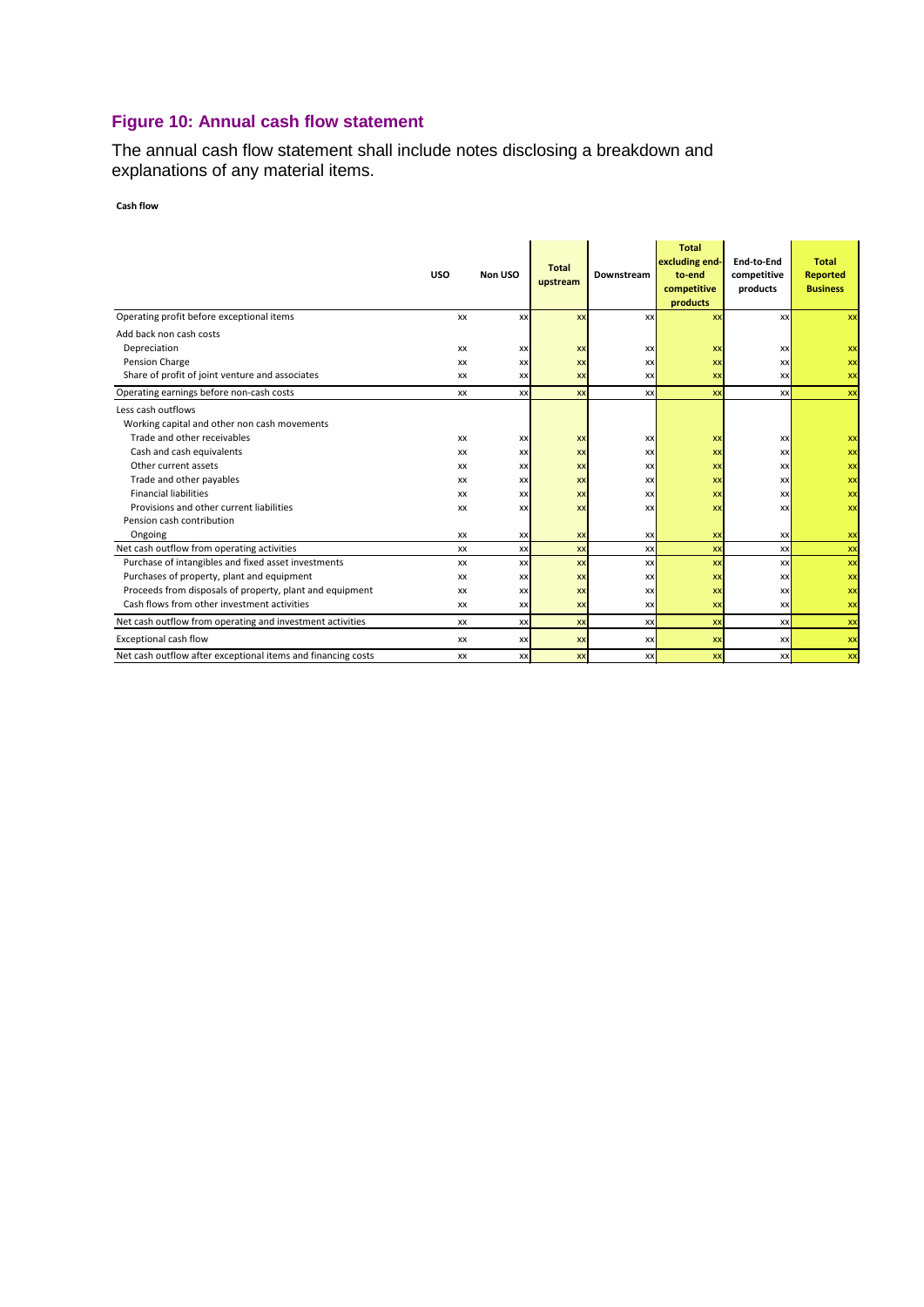# **11: Reconciliation of the annualcash flow statement to the Relevant Group**

Thereconciliation of the annual cash flow statement shall include notes describing any material reconciliation differences.

#### **Cash flow reconciliation**

.

|                                                              | <b>Total</b><br><b>Reported</b><br><b>Entity</b> | Other<br>operations | <b>UKLPI</b> | Other units,<br>eliminations<br>and recharges | <b>Relevant</b><br>Group |
|--------------------------------------------------------------|--------------------------------------------------|---------------------|--------------|-----------------------------------------------|--------------------------|
| Operating profit before exceptional items                    | XX                                               | XX                  | XX           | XX                                            | <b>XX</b>                |
| Add back non cash costs                                      |                                                  |                     |              |                                               |                          |
| Depreciation                                                 | XX                                               | XX                  | <b>XX</b>    | XX                                            | <b>XX</b>                |
| Pension Charge                                               | XX                                               | XX                  | XX           | XX                                            | <b>XX</b>                |
| Share of profit of joint venture and associates              | XX                                               | <b>XX</b>           | <b>XX</b>    | XX                                            | <b>XX</b>                |
| Operating earnings before non-cash costs                     | <b>XX</b>                                        | XX                  | <b>XX</b>    | XX                                            | <b>XX</b>                |
| Less cash outflows                                           |                                                  |                     |              |                                               |                          |
| Working capital and other non cash movements                 |                                                  |                     |              |                                               |                          |
| Trade and other receivables                                  | XX                                               | XX                  | <b>XX</b>    | XX                                            | <b>XX</b>                |
| Cash and cash equivalents                                    | XX                                               | XX                  | <b>XX</b>    | XX                                            | <b>XX</b>                |
| Other current assets                                         | XX                                               | XX                  | XX           | XX                                            | <b>XX</b>                |
| Trade and other payables                                     | XX                                               | XX                  | <b>XX</b>    | XX                                            | <b>XX</b>                |
| <b>Financial liabilities</b>                                 | XX                                               | XX                  | <b>XX</b>    | XX                                            | <b>XX</b>                |
| Provisions and other current liabilities                     | XX                                               | XX                  | XX           | XX                                            | <b>XX</b>                |
| Pension cash contribution                                    |                                                  |                     |              |                                               |                          |
| Ongoing                                                      | XX                                               | XX                  | XX           | XX                                            | XX                       |
| Net cash outflow from operating activities                   | XX                                               | XX                  | <b>XX</b>    | XX                                            | XX                       |
| Purchase of intangibles and fixed asset investments          | XX                                               | XX                  | XX           | XX                                            | <b>XX</b>                |
| Purchases of property, plant and equipment                   | XX                                               | XX                  | XX           | XX                                            | <b>XX</b>                |
| Proceeds from disposals of property, plant and equipment     | XX                                               | XX                  | <b>XX</b>    | XX                                            | <b>XX</b>                |
| Cash flows from other investment activities                  | XX                                               | XX                  | <b>XX</b>    | XX                                            | <b>XX</b>                |
| Net cash outflow from operating and investment activities    | XX                                               | XX                  | XX           | XX                                            | XX                       |
| <b>Exceptional cash flow</b>                                 | <b>XX</b>                                        | <b>XX</b>           | <b>XX</b>    | XX                                            | XX                       |
| Net cash outflow after exceptional items and financing costs | XX                                               | XX                  | <b>XX</b>    | XX                                            | <b>XX</b>                |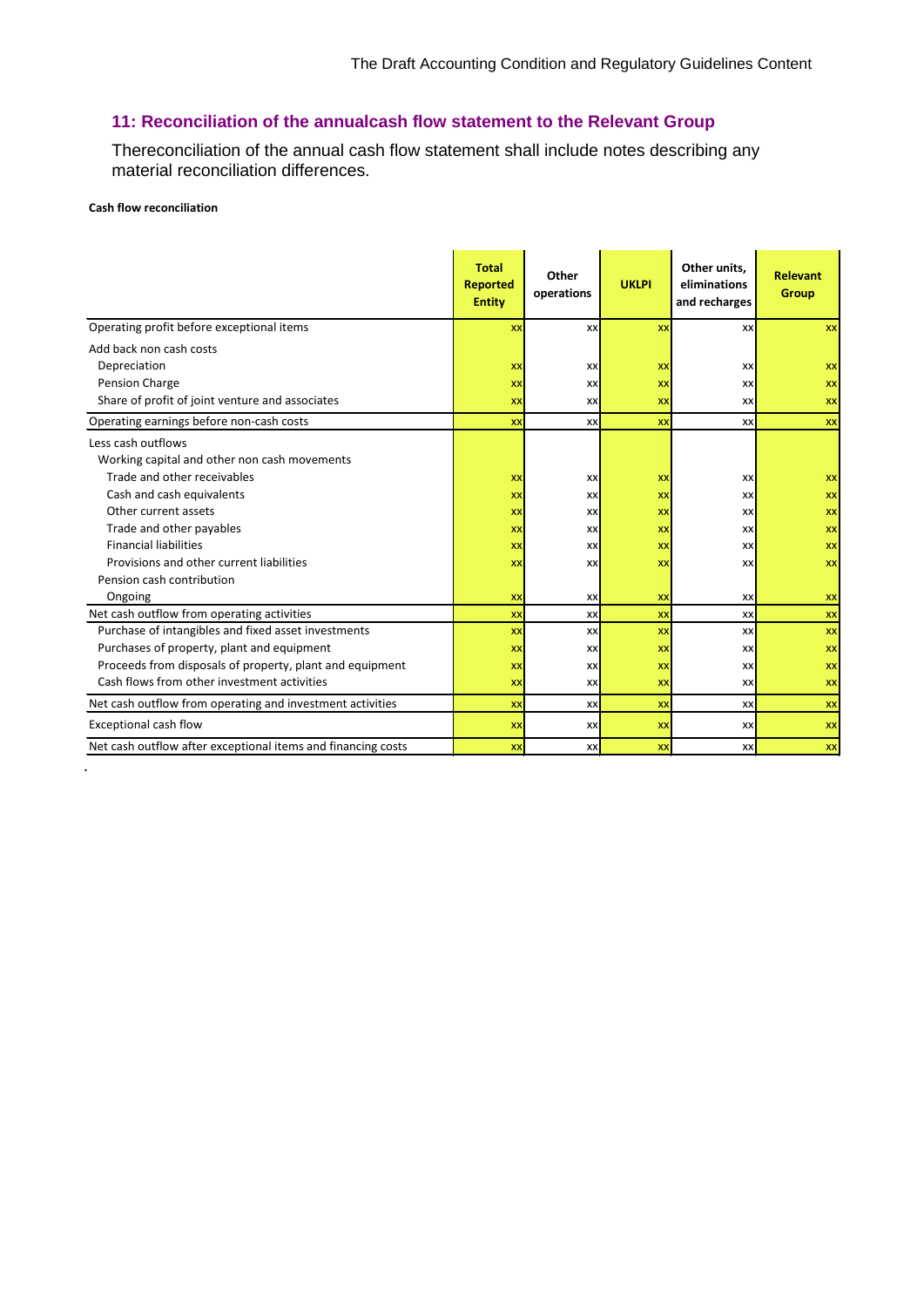# **Figure 12: Annual and quarterly product profitability statement**

The annual and quarterly product profitability statements shall include notes disclosing a breakdown and explanations of any material items.

#### **Product Profitability Statement - split by Line B**

|                                             |                 | <b>Product X</b> | <b>Total</b>     |
|---------------------------------------------|-----------------|------------------|------------------|
|                                             | <b>Upstream</b> | Downstream       | <b>Product X</b> |
| <b>External Revenues</b>                    | XX              | XX               | <b>XX</b>        |
| Operating costs                             | XX              | XX               | <b>XX</b>        |
| People costs                                | XX              | XX               | <b>XX</b>        |
| Depreciation, amortisation and impairments  | XX              | XX               | <b>XX</b>        |
| Net operating cost                          | XX              | XX               | <b>XX</b>        |
|                                             |                 |                  |                  |
| Operating profit before exceptional charges | XX              | XX               | <b>XX</b>        |
| Operating exceptional items (FAC only)      | XX              | ХX               | <b>XX</b>        |
| Other                                       | XX              | XX               | <b>XX</b>        |
|                                             |                 |                  |                  |
| Operating profit                            | XX              | ХX               | <b>XX</b>        |
| Volumes                                     | XX              | ХX               | <b>XX</b>        |

#### **Product Profitability Statement - not split by Line B**

|                                             | <b>End to end</b><br>competitive<br>product |
|---------------------------------------------|---------------------------------------------|
| <b>External Revenues</b>                    | <b>XX</b>                                   |
| Operating costs                             | <b>XX</b>                                   |
| People costs                                | <b>XX</b>                                   |
| Depreciation, amortisation and impairments  | <b>XX</b>                                   |
| Net operating cost                          | XX                                          |
|                                             |                                             |
| Operating profit before exceptional charges | <b>XX</b>                                   |
| Operating exceptional items (FAC only)      | <b>XX</b>                                   |
| Other                                       | <b>XX</b>                                   |
| Operating profit                            | XX                                          |
| Volumes                                     | XX                                          |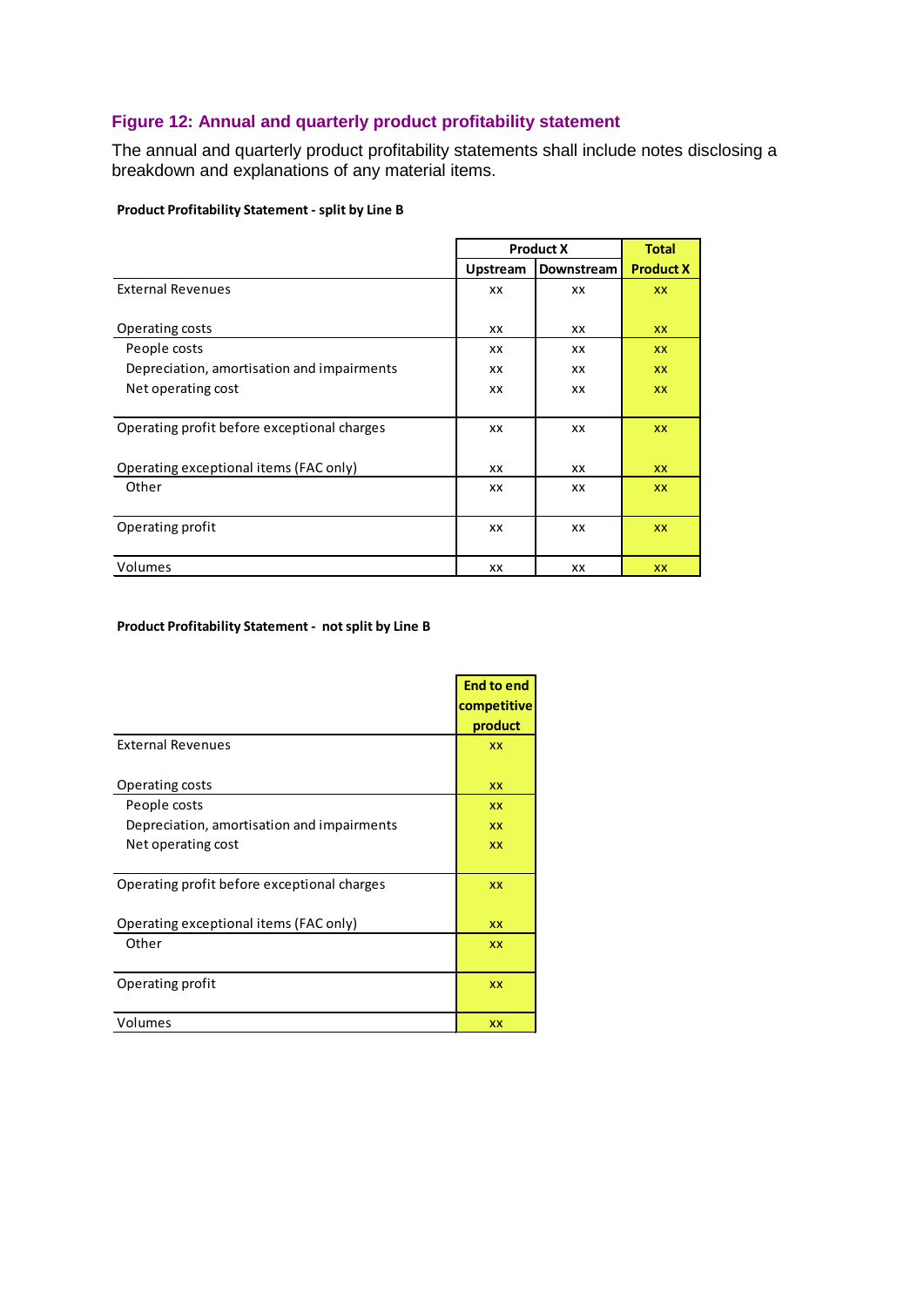#### **Figure 13: Monthly revenue, cost and volume information statements**

The monthly revenue, cost and volume information statement shall include notes disclosing a breakdown and explanations of any material items.

| <b>Financial Year</b><br><b>Financial Period</b>          |                      |                  |                     |                   |                                                          |              |        |                             |                 |                    |
|-----------------------------------------------------------|----------------------|------------------|---------------------|-------------------|----------------------------------------------------------|--------------|--------|-----------------------------|-----------------|--------------------|
|                                                           |                      |                  |                     |                   |                                                          |              |        |                             |                 |                    |
| Please fill in all yellow cells                           |                      |                  |                     |                   |                                                          |              |        |                             |                 |                    |
| All £m                                                    |                      | Period<br>Budget | x<br>%Var           | YTD<br>Prior Year | %Var                                                     |              |        | Period<br>Actual            | x<br>Prior Year | <b>YTD</b><br>%Var |
| Summary Profit & loss<br>External revenue                 | Actual               |                  |                     |                   |                                                          |              | People | Part time employees         |                 |                    |
| People & non people costs                                 |                      |                  |                     |                   |                                                          |              |        | Full time employees         |                 |                    |
| Interbusiness Costs                                       |                      |                  |                     |                   |                                                          |              |        | Full time equivalents (FTE) |                 |                    |
| Other<br>Profit Before Exceptionals, Interest             |                      |                  |                     |                   |                                                          |              |        |                             |                 |                    |
| & Tax                                                     |                      |                  |                     |                   |                                                          |              |        |                             |                 |                    |
|                                                           |                      |                  |                     |                   |                                                          |              |        |                             |                 |                    |
| All £m<br><b>Cost Analysis</b>                            | Actual               | Period<br>Budget | $\mathbf x$<br>%Var | YTD<br>Prior Year | %Var                                                     |              |        |                             |                 |                    |
| People Costs (Exc Pensions)                               |                      |                  |                     |                   |                                                          |              |        |                             |                 |                    |
| People Costs Pensions                                     |                      |                  |                     |                   |                                                          |              |        |                             |                 |                    |
| Non People costs<br>People & non people costs             |                      |                  |                     |                   |                                                          |              |        |                             |                 |                    |
| Depreciation                                              |                      |                  |                     |                   |                                                          |              |        |                             |                 |                    |
| <b>Project Costs</b>                                      |                      |                  |                     |                   |                                                          |              |        |                             |                 |                    |
| Other including Interbusiness                             |                      |                  |                     |                   |                                                          |              |        |                             |                 |                    |
| <b>Total Other</b>                                        |                      |                  |                     |                   |                                                          |              |        |                             |                 |                    |
| External Revenue £m                                       |                      | $y-1$            | %Var                |                   | External Volumes (items m)                               |              | $v-1$  | %Var                        |                 |                    |
| First Class - Stamp                                       |                      |                  |                     |                   | First Class - Stamp                                      |              |        |                             |                 |                    |
| First Class - Meter                                       |                      |                  |                     |                   | First Class - Meter                                      |              |        |                             |                 |                    |
| First Class - PPI<br>Second Class - Stamp                 |                      |                  |                     |                   | First Class - PPI<br>Second Class - Stamp                |              |        |                             |                 |                    |
| Second Class - Meter                                      |                      |                  |                     |                   | Second Class - Meter                                     |              |        |                             |                 |                    |
| Second Class - PPI                                        |                      |                  |                     |                   | Second Class - PPI                                       |              |        |                             |                 |                    |
| Mailsort 1                                                |                      |                  |                     |                   | Mailsort 1                                               |              |        |                             |                 |                    |
| Mailsort 2 - 70 CBC<br>Mailsort 2 - 70 OCR                |                      |                  |                     |                   | Mailsort 2 - 70 CBC<br>Mailsort 2 - 70 OCR               |              |        |                             |                 |                    |
| Mailsort 2 - 120 CBC                                      |                      |                  |                     |                   | Mailsort 2 - 120 CBC                                     |              |        |                             |                 |                    |
| Mailsort 2 - 120 OCR                                      |                      |                  |                     |                   | Mailsort 2 - 120 OCR                                     |              |        |                             |                 |                    |
| Mailsort 2 - 700                                          |                      |                  |                     |                   | Mailsort 2 - 700                                         |              |        |                             |                 |                    |
| Mailsort 2 - 1400<br>Mailsort 2 - Advertising Mail        |                      |                  |                     |                   | Mailsort 2 - 1400<br>Mailsort 2 - Advertising Mail       |              |        |                             |                 |                    |
| Mailsort 3                                                |                      |                  |                     |                   | Mailsort 3                                               |              |        |                             |                 |                    |
| Walksort                                                  |                      |                  |                     |                   | Walksort                                                 |              |        |                             |                 |                    |
| Access 120 CBC                                            |                      |                  |                     |                   | Access 120 CBC                                           |              |        |                             |                 |                    |
| Access 120 OCR                                            |                      |                  |                     |                   | Access 120 OCR                                           |              |        |                             |                 |                    |
| Access 700<br>Access 1400                                 |                      |                  |                     |                   | Access 700<br>Access 1400                                |              |        |                             |                 |                    |
| Access Walksort                                           |                      |                  |                     |                   | Access Walksort                                          |              |        |                             |                 |                    |
| Access Other                                              |                      |                  |                     |                   | Access Other                                             |              |        |                             |                 |                    |
| Presstream                                                |                      |                  |                     |                   | Presstream                                               |              |        |                             |                 |                    |
| Special Delivery Next Day B2B<br>Special Delivery Other   |                      |                  |                     |                   | Special Delivery Next Day B2B<br>Special Delivery Other  |              |        |                             |                 |                    |
| <b>Standard Parcel</b>                                    |                      |                  |                     |                   | <b>Standard Parcel</b>                                   |              |        |                             |                 |                    |
| Other*                                                    |                      |                  |                     |                   | Other*                                                   |              |        |                             |                 |                    |
| <b>Total Addressed Inland products</b>                    |                      |                  |                     |                   | <b>Total Addressed Inland products</b>                   |              |        |                             |                 |                    |
| Door to Door<br>International                             |                      |                  |                     |                   | Door to Door<br>International                            |              |        |                             |                 |                    |
| Ancilliary/Elections/Other                                |                      |                  |                     |                   | Ancilliary/Elections/Other                               |              |        |                             |                 |                    |
| Total                                                     |                      |                  |                     |                   | Total                                                    |              |        |                             |                 |                    |
|                                                           |                      |                  |                     |                   |                                                          |              |        |                             |                 |                    |
|                                                           |                      |                  |                     |                   |                                                          |              |        |                             |                 |                    |
| *Other                                                    |                      |                  |                     |                   | *Other                                                   |              |        |                             |                 |                    |
| Cleanmail<br>Packetpost                                   | 85<br>166            |                  |                     |                   | Cleanmail<br>Packetpost                                  | $31-$<br>147 |        |                             |                 |                    |
| Mail order return                                         |                      |                  |                     |                   | Mail order return                                        |              |        |                             |                 |                    |
| Packetpost Returns<br><b>Response Services</b>            | $\overline{9}$<br>46 |                  |                     |                   | Response Services                                        | 112          |        |                             |                 |                    |
| Mailmedia                                                 | 3                    |                  |                     |                   | Mailmedia                                                |              |        |                             |                 |                    |
| <b>Big Book</b><br>RM Heavyweight                         | $\overline{1}$       |                  |                     |                   | <b>Big Book</b><br>RM Heavyweight                        |              |        |                             |                 |                    |
| <b>IRED - 1225</b>                                        | 13                   |                  |                     |                   | iRED - 1225                                              |              |        |                             |                 |                    |
| Group Centre (Security Fees) - 1166<br>HR Services - 1309 |                      |                  |                     |                   | Group Centre (Security Fees) - 116<br>HR Services - 1309 |              |        |                             |                 |                    |
| Finance (excl Property) - 1612                            |                      |                  |                     |                   | Finance (excl Property) - 1612                           | $\bf{0}$     |        |                             |                 |                    |
| Group Technology - 1232<br>Group Property - 1133          |                      |                  |                     |                   | Group Technology - 1232<br>Group Property - 1133         |              |        |                             |                 |                    |
| <b>RMESL - 1642</b>                                       |                      |                  |                     |                   | RMFSI - 1642                                             | $\bf{0}$     |        |                             |                 |                    |
| Devco - 1646                                              |                      |                  |                     |                   | Devco - 1646                                             |              |        |                             |                 |                    |
| Total Parcelforce Worldwide - 1188                        | 172<br>502           |                  |                     |                   | Total Parcelforce Worldwide - 1188                       | 27<br>615    |        |                             |                 |                    |
|                                                           |                      |                  |                     |                   |                                                          |              |        |                             |                 |                    |
| International                                             | 16 <sup>2</sup>      |                  |                     |                   | International                                            | 29           |        |                             |                 |                    |
| Total Int S/SME                                           | 209                  |                  |                     |                   | Total Int S/SME                                          | 99           |        |                             |                 |                    |
|                                                           |                      |                  |                     |                   |                                                          | C            |        |                             |                 |                    |
|                                                           | 374                  |                  |                     |                   |                                                          | 391          |        |                             |                 |                    |
| Ancilliary/Elections/Other                                |                      |                  |                     |                   | Ancilliary/Elections/Other                               |              |        |                             |                 |                    |
| <b>Bulk Surcharges</b>                                    |                      |                  |                     |                   | <b>Bulk Surcharges</b>                                   |              |        |                             |                 |                    |
| <b>Business Mail Secure</b><br><b>Total Philatelic</b>    | $\mathbf{0}$         |                  |                     |                   | <b>Business Mail Secure</b><br><b>Total Philatelic</b>   | $^{\circ}$   |        |                             |                 |                    |
| <b>Total Recorded (Ancilliary)</b>                        | 22<br>31             |                  |                     |                   | Total Recorded (Ancilliary)                              |              |        |                             |                 |                    |
| RM Tracked Low Volume<br>RM Tracked High Volume           | 13<br>11             |                  |                     |                   | RM Tracked Low Volume<br>RM Tracked High Volume          |              |        |                             |                 |                    |
| RM Tracked Next Day                                       |                      |                  |                     |                   | RM Tracked Next Day                                      |              |        |                             |                 |                    |
| <b>Total Ancilliary</b>                                   | 55                   |                  |                     |                   | <b>Total Ancilliary</b>                                  |              |        |                             |                 |                    |
| <b>Total Specialist Services</b><br>Data                  | 10<br>3              |                  |                     |                   | <b>Total Supply Chain</b><br>Data                        |              |        |                             |                 |                    |
| Data Lead Generation                                      | $\mathbf{0}$         |                  |                     |                   | Data Lead Generation                                     |              |        |                             |                 |                    |
| Media<br>Print & Production                               | $\Omega$             |                  |                     |                   | Media<br>Print & Production                              |              |        |                             |                 |                    |
| <b>Total Selectapost</b>                                  |                      |                  |                     |                   | <b>Total Selectapost</b>                                 |              |        |                             |                 |                    |
| Simply Drop<br>Disguised Mail                             |                      |                  |                     |                   | Pouch & Courier Services<br>Disguised Mail               |              |        |                             |                 |                    |
| Mails Management Services                                 |                      |                  |                     |                   | Mails Management Services                                |              |        |                             |                 |                    |
| Mail Shots Online<br>Dialogue Mail                        |                      |                  |                     |                   | Total Alliance & Integration<br>Dialogue Mail            |              |        |                             |                 |                    |
| Total Customer Services (incl AMC)                        | O<br>14              |                  |                     |                   | <b>Total Customer Services (incl AMC</b>                 | $^{\circ}$   |        |                             |                 |                    |
| Post Bus                                                  |                      |                  |                     |                   | Sales Initiatives Pot                                    |              |        |                             |                 |                    |
| Service Delivery<br><b>Total Elections</b>                | $\mathbf{0}$<br>26   |                  |                     |                   | Service Deliverv<br><b>Total Elections</b>               | 117          |        |                             |                 |                    |
| Bespoke service indicator                                 |                      |                  |                     |                   | Bespoke service indicator                                |              |        |                             |                 |                    |

Matter Media Space 0 Matter Media Space 0 CED - CIC - EVENING DELIVERY 0 CED - CIC - EVENING DELIVERY 0

195 | 195 | 195 | 196 | 197 | 198 | 199 | 199 | 199 | 199 | 199 | 199 | 199 | 199 | 199 | 199 | 199 | 199 | 1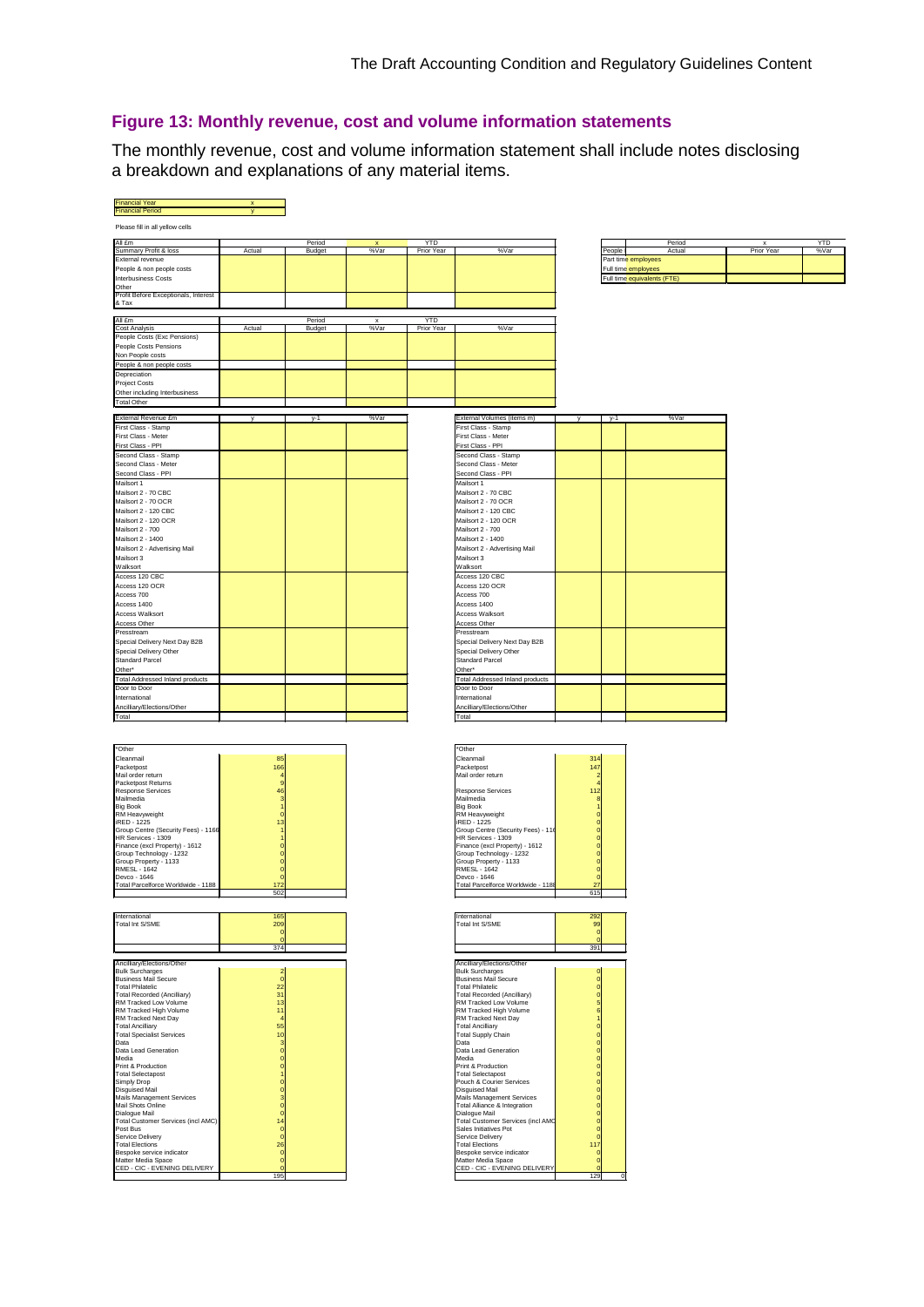# **Appendix 2**

# **Product Allocations for Accounting Separation**

#### **Product allocations along A/C separation lines based on products as at 2010-11 year-end**

|                                                                                                         | Require access to Royal Mail's core US network                      |                                                   | Not require access to Royal Mail's core US network |
|---------------------------------------------------------------------------------------------------------|---------------------------------------------------------------------|---------------------------------------------------|----------------------------------------------------|
|                                                                                                         |                                                                     |                                                   |                                                    |
|                                                                                                         |                                                                     |                                                   |                                                    |
| Line C                                                                                                  | Line A                                                              |                                                   |                                                    |
| Also separated at IMC entry point by Line B                                                             | Also separated at IMC entry point by Line B                         |                                                   |                                                    |
|                                                                                                         |                                                                     |                                                   |                                                    |
| USO products (& Downstream services)                                                                    | Non-USO products (& Downstream services)                            | End to end competitive products                   | RML's non-Mails products and services              |
| Stamp 1c/2c                                                                                             | Cleanmail                                                           | Packetpost (> 2kg)                                | Relay                                              |
| Meter 1c/2c                                                                                             | Cleanmail Plus                                                      | Packetsort (> 2kg)                                | Sameday                                            |
| PPI (inc ASTLL ) 1c/2c (Single piece)                                                                   | Cleanmail Advanced                                                  | Packetsort Plus (> 2kg)                           | Deliver & Build                                    |
| Special Delivery Next Day (Stamp & Meter)                                                               | Mailsort 1400 1c/2c                                                 | Bespoke Packetsort (> 2kg)                        | <b>External Warehousing</b>                        |
| Pre paid stationary 1c/2c<br>Recorded Delivery                                                          | Mailsort 1400 3c<br>Mailsort 700                                    | RM Tracked (> 2kg)<br>RM Heavyweight (> 2kg)      | Internal Warehousing<br>Pallets                    |
| Proof of Delivery                                                                                       | Mailsort 120                                                        | Special Delivery (All exc. for products in Box 1) | Royal Mail Parts Express (inc Call & collect)      |
| <b>Franking Machine Resetting</b>                                                                       | Mailsort 70                                                         | International bulk mail                           | Linehaul                                           |
| Railway Letter Service                                                                                  | Walksort                                                            | Door-to-Door                                      | Address Management Centre Products (AMC)           |
| Perishable Bilogical Substances                                                                         | Presstream (inc. Premium, Walksort, Direct & Residue)               |                                                   | <b>British Gas Boxes</b>                           |
| <b>Local Collect</b>                                                                                    | Packetpost (< 2kg)                                                  |                                                   | <b>LS Projects</b>                                 |
| Certificate of Posting<br>Petitions to Queen/Parliament                                                 | Packetsort (< 2kg)<br>Packetsort Plus (< 2kg)                       |                                                   | Inward Customs Clearance Fees<br>Postbuses         |
| Poste Restante                                                                                          | Bespoke Packetsort (< 2kg)                                          |                                                   | Postmark Slogans                                   |
| RLB Postings (Belfast)                                                                                  | Access                                                              |                                                   | Consultancy & Agency Work (BPCS)                   |
| Special Appeals/Charities                                                                               | DSA                                                                 |                                                   | Physical to Electronic                             |
| <b>Unofficial Redirections</b>                                                                          | RM Tracked (< 2kg)                                                  |                                                   | Import Parcels                                     |
| Surcharges (Social)<br>Aerogrammes (prepaid)                                                            | Tracked Signature High Volume<br>Tracked High Volume                |                                                   | Know How Guide<br>Sale of Post Boxes               |
| Aircard                                                                                                 | RM Heavyweight (exc. pkts > 2kg)                                    |                                                   | Rental of Post Boxes                               |
| Airmail & Surface (Letters, Postcards, Printed Papers, 8                                                | Sample Return Services                                              |                                                   | Data Services                                      |
| Small Packets)                                                                                          |                                                                     |                                                   |                                                    |
| Airpacks (Business)<br>Articles for the Blind - Air/Surface                                             | Close UserGroup<br>Flatsort                                         |                                                   | Spring Recharge                                    |
| Consumer Airpacks                                                                                       | Delivery Notification                                               |                                                   | Simply Drop<br><b>Stamps &amp; Collectibles</b>    |
| International Signed for                                                                                | Big Book                                                            |                                                   | All intragroup income                              |
| International Signed for Plus                                                                           | Freepost Name                                                       |                                                   | <b>Branch Direct</b>                               |
| International recorded                                                                                  | Response Services                                                   |                                                   | Dummy costs                                        |
| Inward Air & Surface (Letters, Flats, Packets, Bags <<br>5kg & > 5kg, Insured/Registered, & PTT Access) | Postal Voting                                                       |                                                   | Mailshots online                                   |
| Inward Air Express                                                                                      | Citystream                                                          |                                                   |                                                    |
| Inward Air Any Unsorted                                                                                 | BT Telemessaging Service                                            |                                                   |                                                    |
| Inward Surface Unsorted                                                                                 | Call and Collect                                                    |                                                   |                                                    |
| <b>Inward Returns</b><br><b>USO Parcels</b>                                                             | EDIPOST                                                             |                                                   |                                                    |
|                                                                                                         | Electronic Service Postage<br><b>Business Collections</b>           |                                                   |                                                    |
|                                                                                                         | <b>Bespokes</b>                                                     |                                                   |                                                    |
|                                                                                                         | Callers Service                                                     |                                                   |                                                    |
|                                                                                                         | Calling for Priority Mail                                           |                                                   |                                                    |
|                                                                                                         | Franked Paid Surcharge                                              |                                                   |                                                    |
|                                                                                                         | Geepsafe Social<br>Ministerial Pouch Services                       |                                                   |                                                    |
|                                                                                                         | Newspaper Registration Fee                                          |                                                   |                                                    |
|                                                                                                         | <b>Floor Fees</b>                                                   |                                                   |                                                    |
|                                                                                                         | Pouch Services                                                      |                                                   |                                                    |
|                                                                                                         | Retention of Mail (Business Retention only)                         |                                                   |                                                    |
|                                                                                                         | Rural Carriage of Goods<br>Rural Newspaper Delivery Service         |                                                   |                                                    |
|                                                                                                         | Rural Roadside Locked Private Letter Boxes                          |                                                   |                                                    |
|                                                                                                         | Selectapost                                                         |                                                   |                                                    |
|                                                                                                         | <b>Timed Delivery</b>                                               |                                                   |                                                    |
|                                                                                                         | Miscellaneous Services<br>Courier Service (Bespoke)                 |                                                   |                                                    |
|                                                                                                         | <b>Start Time Standard Service</b>                                  |                                                   |                                                    |
|                                                                                                         | Office to Home Service                                              |                                                   |                                                    |
|                                                                                                         | Safebox                                                             |                                                   |                                                    |
|                                                                                                         | Pre Sorted Delivery                                                 |                                                   |                                                    |
|                                                                                                         | Early Extraction<br>Early Collect                                   |                                                   |                                                    |
|                                                                                                         | <b>Business Mail Secure</b>                                         |                                                   |                                                    |
|                                                                                                         | Sales related fees                                                  |                                                   |                                                    |
|                                                                                                         | Mailrooms                                                           |                                                   |                                                    |
|                                                                                                         | Articles for the Blind<br>Royal Household Mail                      |                                                   |                                                    |
|                                                                                                         | Santa Mail                                                          |                                                   |                                                    |
|                                                                                                         | <b>Election Postings</b>                                            |                                                   |                                                    |
|                                                                                                         | Surcharges (Business)                                               |                                                   |                                                    |
|                                                                                                         | Private Boxes<br>Diversion (Delivery at Another Address)            |                                                   |                                                    |
|                                                                                                         | Redirection                                                         |                                                   |                                                    |
|                                                                                                         | Do Not Redirect                                                     |                                                   |                                                    |
|                                                                                                         | British Forces Mail (Outward & Inward)                              |                                                   |                                                    |
|                                                                                                         | Application of Indicia                                              |                                                   |                                                    |
|                                                                                                         | Docket Completion<br>International Admail                           |                                                   |                                                    |
|                                                                                                         | <b>IBRS</b> Import                                                  |                                                   |                                                    |
|                                                                                                         | International (All products except bulk mail, Signed for,           |                                                   |                                                    |
|                                                                                                         | and Signed for Plus)                                                |                                                   |                                                    |
|                                                                                                         | Swiftair<br>Swiftpacks                                              |                                                   |                                                    |
|                                                                                                         | Airsure                                                             |                                                   |                                                    |
|                                                                                                         | Transits                                                            |                                                   |                                                    |
|                                                                                                         | ADEC                                                                |                                                   |                                                    |
|                                                                                                         | <b>IBRS Exports</b>                                                 |                                                   |                                                    |
|                                                                                                         | Direct Entry - Import<br>Three Islands (including special delivery) |                                                   |                                                    |
|                                                                                                         | Spring (exc. Recharge)                                              |                                                   |                                                    |
|                                                                                                         | Miscellaneous Income                                                |                                                   |                                                    |
|                                                                                                         | Admail                                                              |                                                   |                                                    |
|                                                                                                         | Large Mail Order Returns                                            |                                                   |                                                    |
|                                                                                                         | MailMedia<br>POL Collect                                            |                                                   |                                                    |
|                                                                                                         | COP Extraction                                                      |                                                   |                                                    |
|                                                                                                         | Census - Bespoke                                                    |                                                   |                                                    |
|                                                                                                         | Advertising mail                                                    |                                                   |                                                    |
|                                                                                                         |                                                                     |                                                   |                                                    |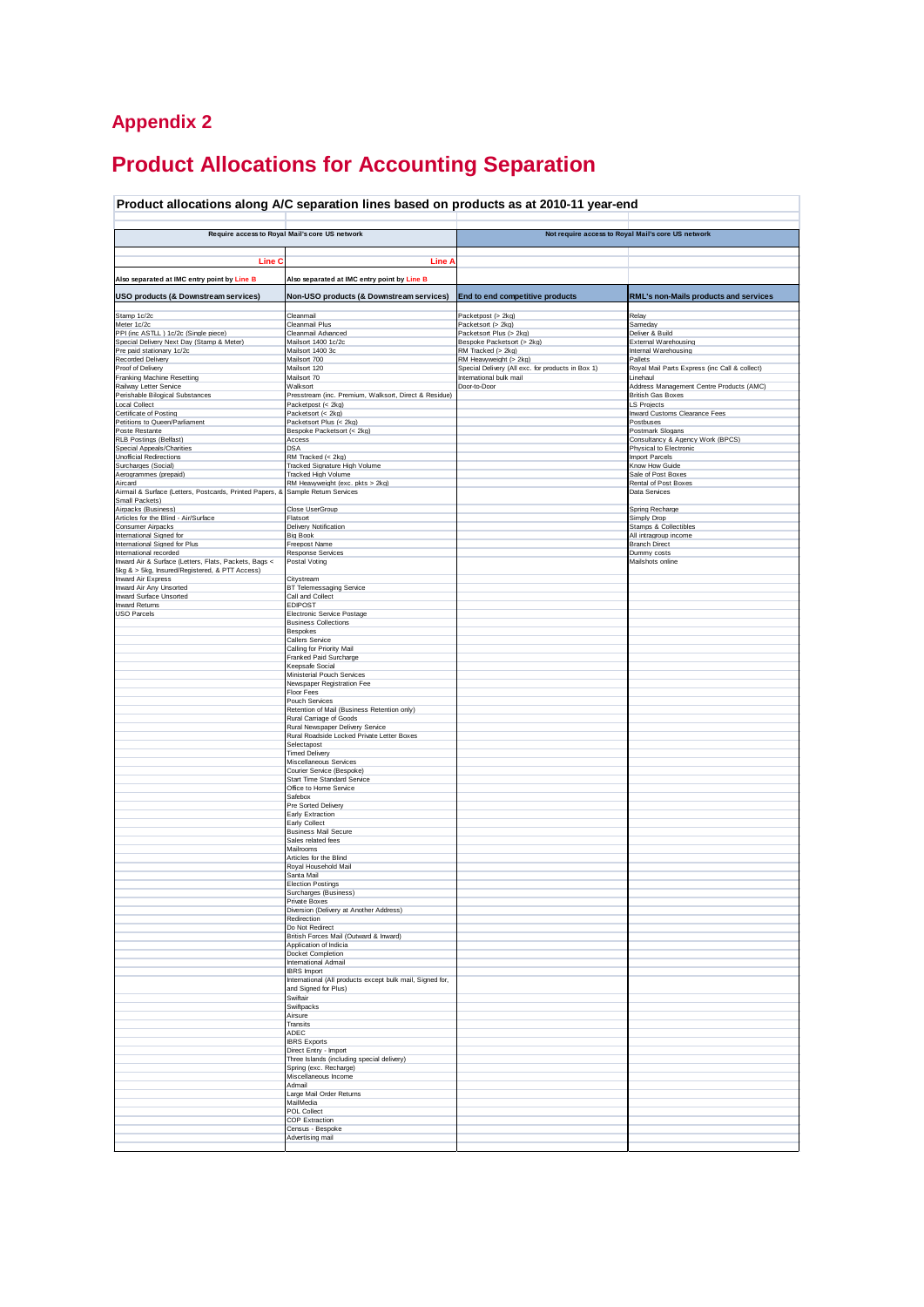# **Appendix 3**

# **Material change pro-forma**

Royal Mail shall provide information to Ofcom for each separate change that is material in a format that is clear and transparent using, where possible, either the pro-forma set out in **Table 11**of this Appendix for any material changes to the Regulatory Accounting Methodology or the pro-forma set out in**Table 12**of this Appendix for any material changes to income statements, balance sheet statements and cash flow sheet statements. Where it is not possible to use these pro-formas, Royal Mail shall use its best endeavours to provide similar information to Ofcom in a clear and transparent manner that is fit for purpose, and in accordance with the following requirements—

- **(a)** The description of the change should be explained in a manner that can be easily understood by a reader who does not have a detailed technical knowledge of Royal Mail's operations or costing systems (e.g. avoiding acronyms and technical jargon to the greatest extent possible). Where relevant, Royal Mail shall provide diagrammatic and graphical representations of the scope and nature of the change;
- **(b)** The date from which the change will be effective, together with a brief explanation identifying which of the financial statements and information required under the Condition will be affected by this change; and
- **(c)** The reasons for the change, stating the date on which the relevant information resulting in the change came into Royal Mail's possession, the financial information that it applies to, and if it affects prior periods; and
- **(d)** The notification should demonstrate how the change complies with the Regulatory Accounting Methodology; and
- **(e)** An explanation of the impact of the change, showing all items affected (activity costs, product costs and/or regulatory accounts items). This explanation shall include
	- **(i)** a clear explanation of the change, clearly set out (similarly to Table 11of this Appendix);
	- **(ii)** the characteristics and the value of the item before the change; and
	- **(iii)** the characteristics and the value of the item after the change using the last set of relevant financial statements andinformation as required to be published or delivered to Ofcomunder the Condition; and
	- **(iv)** the relevant items affected in the income statements, balance sheet statements and cash flow sheet statementsshowing the impact on these reported items before and after the change (similarly to Table 12of this Appendix).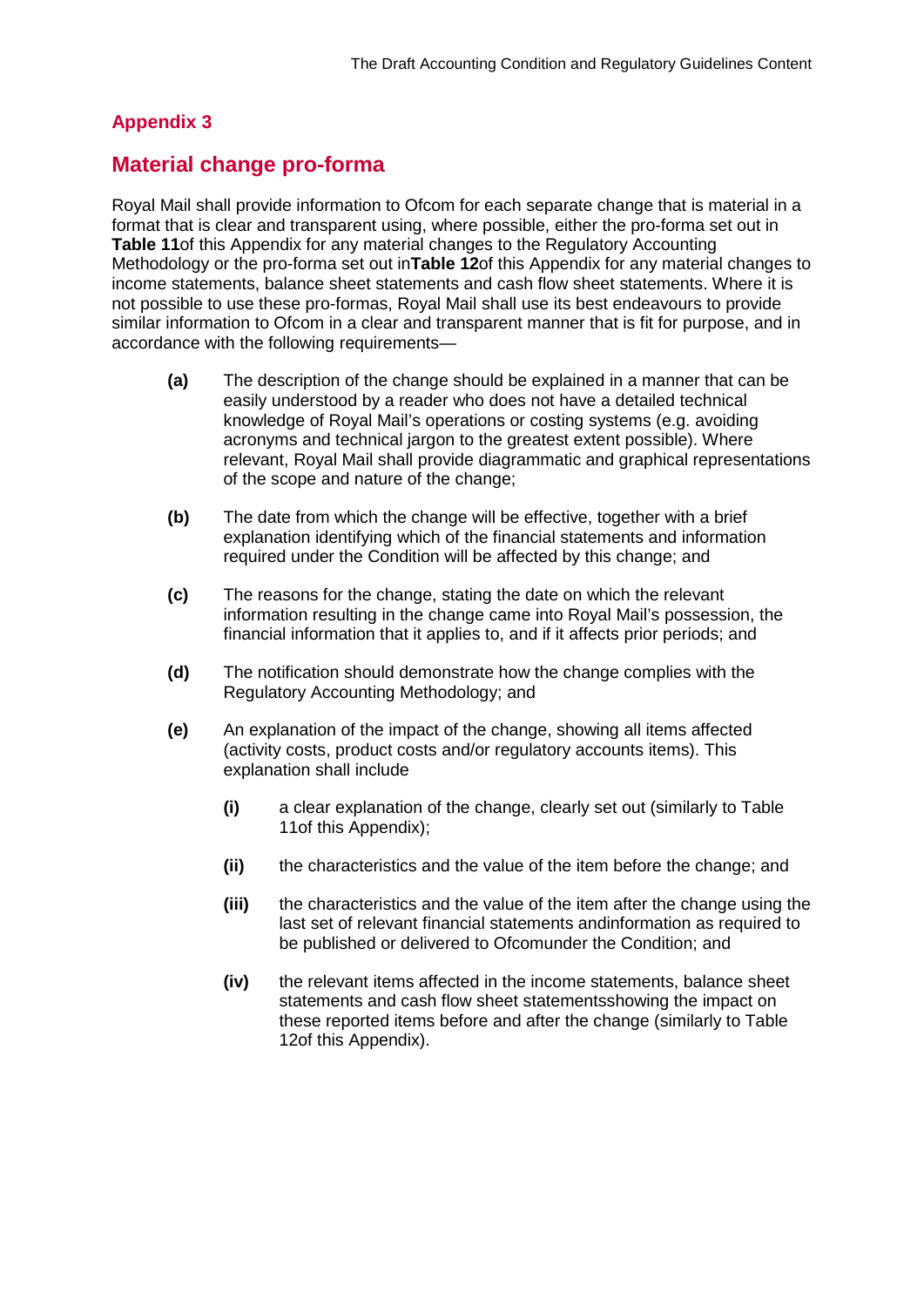# **Table 11 Material changes to the Regulatory Accounting Methodology**

| Description of change:   |                                                                                                    |              |             |            |            |          |  |  |  |  |
|--------------------------|----------------------------------------------------------------------------------------------------|--------------|-------------|------------|------------|----------|--|--|--|--|
|                          | Date change effective from:                                                                        |              |             |            |            |          |  |  |  |  |
|                          | Area of the costing system affected (as relevant – use diagrammatic representation where possible) |              |             |            |            |          |  |  |  |  |
|                          | Area of the pipeline affected (as relevant – use diagrammatic representation where possible)       |              |             |            |            |          |  |  |  |  |
|                          | Reasons for change (including available options considered):                                       |              |             |            |            |          |  |  |  |  |
| Compliance with the RAG: |                                                                                                    |              |             |            |            |          |  |  |  |  |
|                          |                                                                                                    |              |             |            |            |          |  |  |  |  |
|                          |                                                                                                    |              |             |            |            |          |  |  |  |  |
| Costing System:          |                                                                                                    |              |             |            |            |          |  |  |  |  |
|                          |                                                                                                    | (a)          | (b)         | (c)        | (c) / (a)  |          |  |  |  |  |
| Items affected           |                                                                                                    | Value before | Value after | Difference | $\%$       | Comments |  |  |  |  |
|                          |                                                                                                    | change       | change      |            | difference |          |  |  |  |  |
| Activity x cost          | Total                                                                                              |              |             |            |            |          |  |  |  |  |
|                          | USO product                                                                                        |              |             |            |            |          |  |  |  |  |
|                          | Access product                                                                                     |              |             |            |            |          |  |  |  |  |
|                          | Non-USO (remainder)                                                                                |              |             |            |            |          |  |  |  |  |
|                          |                                                                                                    |              |             |            |            |          |  |  |  |  |
| Product x cost           | Total                                                                                              |              |             |            |            |          |  |  |  |  |
|                          | USO product                                                                                        |              |             |            |            |          |  |  |  |  |
|                          | Access product                                                                                     |              |             |            |            |          |  |  |  |  |
|                          | Non-USO (remainder)                                                                                |              |             |            |            |          |  |  |  |  |